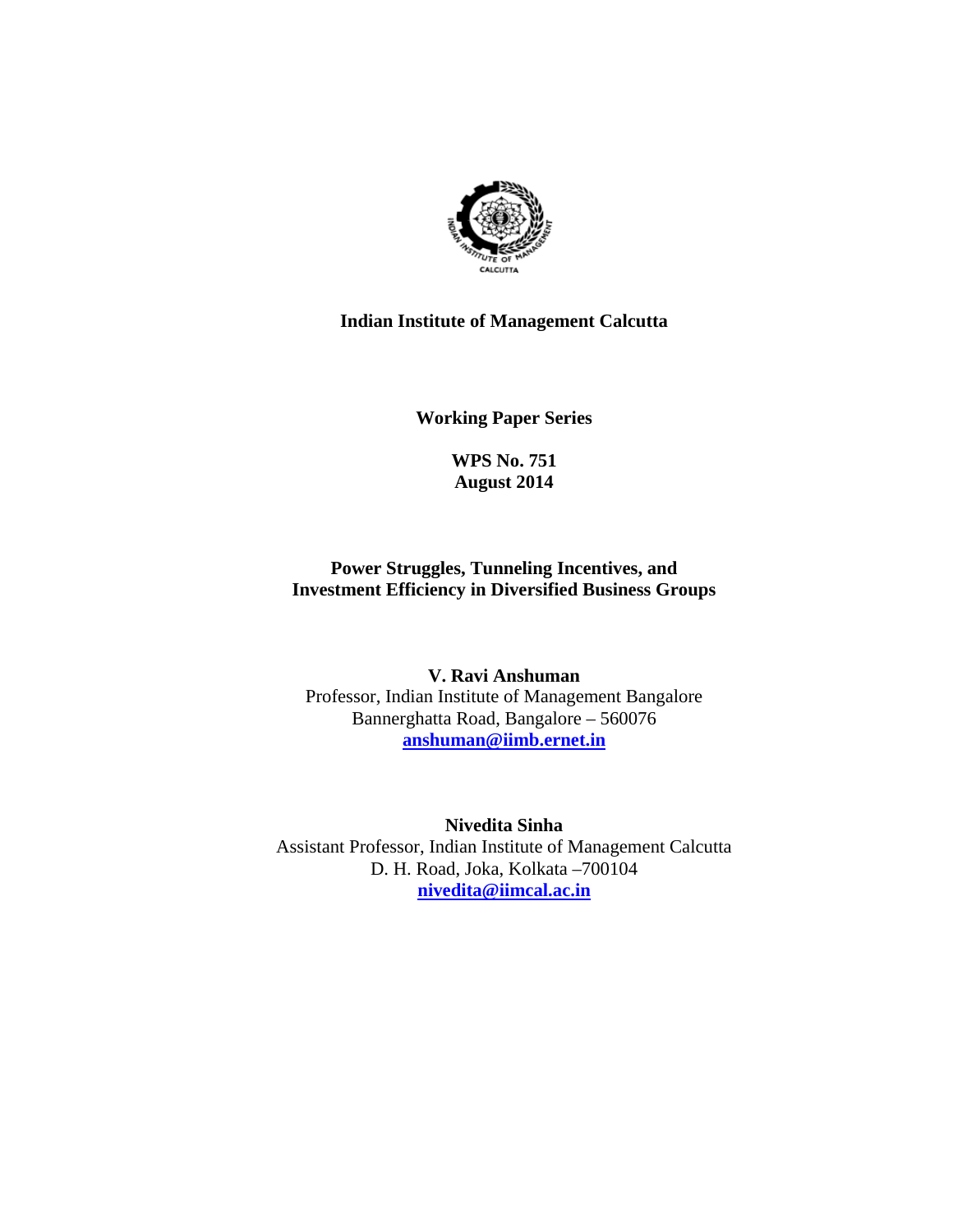# Power Struggles, Tunneling Incentives, and Investment Efficiency in Diversified Business Groups<sup>∗</sup>

V. Ravi Anshuman†

Indian Institute of Management Bangalore

Nivedita Sinha‡

#### Indian Institute of Management Calcutta

#### Abstract

Unlike conglomerates in the U.S., where investment flows may be distorted due to power struggles (Rajan, Servaes, and Zingales (2000)), we find that diversified business groups in India, on average, invest efficiently. Our analysis controls for the possibility of tunneling (Bertrand, Mehta, and Mullainathan (2002)).

Overall, our results suggest that investment decisions in diversified business groups are consistent with the Efficient Internal Capital Markets Hypothesis. We also find that the presence of relational contracts in business groups mitigates the adverse effects of tunneling incentives, consistent with the internal governance argument in Acharya, Myers, and Rajan (2011).

<sup>∗</sup>This work has benefited from comments given by Jayati Sarkar (IGIDR) and participants in the annual IMR Doctoral Conference 2011 held at IIM Bangalore. We accept responsibility for all remaining errors.

<sup>†</sup>Address: C-104, IIMB, Bannerghatta Road, Bangalore - 560076, India. Phone no. +91-80-26993104, Fax no. +91-80-26584050. email: anshuman@iimb.ernet.in.

<sup>‡</sup>Address: K-309, IIMC, Joka, Diamond Harbour Road, Kolkata - 700104, India. Phone no. +91- 8197832147.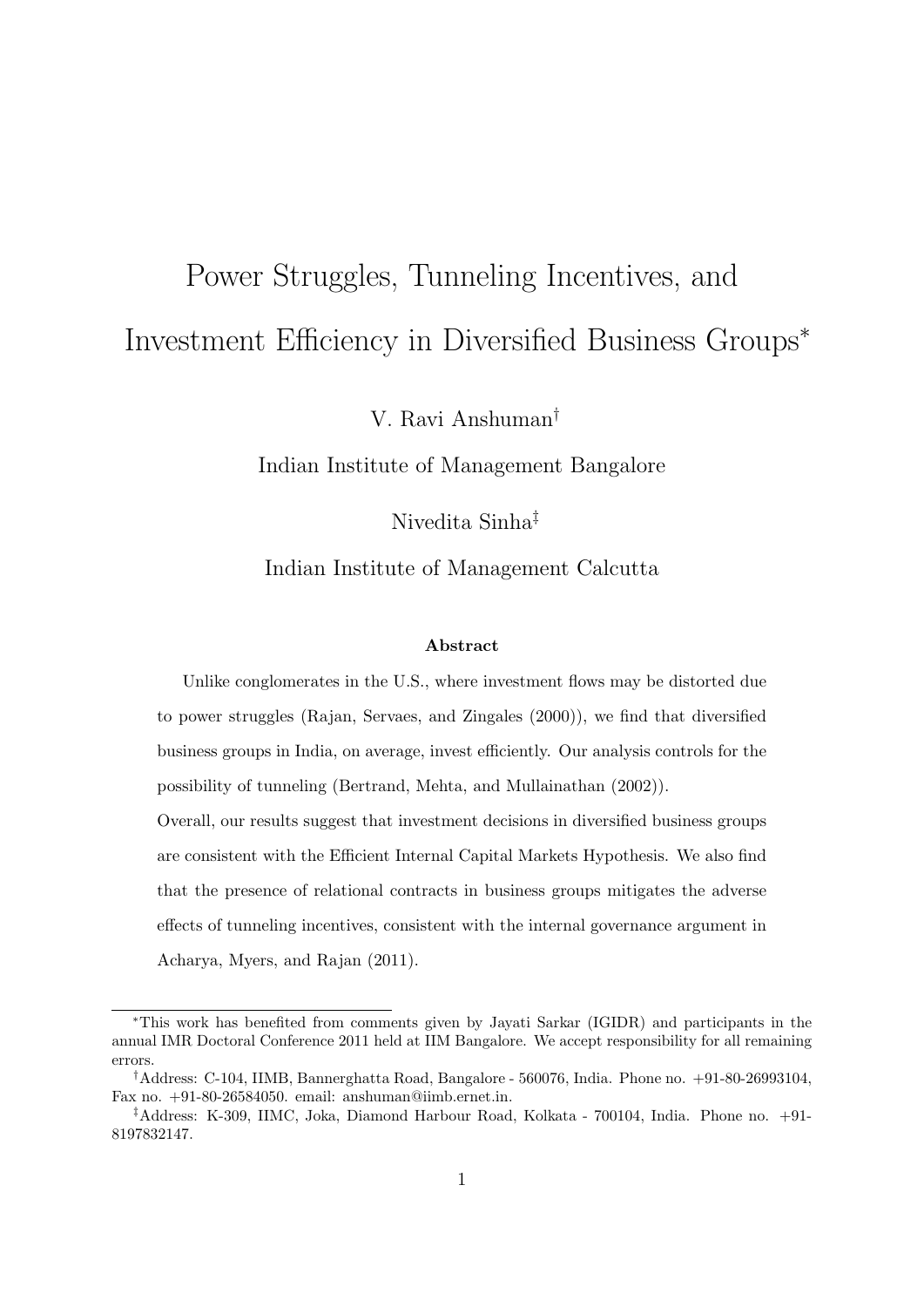## 1 Introduction

Business groups are a prevalent organizational form and account for a significant portion of the investments made in several important economies of the world.<sup>1</sup> For instance, in Korea, the assets of the top four conglomerates (Samsung, Hyundai, LG and SK Telecom) amount to 50 percent of the country's GDP, and their capital expenditure represents 35 percent of the country's total investment (Wang (2010)). It is therefore important to understand what drives the investment decisions within business groups. Stated otherwise, are the investments in business groups consistent with efficient resource allocation?

Business groups are essentially a diversified network of distinct (publicly or privately traded) firms that are mostly family-controlled. In many ways, business groups are akin to diversified conglomerates in the U.S. However, in sharp contrast to the diversification discount associated with U.S. conglomerates, business groups seem to enjoy a diversification premium. Khanna and Rivkin (2001) studied the performance of group affiliated firms in 14 emerging markets and found evidence of a diversification premium in 11 out of the 14 countries. One wonders why diversification, on average, is viewed unfavorably in the context of conglomerates whereas it seems to add value in the context of business groups.

Diversification can be associated with benefits as well as costs. In this article, we focus on the implications of diversification on the efficiency of internal capital markets in business groups. The Efficient Internal Capital Markets Hypothesis argues that internal capital markets within business groups serve the purpose of allocating resources efficiently when frictions in the marketplace cause the market mechanism to be prohibitively costly.

<sup>1</sup>Business groups are essentially a diversified network of distinct (publicly or privately traded) firms that are mostly family-controlled through an intricate web of cross holdings of shares in group-firms.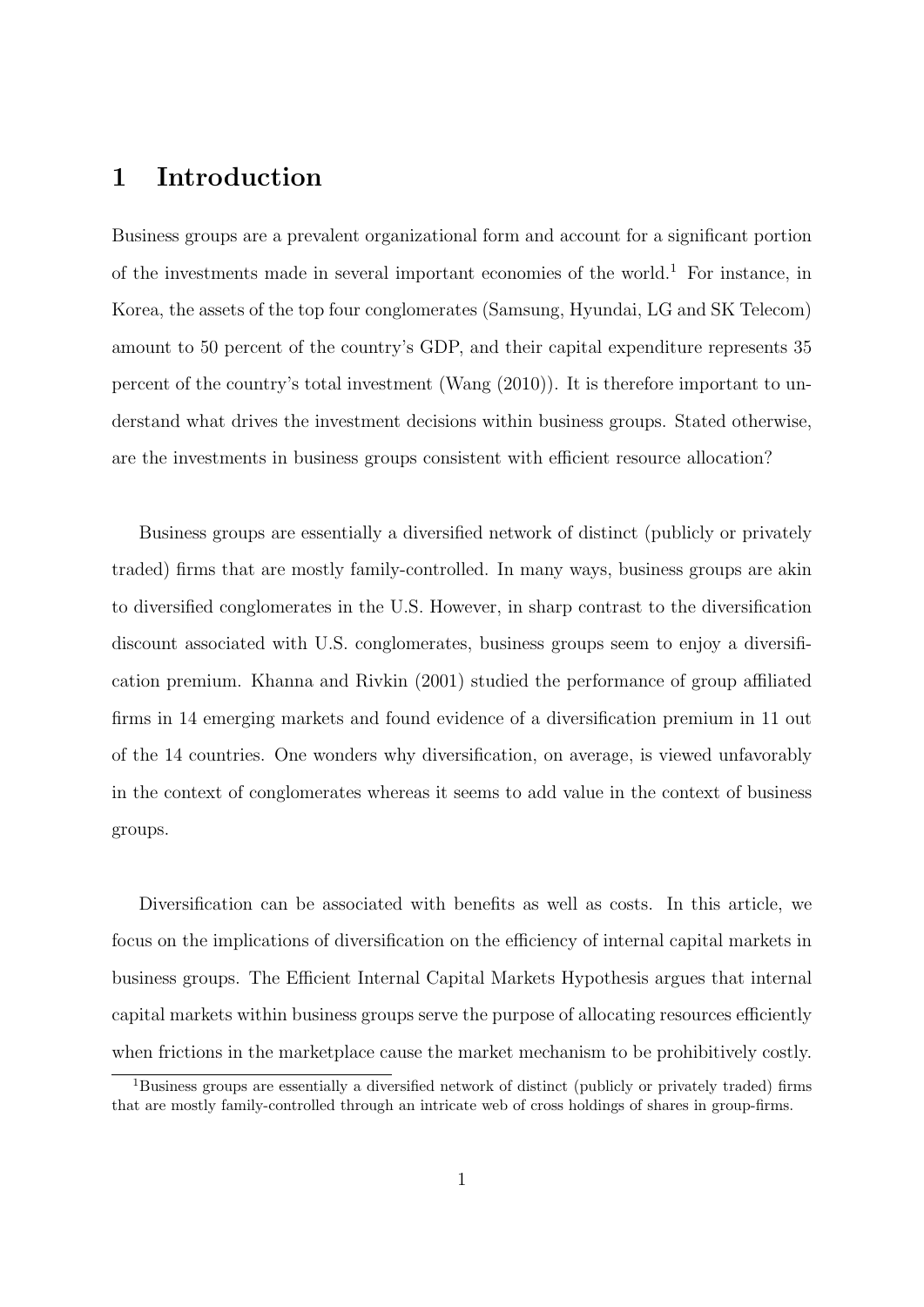Stein (1997) suggests that diversified firms can direct investment flows toward more productive divisions.

Other research has suggested that diversification can adversely affect investment efficiency. We focus on two potential sources of investment distortions: power struggles (Rajan et al. (2000)) and tunneling of resources (Bertrand et al. (2002)).<sup>2</sup> Our study examines the nature of investment flows in a sample of diversified Indian business groups to find out whether investment flows are efficient or whether they suffer from investment distortions either due to power struggles or tunneling.

Rajan et al. (2000) argue that conglomerates suffer from investment distortions, which are required to mitigate power struggles between divisional managers. Too much diversity in resource-weighted opportunities between divisions causes tension between divisional managers. To ward off surplus divisions from pursuing defensive investment strategies (to protect their surplus), central headquarters (ex-ante) distorts investment flows in favor of divisions with lower resource-weighted opportunities. This behavior could be incongruous with efficient resource allocation. Greater diversity in resource-weighted opportunities requires greater ex-ante investment distortions to mitigate ex-post power struggles. Rajan et al. (2000)'s empirical analysis confirms this theory by showing that investment efficiency in U.S. conglomerates is negatively related to diversity in resourceweighted opportunities.

Two key aspects of business groups (in contrast to U.S. conglomerates) have an important bearing on investment efficiency. First, the distinct legal status of group-firms

<sup>&</sup>lt;sup>2</sup>In general there could be other benefits as well as costs of diversification. Benefits could arise due to risk reduction, tax advantages, reduced financing costs (Almeida and Wolfenzon (2006), Masulis, Pham, and Zein (2011)) etc., and costs include sub-optimal capital structure choices (Lyandres (2007))), cross-subsidization of less productive division (Scharfstein and Stein (2000)), lack of focus, etc.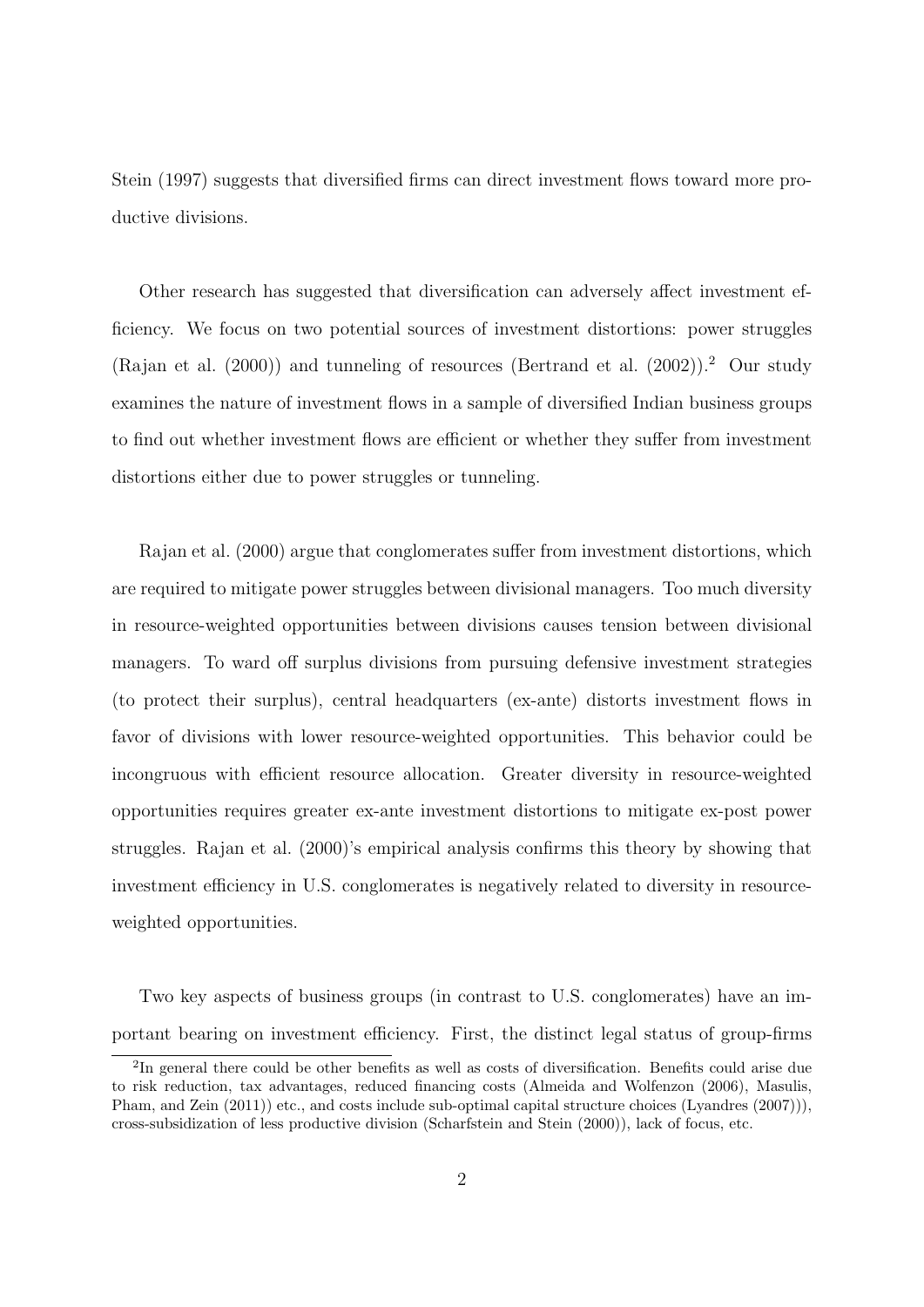helps them establish property rights over the surplus they generate.<sup>3</sup> One would expect, therefore, that high surplus generating affiliates of a business group would be able to avoid defensive investment strategies in order to protect their surplus because they enjoy legal rights over their surplus. In short, the organization structure of business groups, per se, provide legal protection of surplus and thereby mitigates the problem of power struggles.

The second distinguishing feature of business groups (in comparison to conglomerates) is the presence of "pyramidal" and "horizontal" ownership structures with cross holdings. Most of the Indian business groups are controlled by families that hold equity stakes in group-firms either directly (horizontal ownership) or indirectly through other firms in the group (pyramid ownership or cross holdings). The net ownership claim on a group-firm, both due to the direct and indirect ownership of shares, affects the economic interests of the controlling family in a group-firm. Since the controlling family essentially acts like "central headquarters" it can take advantage of the differential cash flow rights it possesses in group-firms. It can move resources from group-firms where it holds low cash flow rights to group-firms where it holds high cash flow rights. As documented in Bertrand et al. (2002), this resource transfer increases the wealth of the controlling family at the expense of minority shareholders in group-firms where it holds low cash flow rights. More importantly, such a resource transfer moves funds from group-firms with good opportunities to group-firms with poor opportunities. Bertrand et al. (2002) refer to such investment distortions as tunneling.

Our study examines direct evidence on efficiency of investment flows in business groups

<sup>&</sup>lt;sup>3</sup>It is important to recognize that a group-firm's independent legal status establishes property rights over the accounting surplus generated by the group firm. In general, a group-firm may also create economic surplus, e.g. a sustainable competitive advantage in a particular market. However, it is impossible to alienate property rights over this surplus in a world with incomplete contracting.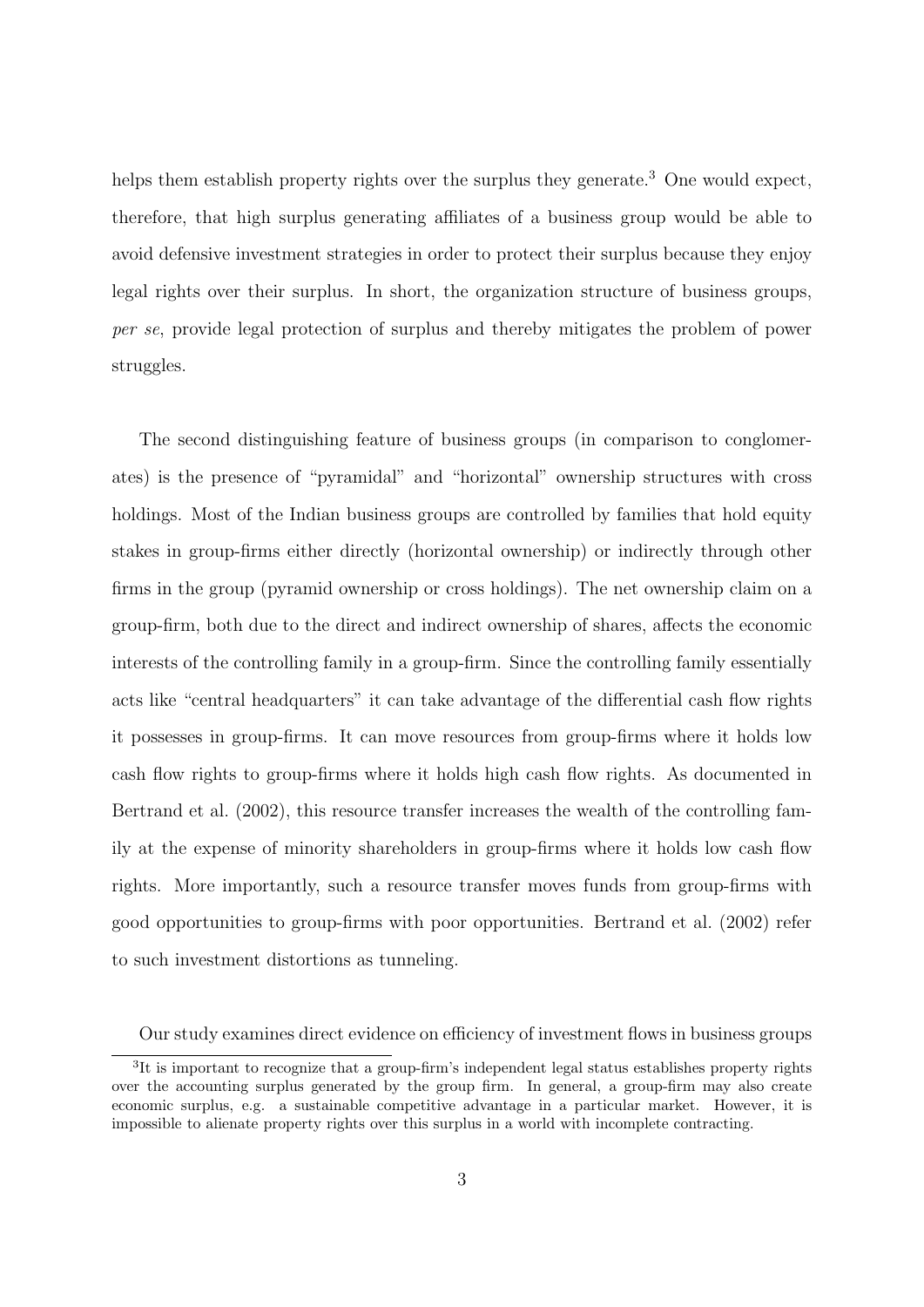and investigates its relationship with power struggles and tunneling incentives. At the firm level, we find that investments flow from group-firms with lower growth opportunities to group-firms with higher growth opportunities, i.e, investment flows are consistent with the Efficient Internal Capital Markets Hypothesis. We also examine the basic premise of the theory of power struggles. Using diversity in resource-weighted opportunities as a proxy for power struggles (as proposed by Rajan et al. (2000)), we find that investment flows are similar across group-firms with low resource-weighted growth opportunities and high resource-weighted growth opportunities, thereby suggesting the absence of power struggles as a driver of investment flows in business groups. Finally, to investigate the role of tunneling, we examine the investment flows in group-firms based on the cash flow rights held by the controlling family. We find that investments flow from group-firms where the controlling family holds low cash flow rights to firms where the controlling family holds high cash flow rights. This preliminary evidence supports the Tunneling Hypothesis.

At first glance, these pieces of evidence suggest the possibility of contradiction. On the one hand investments seems to flow toward firms with higher growth opportunities, while at the same time, investments are headed toward firms where the controlling family holds high cash flow rights. We, therefore, establish more clear-cut hypotheses related to the Efficient Internal Capital Markets Hypothesis as well as the power struggles and tunneling explanations of diversification.

Rajan et al. (2000) argues that investment distortions should increase with the diversity in resource-weighted opportunities because greater diversity increases the possibility of power struggles. In contrast, the Efficient Internal markets Hypothesis would imply that investment flows increase with diversity of resource-weighted opportunities because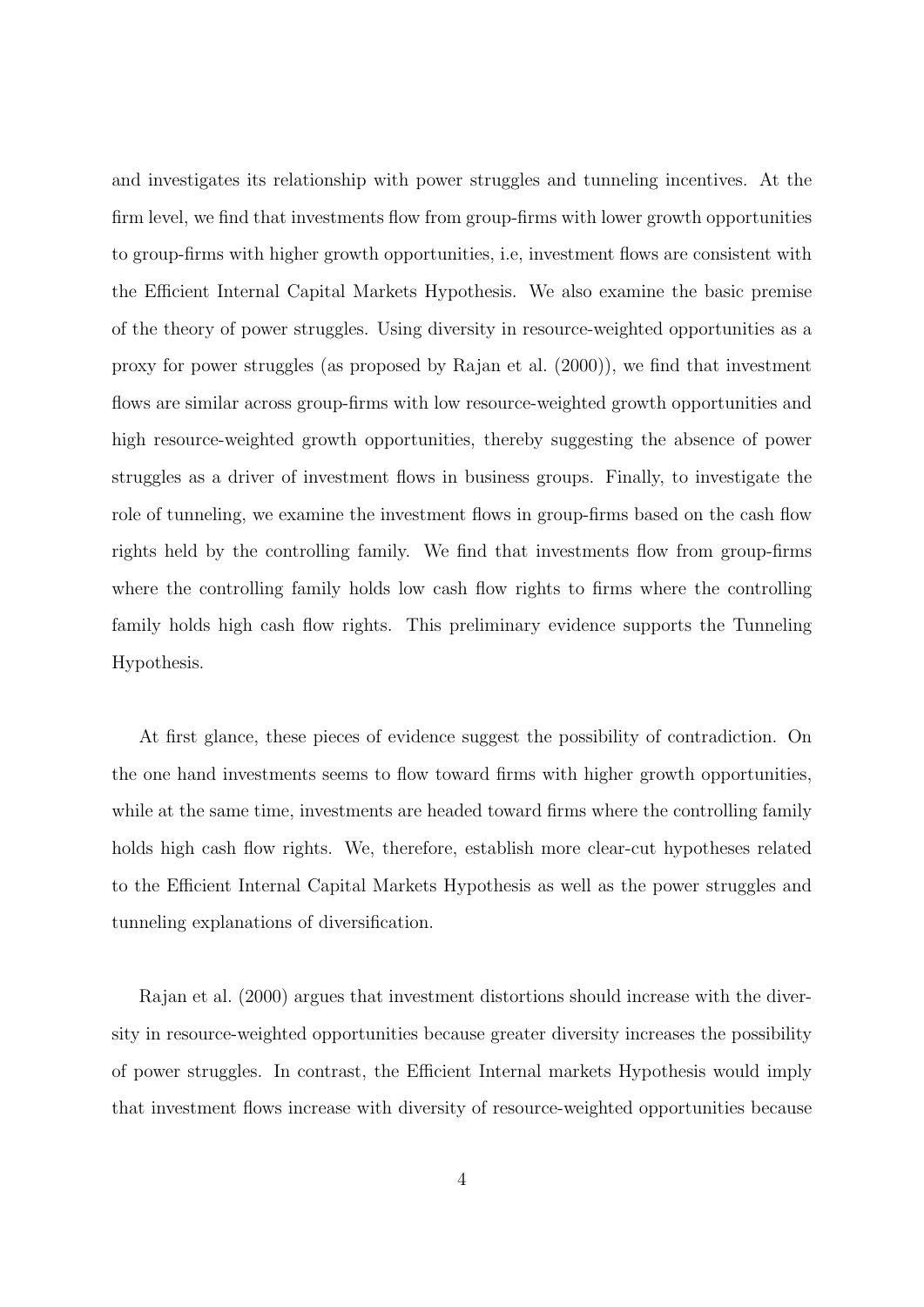greater diversity increases the option value of transferring resources in the right direction - from group-firms with low growth opportunities to group-firms with higher growth opportunities. To test these predictions at the firm level, we sort firms into segments based on growth opportunities (based on Tobin's- $q$ ) and resource weighted growth opportunities (based on  $\lambda q$ , where  $\lambda$  is a measure of the resource weightage in the group firm). The relationship between investment flows in these subset of group-firms and the group's diversity in resource-weighted opportunities is consistent with the Efficient Internal Capital Markets Hypothesis. The evidence suggests that among groups-firms with high  $\lambda q$ , investment flows increase with the group's diversity in resource-weighted opportunities for high q group-firms. Results also suggest that investments reduce with diversity (in resource-weighted opportunities) in the low q group-firms. In other words, investments flow in the right direction (from low-q to high-q, high  $\lambda q$  group-firms). Where it matters more, the allocation of resources is efficient.

We also sort firms into segments based on growth opportunities (Tobin's-q) and cash flow rights held by the controlling family. We argue that tunneling incentives are likely to be higher in groups where the controlling family's ownership claims across group-firms exhibits a high diversity (i.e., variation) in cash flow rights. (Consider the contrasting situation of zero diversity in cash flow rights; there would be no advantage in tunneling). Therefore, if tunneling drives investment flows, we would expect to see an increasing relationship between investment flows and the diversity in cash flow rights. On the other hand, the Efficient Internal Capital Markets Hypothesis would have no predictions on the relationship between investment and diversity in cash flow rights. We find that in group-firms with high Tobins-q, investments flows are consistent with efficiency considerations - investment flows are unrelated to diversity in cash flow rights. It is only in the low Tobin-q group-firms that investment flows are related to diversity in cash flow rights,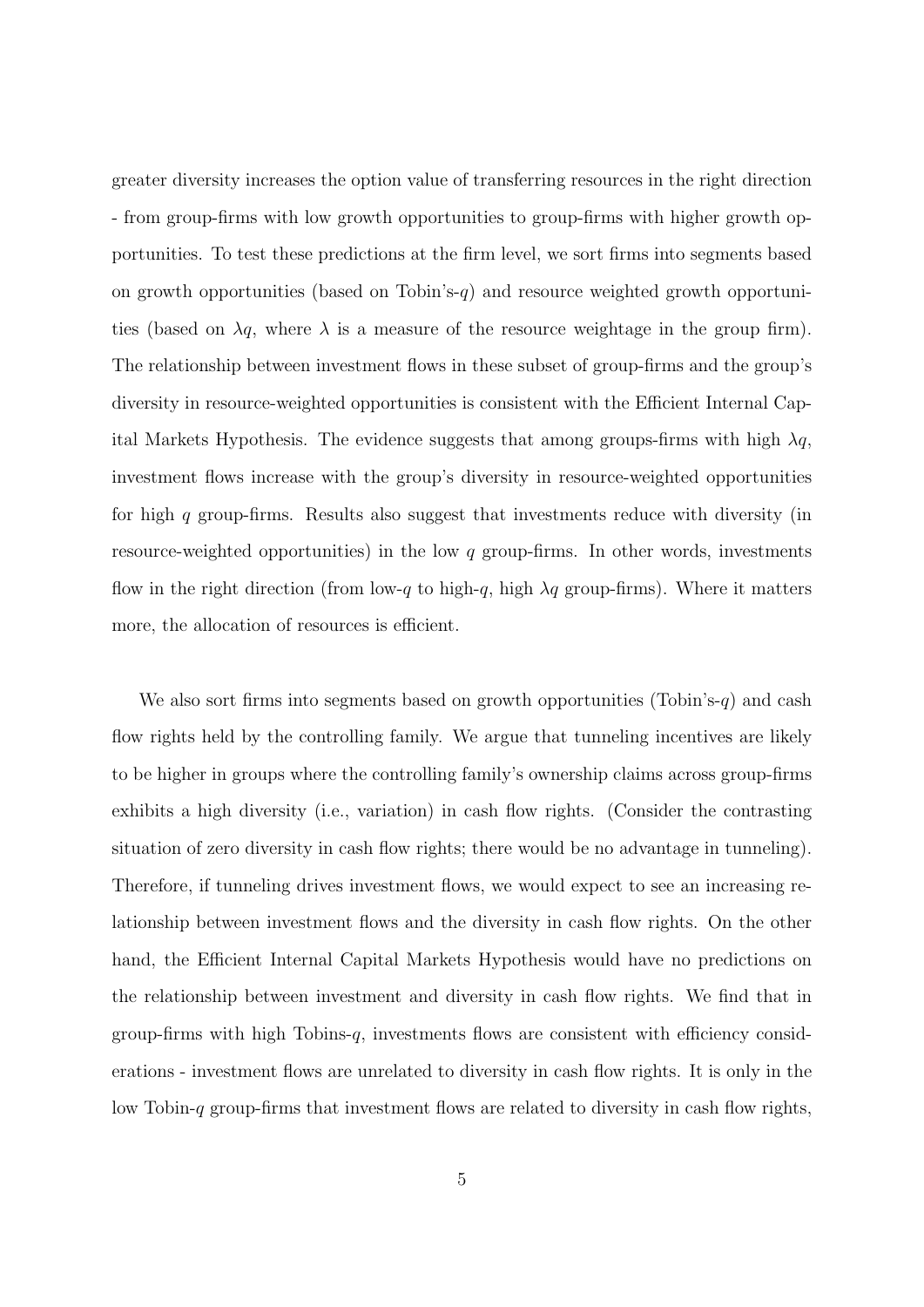as predicted by the Tunneling Hypothesis. However, where it matters more (high Tobin's q group-firms) investment decision making in business groups is efficient.

Interestingly, we find that in the segment of firms where tunneling seems to exist, the impact of tunneling incentives is mitigated in group-firms whose CEOs have close personal ties with the controlling family. The Managerial Power Hypothesis would suggest that tunneling would increase if more CEO's in group firms have personal ties with the controlling family.<sup>4</sup> Our evidence, however, suggests exactly the opposite. The presence of relational contracts (Baker, Gibbons, and Murphy (2002)) has a mitigating influence on the relationship between investment flows and diversity of cash flow rights. This evidence negates the perception that tunneling would be higher in groups where family control is stronger. In fact, the evidence supports the internal governance hypothesis (Acharya et al. (2011)) which argues that potential successors from within a firm affect incumbent top management's welfare and are consequently able to discipline them. The internal governance of business groups is based on relational contracting and it is likely that the group's successor will come from one of the group-firm CEOs. Closer family ties increase the incentives to preserve the size of the pie rather than eat into it.

Finally, we also examine investment efficiency at the group level. We find that, at the group level, investment efficiency is positively related to diversity in resource-weighted opportunities and insignificantly related to diversity in the cash flow rights held by the controlling family. This overall group-level evidence suggests that investment efficiency in groups is largely driven as per the Efficient Internal Capital Markets Hypothesis. At the group level, investment distortions due to power struggles and tunneling incentives

<sup>4</sup>Managers can extract rents through a variety of mechanisms such as self-dealing, insider trading, etc. (Bebchuk and Christine (1999)) and through their executive compensation (Bebchuk, Fried, and Walker (2002)).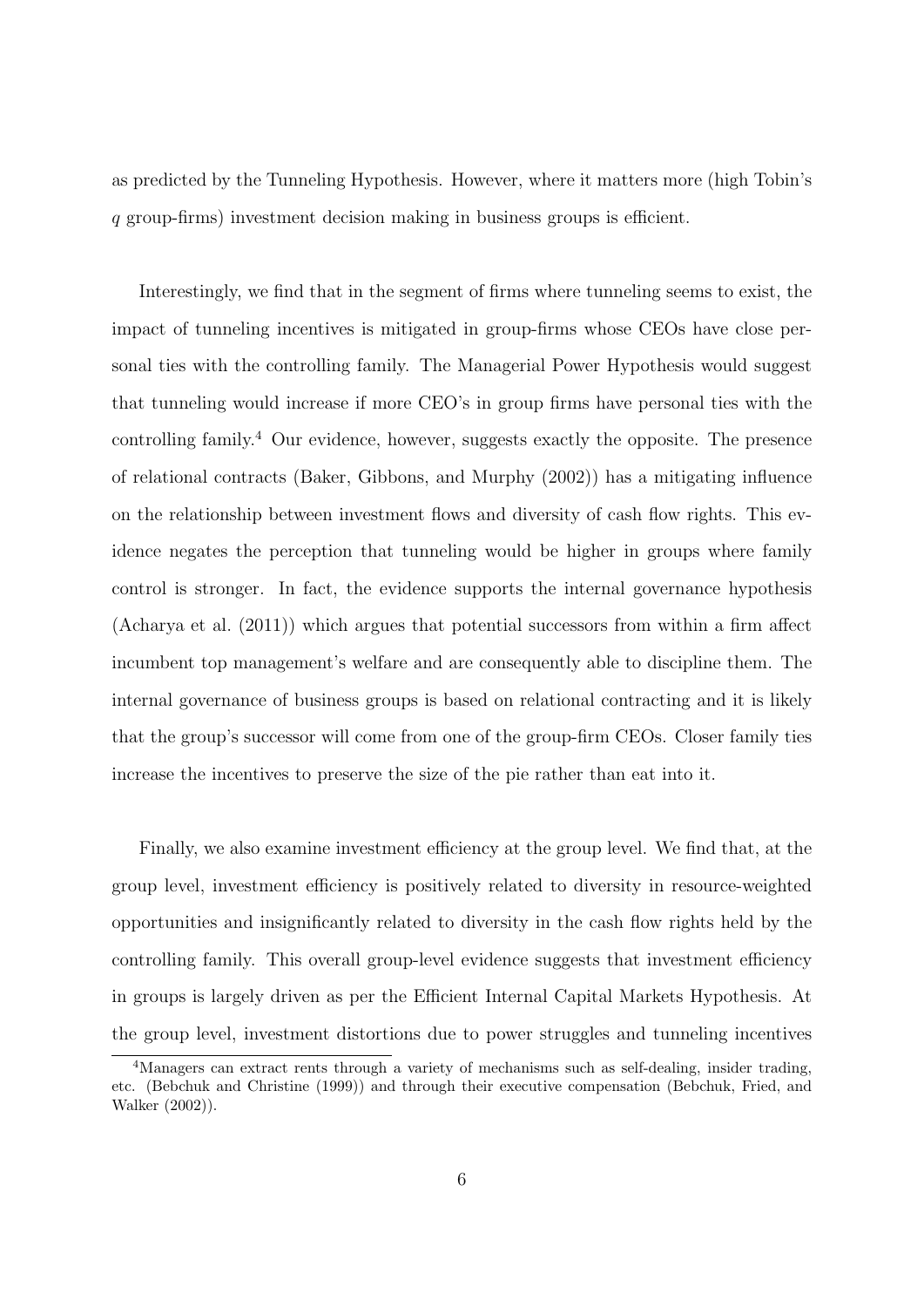are swamped by efficiency considerations.

Our results are echoing the conclusions of recent literature on corporate governance in business groups in India. Dharmapala and Khanna (2008) find no significant degree of tunneling in Indian business groups post 1999. Siegel and Choudhury (2011) show that business groups place greater emphasis on value addition strategies as compared to stand-alone firms. After controlling for this difference in corporate strategy, Siegel and Choudhury (2011) find that there is no evidence of tunneling in business groups. Our work also confirms that business groups, on average, operate efficiently and tunneling is virtually absent. More importantly, our evidence is based on direct evidence on investment flows, as opposed to the tunneling literature, which relies on indirect evidence (based on the sensitivity of a firms' response to industry shocks) to make inferences about investment decisions. Overall, our results suggest that the business group organizational form helps address issues of power and politics within organizations. Section 2 discusses the framework to develop testable empirical implications. Section 3 discusses the empirical methodology and Section 4 presents the empirical findings. Section 5 concludes.

# 2 Central Hypotheses

In this article, we examine how power struggles and tunneling incentives affect investment efficiency in business groups. Before developing the central hypotheses of the study, we discuss the various theories of investment efficiency in diversified firms. First, the Efficient Internal Capital Market theory (proposed by Stein (1997)) says that diversification within firms is an off-market solution to address frictions in the market place which prevent transfer of resources from cash-rich firms with poor opportunities to cash-poor firms with good opportunities. Central Headquarters (or the internal capital markets) of diver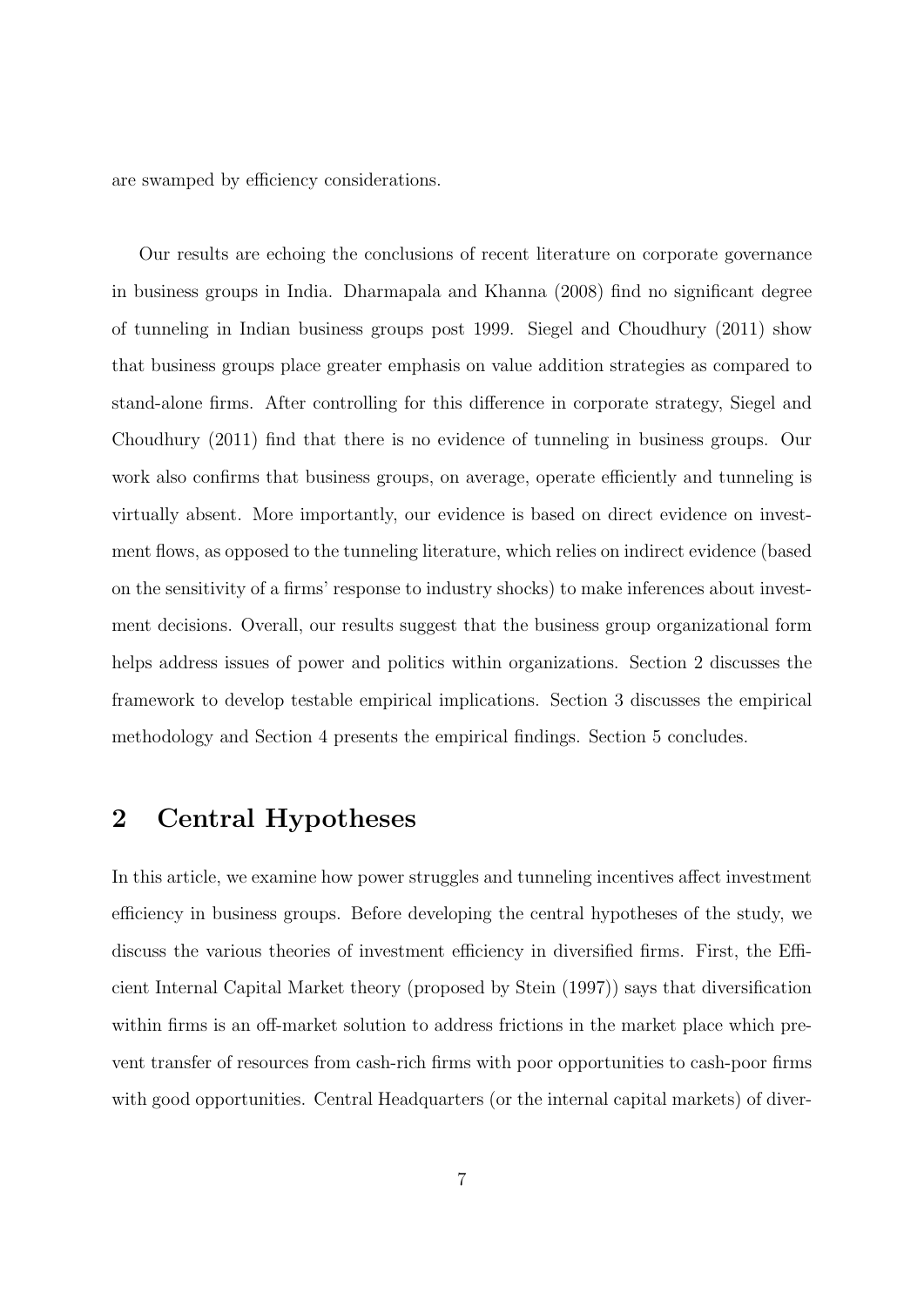sified firms ensure that resources are transferred from divisions with poor opportunities to divisions with good opportunities.

Rajan et al. (2000) point out that diversification has a dark side to it. If diversity (in the surplus created by different divisions) is high, central headquarters may resort to an ex-ante transfer of resources in the "wrong" direction (investment distortions) to prevent value-eroding investment decisions by divisional managers with excess surplus.<sup>5</sup> On the other hand, if diversity is low, there is no need of investment distortion. Thus, diversity holds the key: diversification based on high levels of diversity is costly, but diversification based on low levels of diversity is beneficial.

While the Efficient Internal Capital Market theory is straightforward and claims that resource allocations are in the "right" direction (from divisions/firms with poor opportunities to divisions/firms with good opportunities), the logic of the Rajan et al. (2000) theory is more nuanced. In their model, divisional managers have ex-post incentives to bargain away surplus created as a result of prior investment decisions made in other divisions. Rajan et al. (2000) refer to the ex-post bargaining as "power struggles", which arise because explicit contracts are incomplete and cannot be used to clearly assign property rights over the surplus. Thus, fearing erosion of their surplus, divisional managers have ex-ante incentives to take up (defensive) investment opportunities that may be less valuable (from the firm's perspective) but offer greater protection against ex-post bargaining of surplus.

Rajan et al. (2000) show that the likelihood of undertaking defensive investments can be increasing in diversity, which is measured by the difference in resource-weighted

<sup>&</sup>lt;sup>5</sup>Investment distortions need not always occur in the Rajan et al. (2000) model. Sometimes, ex-ante transfers that occur in the "right" direction are consistent with productive investments.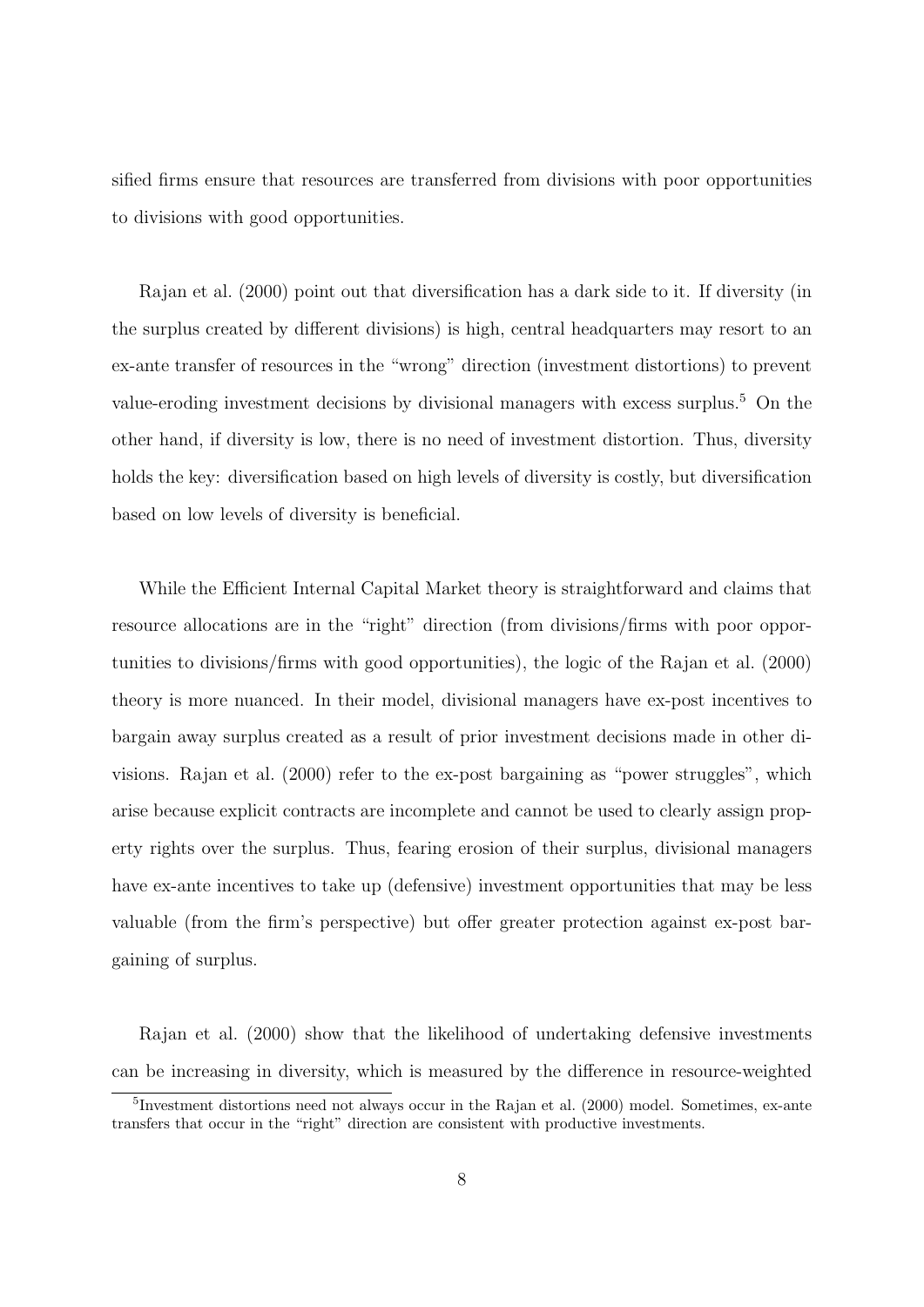opportunities among divisions in a firm. Headquarters can (ex-ante) align investment incentives of divisional managers by transferring resources from a division with good resource-weighted opportunities to a division with poor resource-weighted opportunities in order to reduce the diversity between divisions, and thereby ensuring that divisional managers prefer a more productive investment rather than a defensive investment. In essence, diversity exacerbates power struggles, and ex-ante investment distortions help avoid power struggles and the associated bad investment decisions.

The main implication of Rajan et al. (2000) model is that investment efficiency (a measure of the directionality of the average transfers in a diversified firm) is decreasing in diversity.<sup>6</sup> On the other hand, the Efficient Internal Capital Market theory suggests that diversity offers a greater option value in transferring resources from firms with poor opportunities to firms with good opportunities, and, therefore, investment efficiency should be increasing in diversity.

The role of diversity varies in these models. Diversity improves investment efficiency in the Efficient Internal Capital Market theory because it increases the option value of transferring resources in the right direction. In the Rajan et al. (2000) theory, diversity at low levels is beneficial but it is detrimental at high levels. When diversity is too high, headquarters resorts to investment distortions (to reduce diversity) in order to avoid worse investment decisions associated with power struggles.<sup>7</sup>

 ${}^{6}$ Rajan et al. (2000)'s work is insightful in that they offer a model which explains when diversified firms trade at a discount and when they trade at a premium. This insight into the cross-sectional variation in the diversification discount is useful because many firms trade at a premium. If diversity is too high, investment distortions are necessary to avoid even worse outcomes. Such firms would experience a diversification discount. If diversity is low, investment distortions are not required and such firms would trade at a premium.

<sup>&</sup>lt;sup>7</sup>In contrast to the Efficient Internal Capital Market theory and the Rajan et al. (2000) model is Scharfstein and Stein (2000)'s theory, which suggests that resources would be transferred from high- $q$ divisions to low-q divisions. Their model implies that diversity has no impact on the investment efficiency.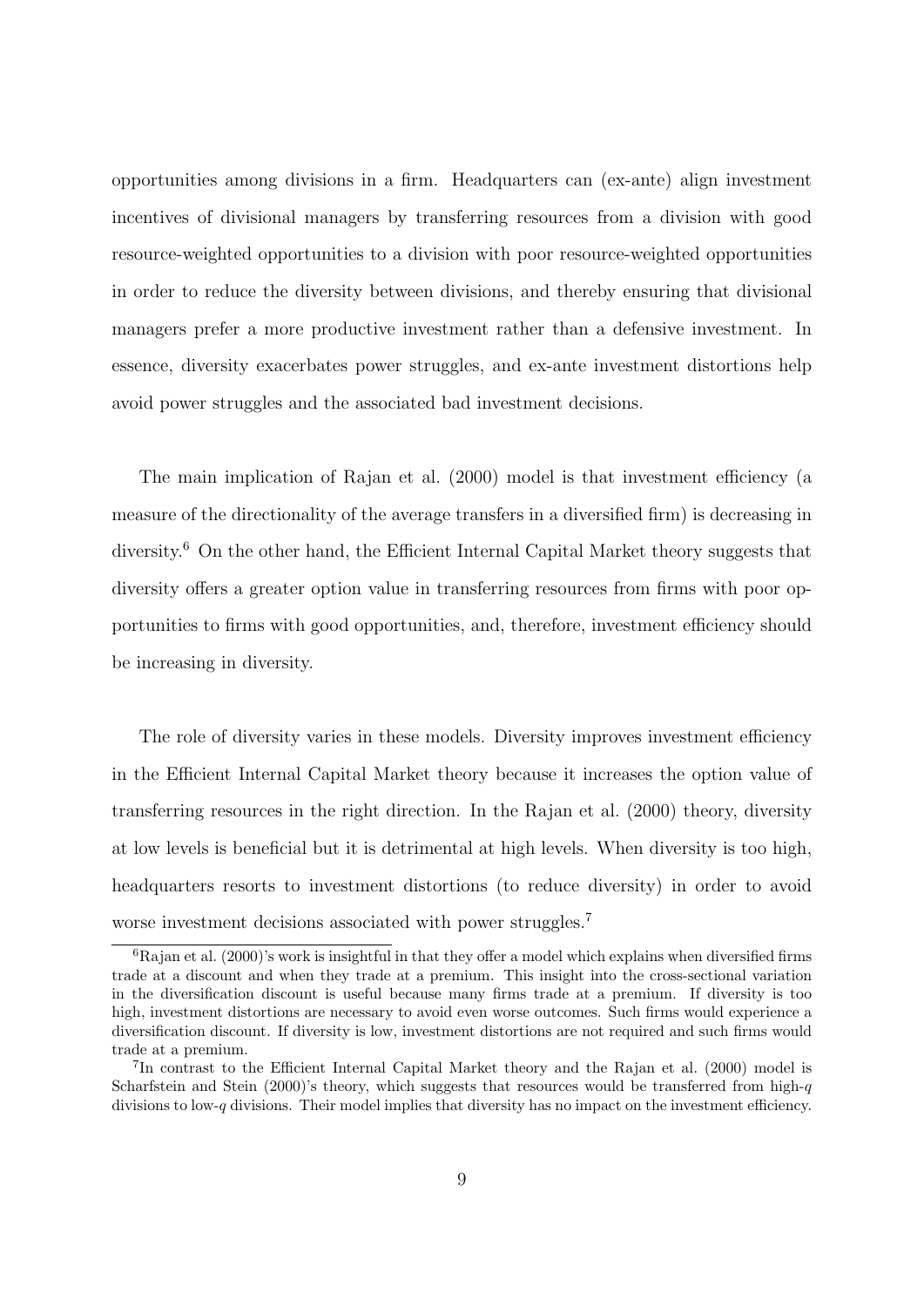The key focus of the paper is to tailor the above empirical implications in the context of business groups. As discussed earlier, business groups differ from conglomerates in significant ways. In particular, business groups consist of firms that are distinct legal entities. Unlike divisional conglomerates, group-firms hold exclusive property rights over the surplus they generate. Unlike a conglomerate, where divisional managers may be concerned about other managers lobbying to expropriate surplus generated in her division, CEOs of group-firms can potentially shield their surplus. We conjecture that a business group, as an organizational form, is well-designed to address the problem of power struggles. Investment distortions are less likely to arise because power struggles are mitigated in a business group.

Another key feature of business groups is that they are often family-controlled through extensive direct and indirect share holdings in group-firms. The distribution of cash flow rights of the controlling family in the group-firms may promote investment distortions. Bertrand et al. (2002) find a significant amount of tunneling for Indian business groups. Headquarters may have a preference for moving resources from group-firms where the controlling family holds low cash flow rights to group-firms where it holds high cash flow rights. These investment flows may transfer funds in the "wrong" direction causing investment distortions. This effect can be measured by the variation in cash flow rights across group-firms in a business group. The greater the variation in cash flow rights, the greater is the likelihood of investment distortion because the benefits of distortion increase with variation in cash flow rights. This becomes obvious when we consider the extreme case where there is virtually no variation in cash flow rights of the controlling family across the group-firms within a group. The controlling family's incentive to move resources from a group-firm with low cash flow rights to a group-firm with high cash flow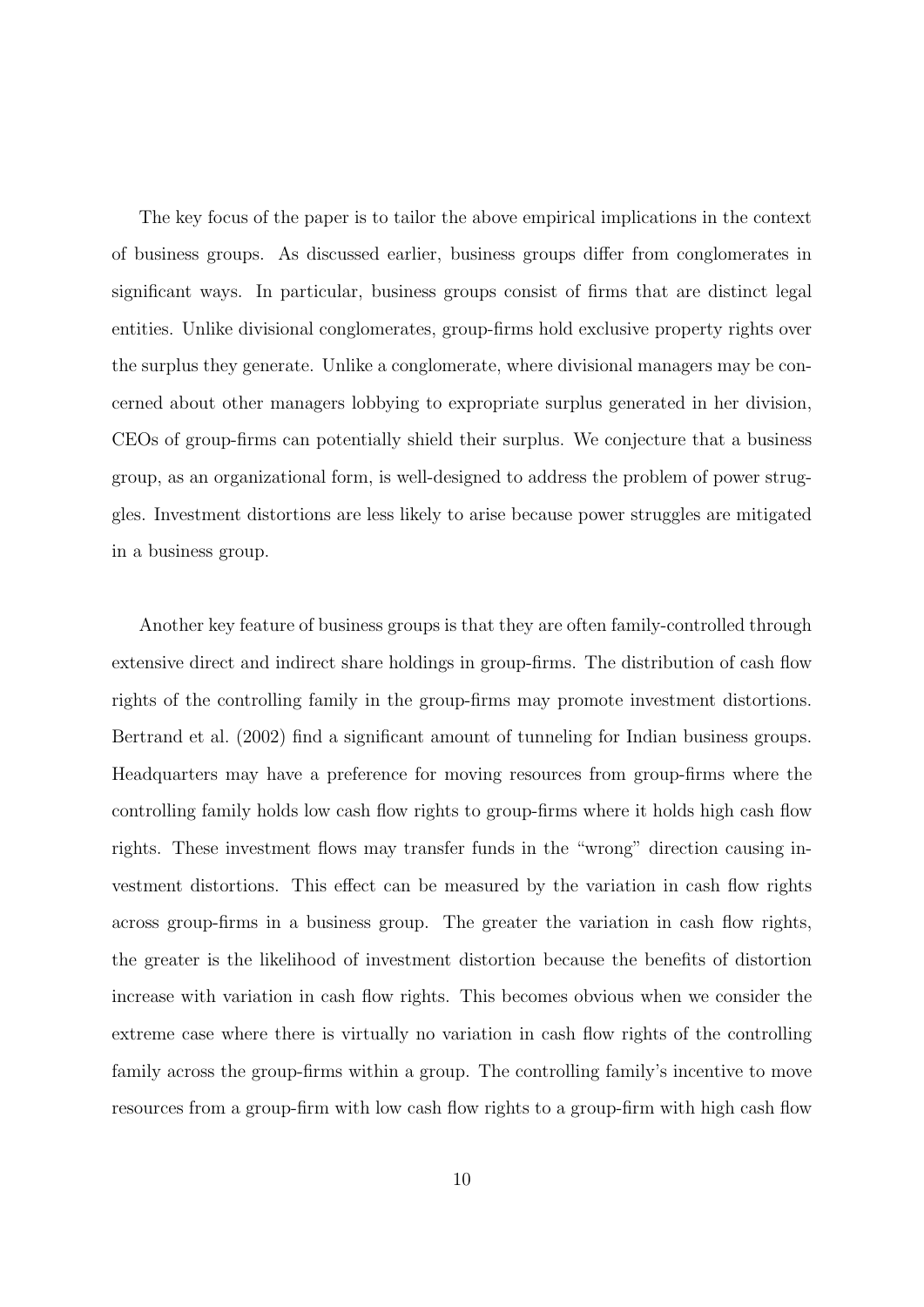rights is quite low. As the difference in cash flow rights across group-firms increases, the incentives to tunnel resources increases. In general, the implication is that investment efficiency is decreasing in the variation or diversity of cash flow rights. More importantly, any study of investment efficiency in business groups should simultaneously account for power struggles as well as tunneling incentives.

Most firms within a business group are headed by managers who have close relationships (or are relatives of) the family that created the business group. It is likely that they have an implicit contracting relationship with the founding family.<sup>8</sup> These family ties give rise to relational contracts, which are informal agreements that are self-enforcing due to the nature of family ties. Relational contracting in business groups addresses the lacuna created by rigid and incomplete formal contracting.<sup>9</sup>

It is likely that relational contracting (or informal and implicit contracting) affects tunneling incentives, which are driven by formal and explicit contracts in the form of share holdings. There are no clear cut implications about the role of relational contracting in determining investment efficiency in business groups. It is plausible that relational contracting exacerbates tunneling incentives and business groups with a greater degree of relational contracting experience lower investment efficiency (Managerial Power Hypothesis). On the other hand, one could also argue that relational contracting facilitates higher investment efficiency if the marginal benefits from investment efficiency overshadow the

<sup>8</sup>Encarnation (1989, p. 45), referring to Indian "business houses", emphasizes multiple forms of ties among group members: "In each of these houses, strong social ties of family, caste, religion, language, ethnicity and region reinforced financial and organizational linkages among affiliated enterprises."

<sup>9</sup>Some researchers argue that family relationships help to lower intra group transaction costs by "encouraging information dissemination among group firms, reducing the possibility of contractual disputes, and providing a low-cost mechanism for dispute resolution" Khanna and Palepu (2000b, p. 271). Also, according to Luo and Chung (2005, p. 411) "Compared with total strangers, family ties provide informal norms such as unconditional trust, deference for family authority, and altruism that are particularly valuable for reducing transaction costs when formal market-supporting institutions are lacking."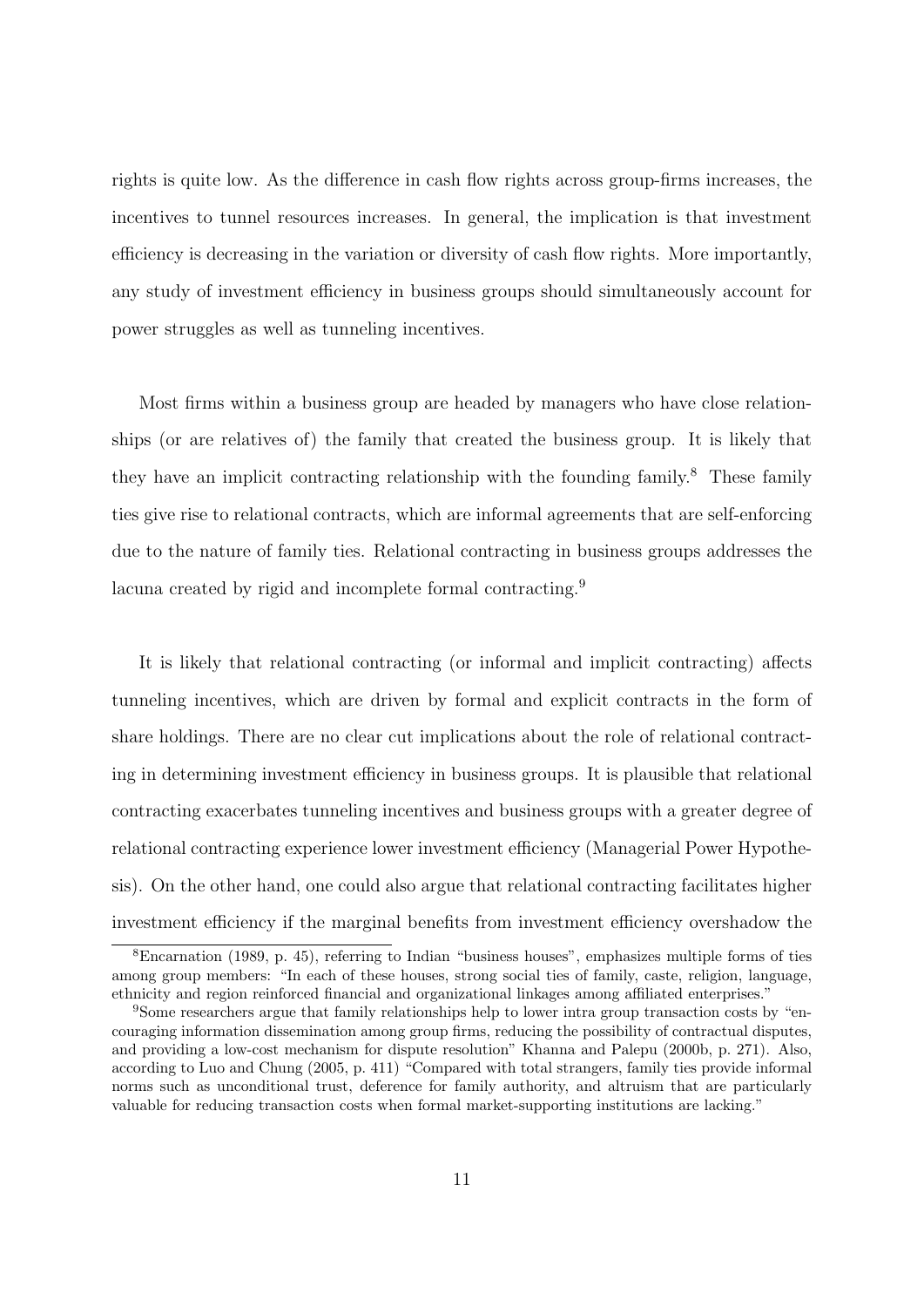wealth effects associated with tunneling activities. Recent work by Acharya et al. (2011) suggests that internal governance - the discipline bought about on incumbent top level managers by potential successors within the firm - can mitigate agency problems. Incumbent managers depend on effort by potential successors to improve current cash flows, which affect their wealth. Thus, in their own self-interest, incumbents have to take care of their potential successors and avoid too much expropriation that can hurt future growth and leave potential successors uninterested in putting in the optimal effort. Although Acharya et al. (2011) discuss stand-alone firms in their model, similar governance issues may arise in business group where the controlling family has to worry about not indulging in too much tunneling lest it eats into future growth that potential successors care about. It is easier to enforce internal governance when relational contracts exist because senior incumbent management is more beholden to the interests of potential successors who are likely to be related to the controlling family. According to this line of reasoning, relational contracting should mitigate tunneling. Ultimately though, the role of relational contracting in affecting tunneling incentives is an empirical question that can be addressed only in the data.

To summarize, the central hypotheses of this paper are that (i) investment efficiency is likely to increase with diversity of resource-weighted opportunities), as suggested by the Efficient Internal Capital Market theory rather than decrease with diversity of resourceweighted opportunities, as suggested by the power struggles argument, (ii) investment efficiency should be decreasing in the diversity of cash flow rights held by the controlling family (tunneling incentives), and (iii) the extent of relational contracting in a business group is likely to affect the relationship between investment efficiency and diversity of cash flow rights held by the controlling family.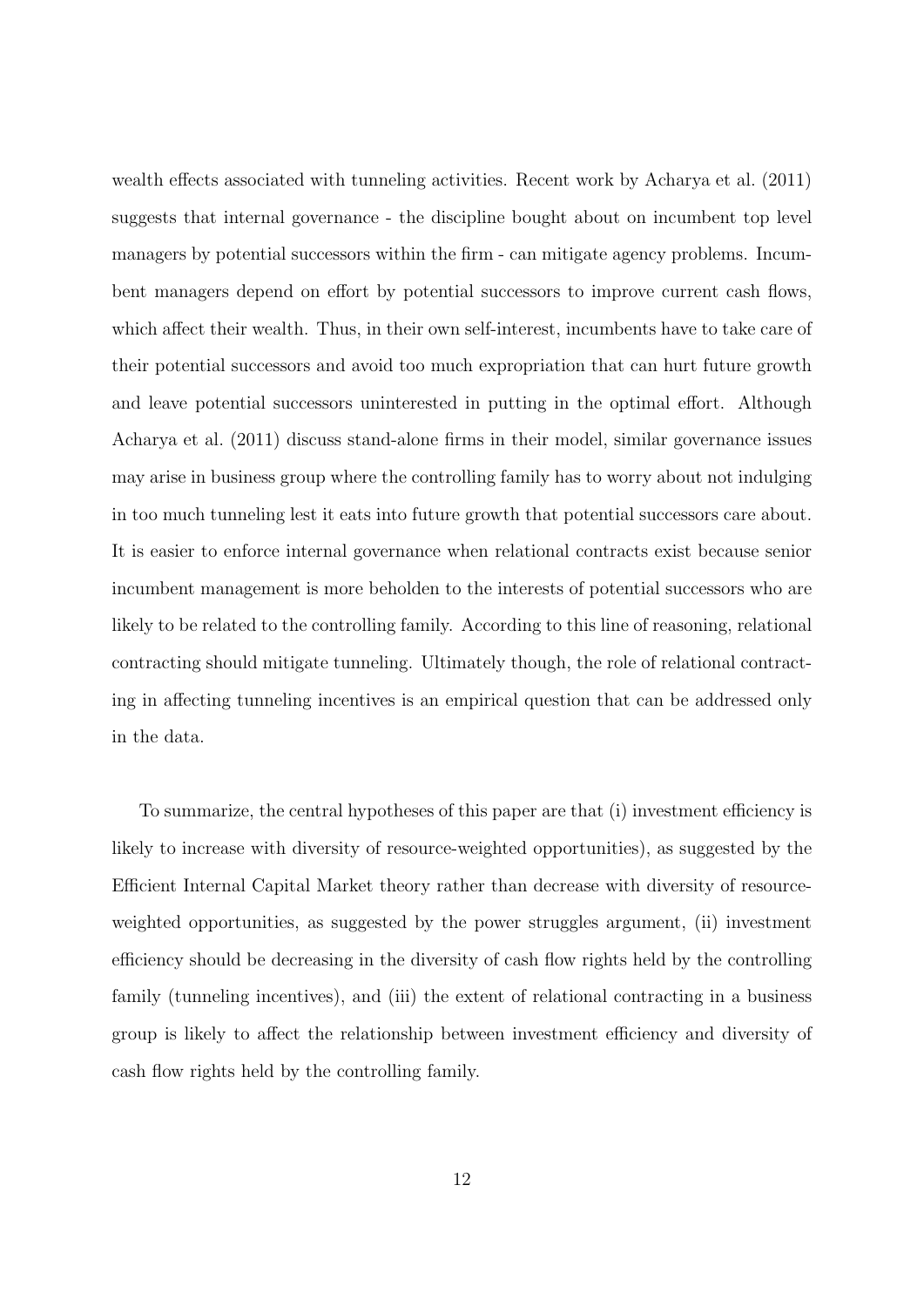### 3 Empirical Analysis

#### 3.1 Data

Our dataset consists of a longitudinal sample of group-firm-years (firms affiliated to the business group) of data. The sample covers 200 listed firms affiliated to 48 business groups for the years 2001-2007; 1400 group-firm years of data and 336 group years of data.

Data was obtained from the Prowess database.<sup>10</sup> Data for 6083 firms belonging to 3868 Indian business groups in the private sector are available in Prowess. Out of which, 1368 firms belonging to 982 groups are listed on the Bombay Stock Exchange or the National Stock Exchange of India Ltd. After removing firms in the financial services sector, observations reduce to 1208 firms belonging to 518 business groups.

We consider only those business groups which have three or more firms affiliated to them. The sample reduces to 728 firms belonging to 173 business groups after removing business groups with fewer than three affiliated firms. After removing firms with unavailable data, the sample size drops to 200 firms belonging to 48 business groups for the years 2000-2008. Year 2000 data is used for calculating beginning of period values for 2001. Hence, the sample consists of 200 firms belonging to 48 business groups for the years 2001-2008, i.e., 1600 group-firm-years of data and 384 group years of data. Year 2008 is removed on account of economic recession. The final sample consists of 1400 group-firm years of data, 336 group years of data for the period 2001-2007.

<sup>10</sup>Prowess is a database product of Centre for Monitoring Indian Economy Pvt. Ltd. (CMIE). A number of studies on Indian industry have used data available from the Prowess database, maintained by CMIE. (see Khanna and Palepu (2000a), Bertrand et al. (2002), Gopalan, Nanda, and Seru (2007), etc.)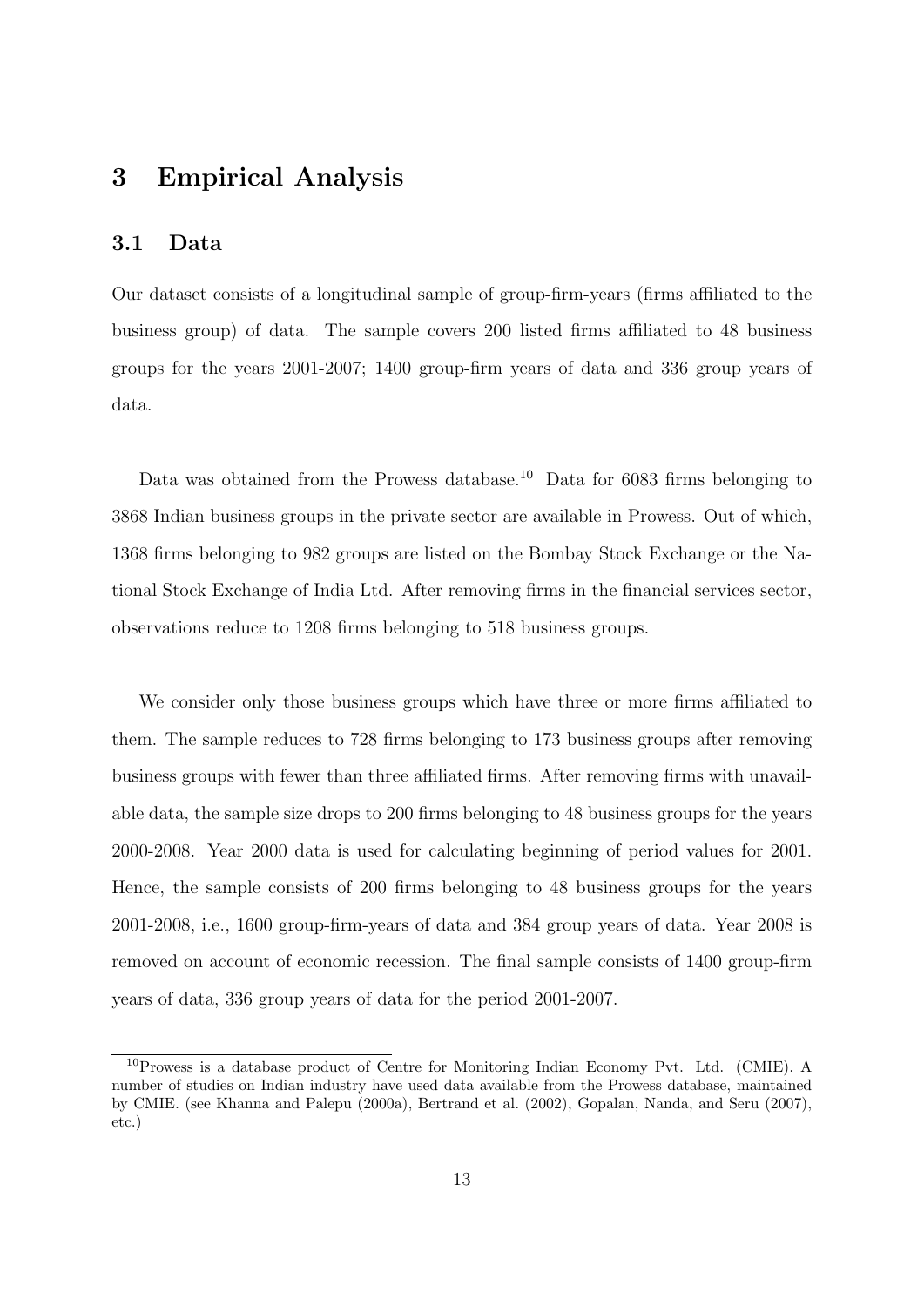Data on 2692 firms not affiliated to any business group were also collected from Prowess. After removing firms with unavailable data, we have 881 standalone firms for the year 2001-2007. These standalone firms are used for forming matching portfolios based on NIC (National Industrial Classification provided by Central Statistical Organization of Ministry of Statistics and Program Implementation of India) Industry classification.

The controlling family's share holding data for firms belonging to business groups is obtained from corporate filing website (The Corporate filing and Dissemination System) where companies provide their shareholding patterns.<sup>11</sup> The data on Managing Directors and Board of Directors of the firms are obtained from annual reports of the firms from  $\,$  INSIGHT database.  $^{12}$ 

#### 3.2 Empirical measures of variables

The following sub-sections define the various measures of variables used in our analysis.

#### Tobin's q of firm (Firm level)

$$
Tobin's \, q = \frac{Total\, Market\,Value\, of\, outstanding\, securities}{Total\, Replacement\,Cost\, of\, Net\, Assets} \tag{1}
$$

The above definition of Tobin's  $q$  is taken from Lindenberg and Ross (1981). Total market value of outstanding securities is measured as the sum of the market values of its equity, debt and preferred stock. Market value of equity is calculated as the product of a firm's share price at the end of the year and the number of common stock shares outstanding, market value of preferred stock as well as debt is taken at their book values.

 $11$ <sup>The Corporate filing and Dissemination</sup> system is a portal developed and maintained by IRIS Business Services Ltd. on behalf of the Bombay Stock Exchange and the National Stock Exchange of India Ltd. This portal aims at providing a single interface to the investors to keep track of the latest filings of all the listed companies in India irrespective of the Stock Exchange.

<sup>12</sup>INSIGHT is a comprehensive India focused research platform maintained by Dion Global Solutions Ltd's Research and Advisory Division. This platform provides access to annual reports and prospectus of companies dating back to 1995 which are stored in a digital format.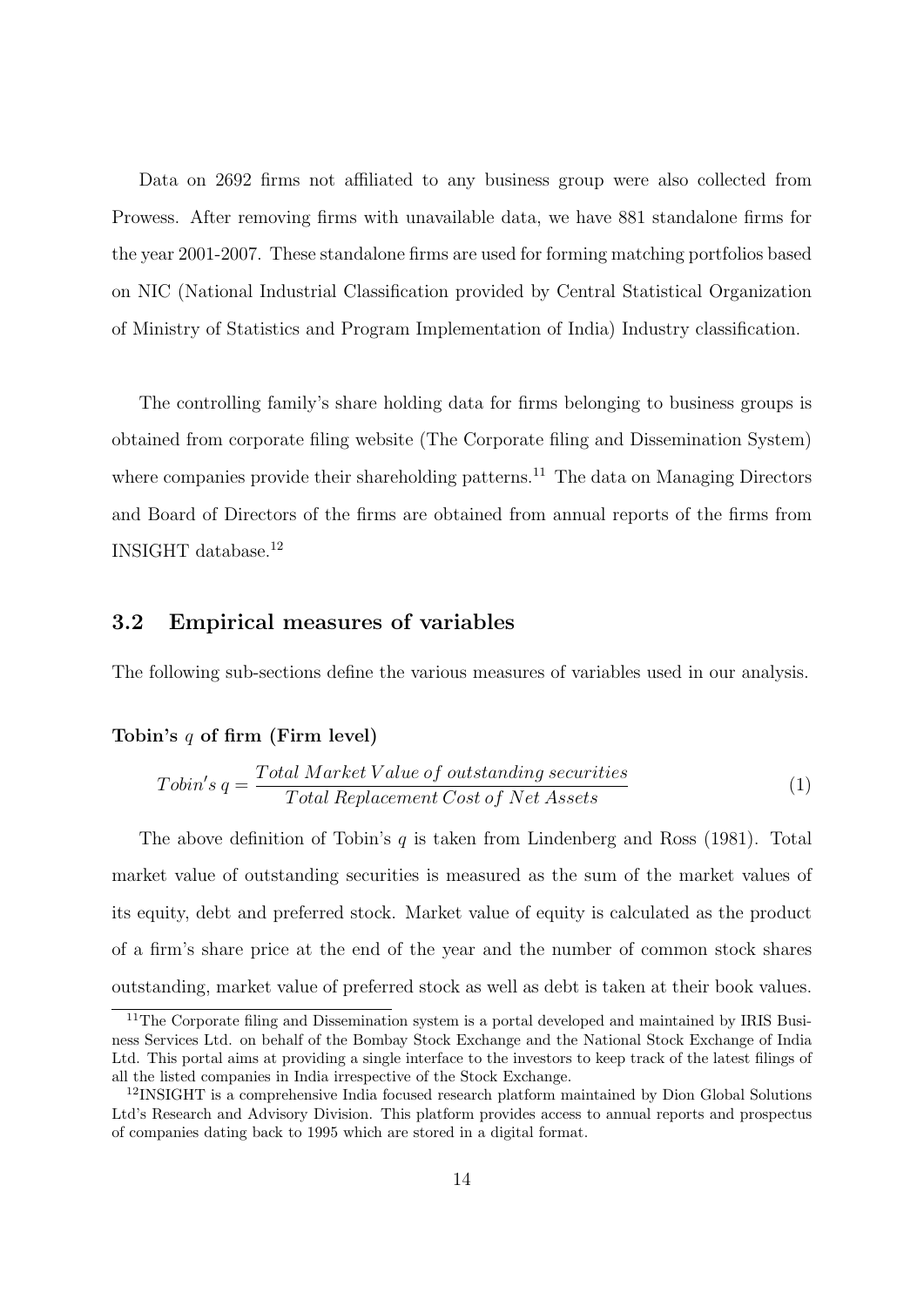Total replacement cost of net assets is taken as book value of the firm's assets minus current liabilities. The denominator measures the firm's funded investment in fixed assets plus net working capital. We do not calculate the replacement cost of assets as suggested in Lindenberg and Ross (1981) but assume that it equals the book value of assets minus current liabilities.<sup>13</sup> Tobin's q proxies for growth (investment) opportunities<sup>14</sup> for a firm in a business group. Beginning of period values are calculated as end of the previous year values.

#### Adjusted Investment in firm (Firm level)

$$
T_j = I_j / BA_j - I_j^{ss} / BA_j^{ss} - \sum_{j=1}^n w_j (I_j / BA_j - I_j^{ss} / BA_j^{ss})
$$
\n(2)

where ss refers to standalone firms belonging to the same 3 digit NIC code as the affiliated firm (a portfolio of at least 3 stand alone firms is considered),  $w_j$  is the firm j's share of total group sales;  $BA_j$  is the beginning of period assets of firm j, n is number of firms in a group,  $I_j$  is the capital expenditure of firm j for the year. (For example  $CAPEX 2007 = Net Fixed assets 2007 - Net Fixed assets 2006 + Depreciation 2007$ .

The above definition follows that in Rajan et al. (2000). Adjusted Investment in a firm is an indirect measure of the funds transferred to/from a firm in a business group. As in the Rajan et al. (2000) model, all the transfers made/received correspond to a decrease/increase in investments. Just like the Rajan et al. (2000)'s model, the difference between the investment ratio of a group-affiliated firm and the weighted investment ratio

<sup>&</sup>lt;sup>13</sup>Lindenberg and Ross (1981) algorithm is too complex and cumbersome to be calculated based on the information available from the CMIE database. The advantage of assuming the replacement cost of net assets as book value of assets minus current liabilities is the ease of computation and the anticipated larger sample size.

<sup>&</sup>lt;sup>14</sup>The Tobin's q theory of investments posits that the firm's investment is a function of its marginal q defined as the ratio of the market value of the new additional investments to their replacement costs. However, the marginal q which the theory relates to the firm's investment is not observable or measurable. The average Tobin's  $q$  calculated is assumed equal to the marginal Tobin's  $q$ , which is true under restrictive set of assumptions such as perfect competition and constant returns to scale (Hayashi (1982)).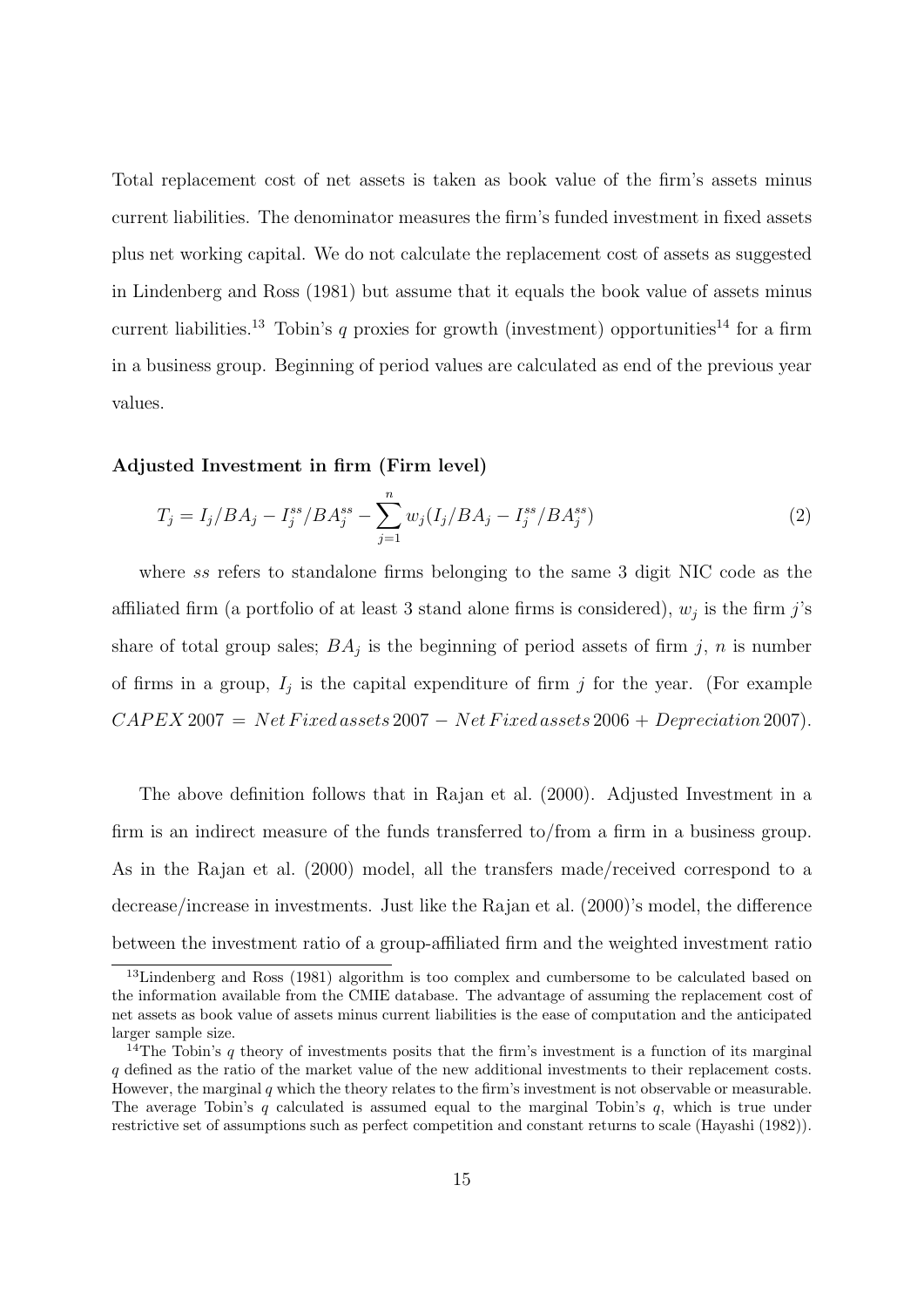of a portfolio of similar industry (based on 3 digit NIC code) standalone firms represents a measure for transfers made (if negative) or received (if positive) within the group. This proxy of transfer is denoted as industry adjusted transfer measure.

Diversified Business groups might have superior access to capital and more funds overall, perhaps because they have better access to foreign capital. For example, Khanna and Palepu (2000a) test and confirm that groups have better access to foreign capital.

Since, diversified business groups have better access to capital, the industry adjusted transfer measure calculated as above might not correctly calculate the transfer between group-firms (as also suggested by Rajan et al. (2000)). To correct for this, a groupadjustment measure (calculated as the investment ratio adjusted for industry averaged across the group-firms) is subtracted from the group-firm's industry-adjusted transfer measure. This industry and group adjusted investment ratio, referred to as the adjusted investment ratio, is a proxy for the transfers the firms in a group make (if negative) or receive (if positive) to other firms in the same group.

#### Cash Flow Rights (Firm level)

Public firms report their shareholding pattern and provide the percentage shareholdings of the promoters of the firm. Promoters are the firms' founders and essentially the controlling family. Cash Flow Rights is measured as the percentage of the promoter holdings in a group-firm. A group average is calculated and if a firm's promoter holding is less (more) than its group average; group-firm is said to have low (high) cash flow rights.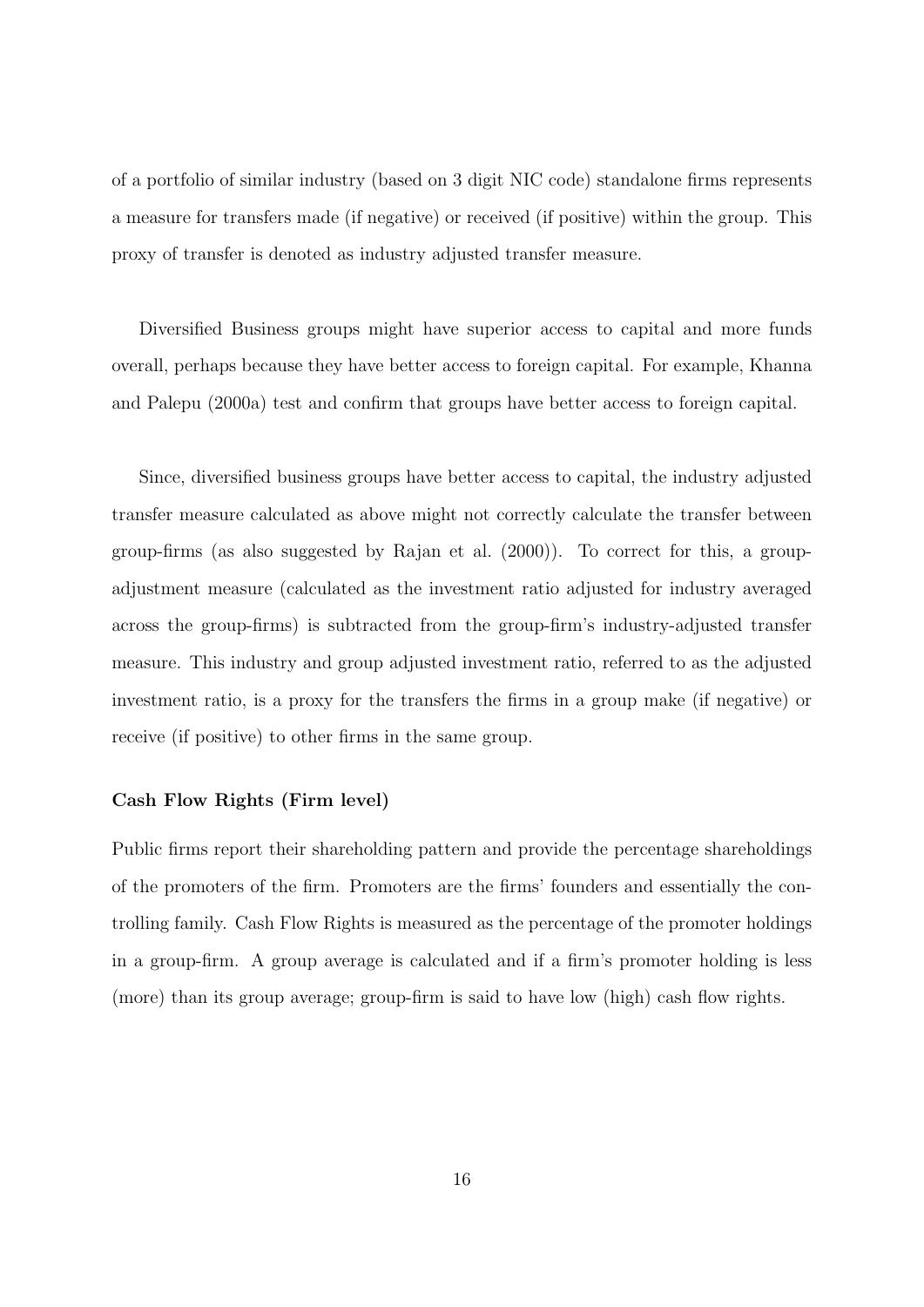# 4 Empirical Findings

#### 4.1 Descriptive Statistics of the variables

Table I provides the summary statistics of the variables under study. Table I shows that the mean and the median values of Tobin's  $q$  of group-firm for a sample of 1400 group-firm-years of data are 1.366 and 0.8783 respectively. A higher Tobin's  $q > 1$  is a reflection of higher future growth opportunities. The mean and the median values of Group average Tobin's q (which is calculated as weighted average of Tobin's q of all firms in a business group, where the weights are the share of sales of group-firm to the total group sales) for a sample of 336 group-years of data are 1.2958 and 0.9651 respectively. The average growth opportunity of a group-firm is higher than that of a group average.

The mean and the median values of adjusted investments in group-firms for a sample of 1400 group-firm years of data are -0.0040 and -0.0071 respectively. To probe further, our sample of 1400 group-firm years of data is classified into four sets depending on growth opportunities  $(q)$  of group-firm being greater or less than group average growth opportunities  $(q_{bar})$  and cash flow rights  $(CFR)$  being greater or less than group average cash flow rights  $(CFR_{bar})$ . The values of adjusted investments is recomputed for the four sets as a weighted average of adjusted investment for firms of a group belonging to a particular set and is set to zero if there are no firms in a particular set. Table I shows that the mean and the median values of adjusted investments in the set where  $q < q_{bar}$  and  $CFR < CFR_{bar}$  are negative (-0.0242 and -0.0070 respectively). For other sets, values are positive.

The sample of 1400 group-firm years of data is also classified into sets depending on growth opportunities (Tobin's q) being greater or less than group average growth op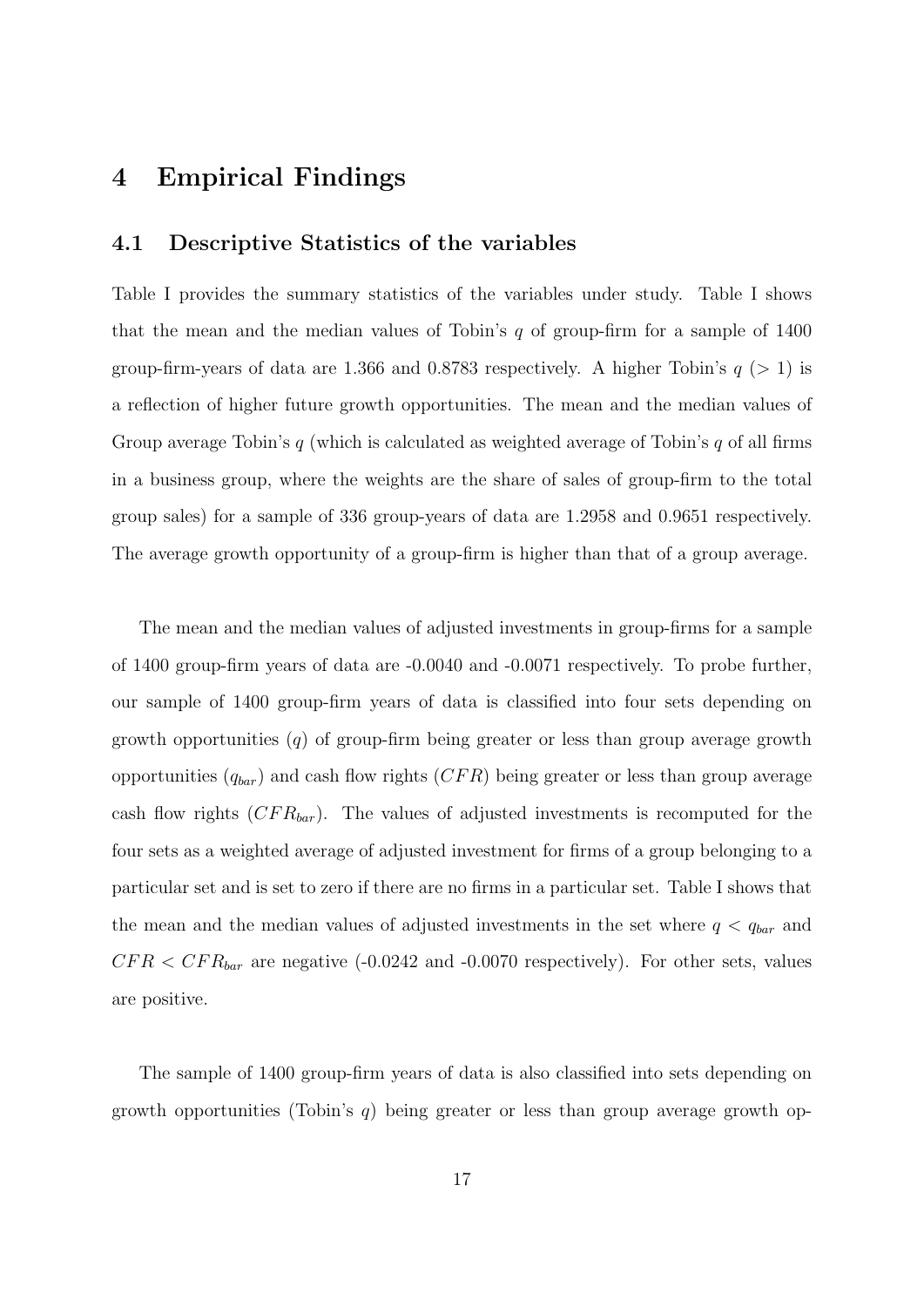portunities  $(q_{bar})$  and resource-weighted growth opportunities  $(\lambda q)$  being greater or less than group average resource-weighted growth opportunities  $(\lambda q_{bar})$ . We find that the mean value of adjusted investments is positive for the sets where growth opportunities of group-firms is greater than a group average and negative for the sets where growth opportunities of group-firms is less than a group average.

Diversity in resource-weighted opportunities which captures the dispersion in resources and opportunities across group-firms has a mean value of 0.3310 and median value of 0.2446. The mean and the median value of cash flow rights for a sample of 1400 group-firm years of data are 45.96% and 45.54% respectively showing that business groups have concentrated ownership structure. The diversity in cash flow rights which captures the coefficient of variation of cash flow rights has a mean value of 0.3445 and median value of 0.2813. Group size is calculated as logarithm (base e) of sum of sales of all firms in a business group and has a mean value of 7.0552 and median value of 7.1202. The number of affiliate firms in a business group for our sample are 4.1667 on average and 3 as a median value. All variables are winsorized at 1% and 99% percentiles of their distribution to avoid potential problems with outliers.

#### 4.2 Allocation of funds in a Business group

For testing the Efficient Internal Capital Market Hypothesis, our sample of 1400 groupfirm years of data is divided into two sub samples based on the average growth opportunities  $(q > q_{bar}$  and  $q < q_{bar}$ ) of the group-firms.<sup>15</sup> A univariate test (difference in means t-test) is performed to find if investments in the two sub samples are different and as per Efficient Internal Capital Market Hypothesis. Table II Panel A1 shows that diver-

<sup>&</sup>lt;sup>15</sup>Group average growth opportunities is calculated as weighted average of Tobin's q of all firms in a business group, where the weights are the share of sales of group-firm to total group sales.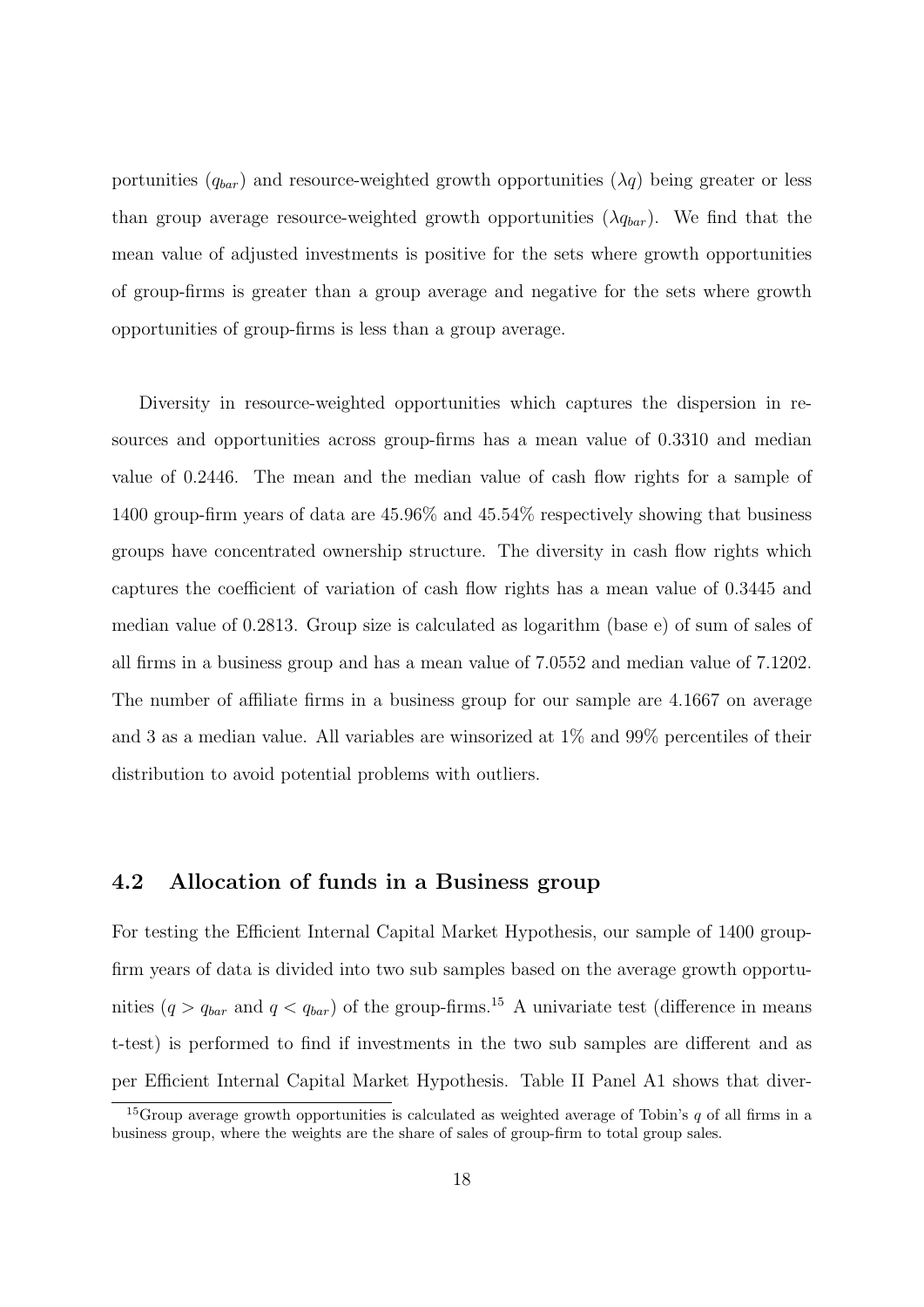sified business groups invest more in group-firms with good growth opportunities than in group-firms with poor growth opportunities. We also find that funds are channelled away from the group-firms with low growth opportunities. (0.00837 versus -0.01287, difference is significant at 1% level, t statistic of 3.85 with t critical being 1.64. We also tested the difference in the medians and found it to be significantly different at 1% level using Wilcoxon-Signed Rank test.). This is in accordance with Efficient Internal Market Hypothesis which predicts that diversified business groups should transfer funds to group-firms with good growth opportunities.

Rajan et al. (2000)'s model predicts that investment flows might be distorted to mitigate power struggles between group-firm managers. In order to reduce power struggles, funds may be transferred from group-firms with high resource-weighted growth opportunities to group-firms with low resource-weighted growth opportunities. In order to test Rajan et al. (2000)'s Hypothesis, our sample of 1400 group-firm years of data is divided into two sub samples based on group average resource-weighted opportunities ( $\lambda q > \lambda q_{bar}$ and  $\lambda q < \lambda q_{bar}$ ). Table II, Panel A2 shows that the adjusted investment is not different for the two sub samples. (0.0005 versus -0.0054, difference is not significant at 10% level, t statistic of 0.9919 with t critical being 1.64. We also tested the difference in the medians and found it to be not significant at 10% level using Wilcoxon-Signed Rank test). Allocation of funds does not depend on resource-weighted growth opportunities. This result indicates that power struggles are less important in business groups.

The tunneling hypothesis suggests that controlling family can move resources from group-firms where it holds low cash flow rights to group-firms where it holds high cash flow rights. Table II Panel A3 divides the sample based on high (higher than a group average) and low (lower than a group average) cash flow rights holding of the controlling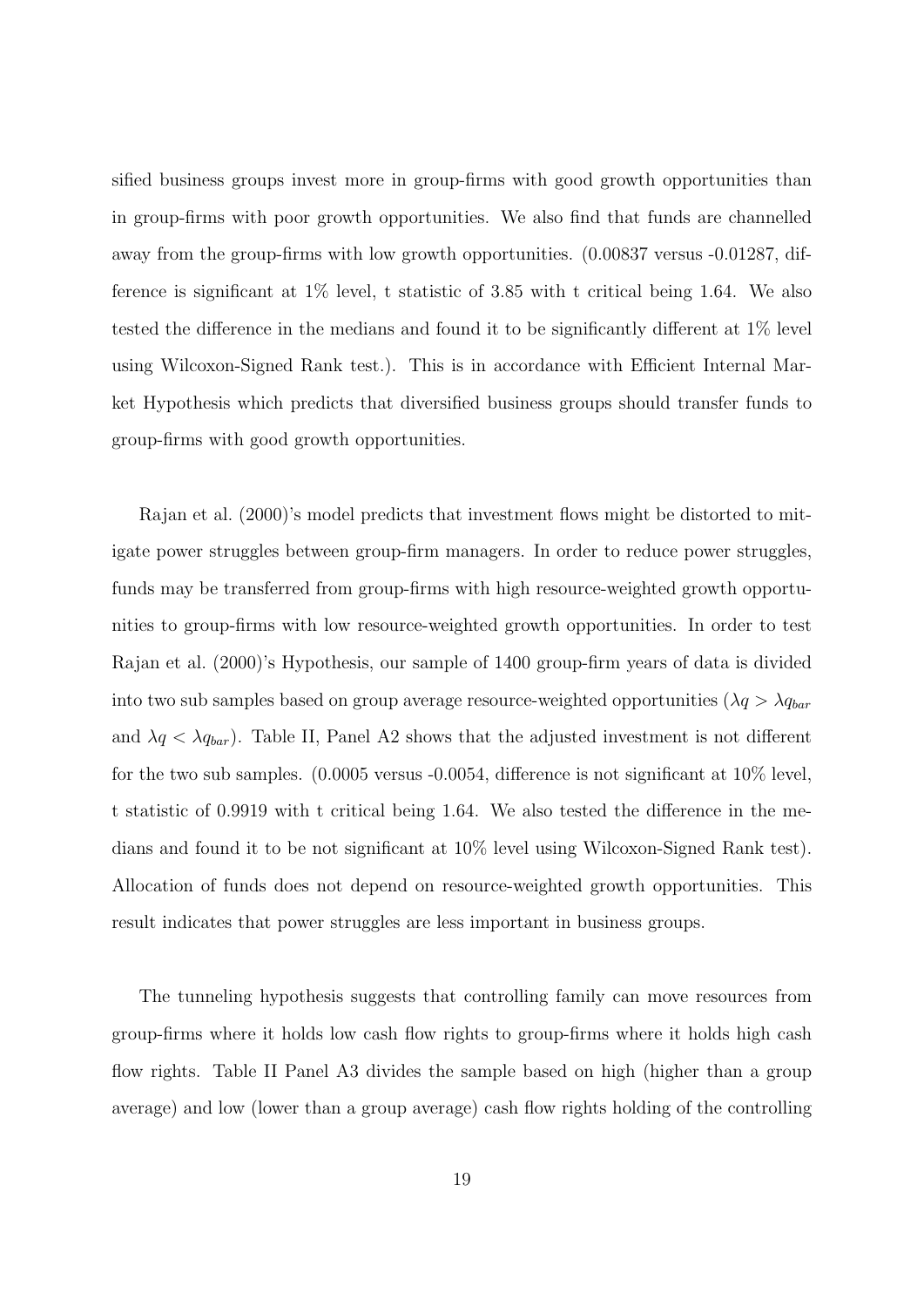family. The results show that there is more allocation of funds to group-firms where controlling-family holds high cash flow rights. We also find evidence of channelling of funds away from group-firms where controlling family holds low cash flow rights.  $(0.0095)$ versus -0.0159, difference is significant at 1% level, t statistic of 4.64 with t critical being 1.64. We also tested the difference in the medians and found it to be significantly different at 1% level using Wilcoxon-Signed Rank test.) Unlike the indirect evidence of tunneling in Bertrand et al.  $(2002)^{16}$ , our test provides a direct evidence of tunneling by analyzing investment flows.

We conclude from our univariate data analysis that investment decisions are as per Efficient Internal Capital Market Hypothesis. The investment distortions as per power struggles (Rajan et al. (2000)'s model) are not present. However, investment distortions in the form of tunneling of resources are present. There is evidence of tunneling of funds from group-firms where controlling-family holds low cash flow rights to group-firms where controlling-family holds high cash flow rights.

# 4.3 Investment Flows and Diversity in resource-weighted opportunities

Efficient Internal Capital Market Hypothesis suggests that "Central Headquarters" will reallocate funds from firms/divisions with low growth opportunities to firms/divisions with high growth opportunities and this reallocation will increase with an increase in diversity in resource-weighted opportunities among firms/divisions (because of the option value associated with the allocation). On the other hand, Rajan et al. (2000)'s model

<sup>&</sup>lt;sup>16</sup>Bertrand et al. (2002) methodology tests the tunneling hypotheses by analyzing the propagation of earnings shocks across firms within a group.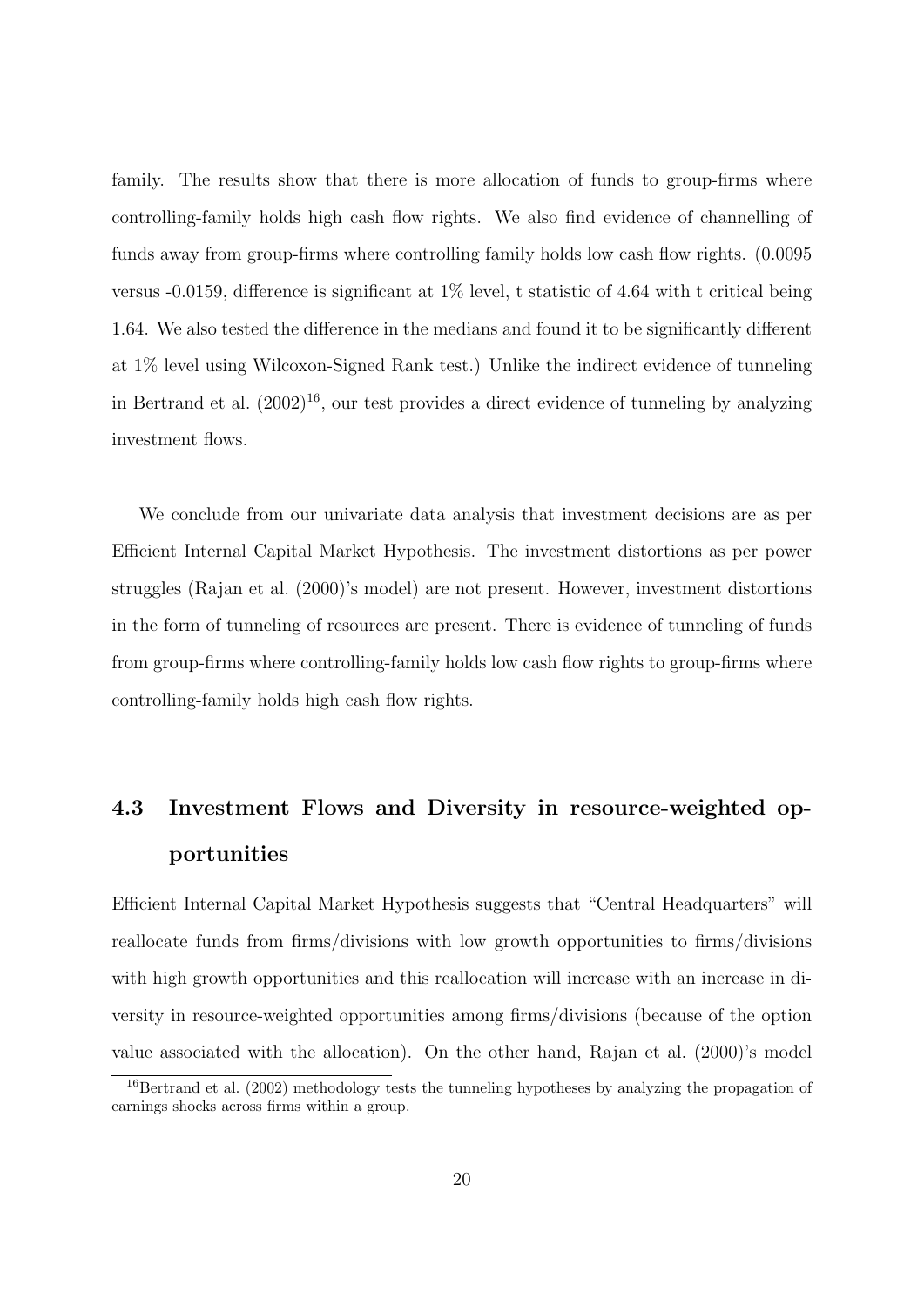predicts that an increase in diversity in resource-weighted opportunities will increase the investment flows from firms/divisions that have resource-weighted opportunities above the group/firm average and an increase in investment flows to the firms/divisions that have resource-weighted opportunities below the group/firm average. Investment flows might be in the "wrong" direction to improve the incentives of the firm/division to make appropriate investments by mitigating power struggles between managers of the firm/division. We would like to test the above predictions for our sample of group-firms. The distinct legal status of business group-firms mitigates the problem of power struggles among managers of group-firms by establishing property rights over the surplus the group-firms generate. We hypothesize that investment incentives of the group-firms are in place and allocation of funds should be in "right" direction and increase with diversity in resource-weighted opportunities as per Efficient Internal Capital Market Hypothesis.

We divide our sample of 1400 group-firm years of data into four sets depending on growth opportunities (Tobin's  $q$ ) being greater or less than group average growth opportunities  $(q_{bar})$  and resource-weighted growth opportunities  $(\lambda q)$  being greater or less than group average resource-weighted growth opportunities  $(\lambda q_{bar})$ . For each set, we recompute a measure of adjusted investment. We calculate the adjusted investment ratios for each year for group-firms that fall in the particular set. We calculate a weighted average of adjusted investment for all group-firms of a particular group belonging to a particular set. If a set has no group-firms from a particular group, the adjusted investment of group in the particular set is set to zero. The dependent variable is the adjusted investment measure calculated for each group-year for firms in the particular set.

To test the effect of diversity in resource-weighted opportunities on the adjusted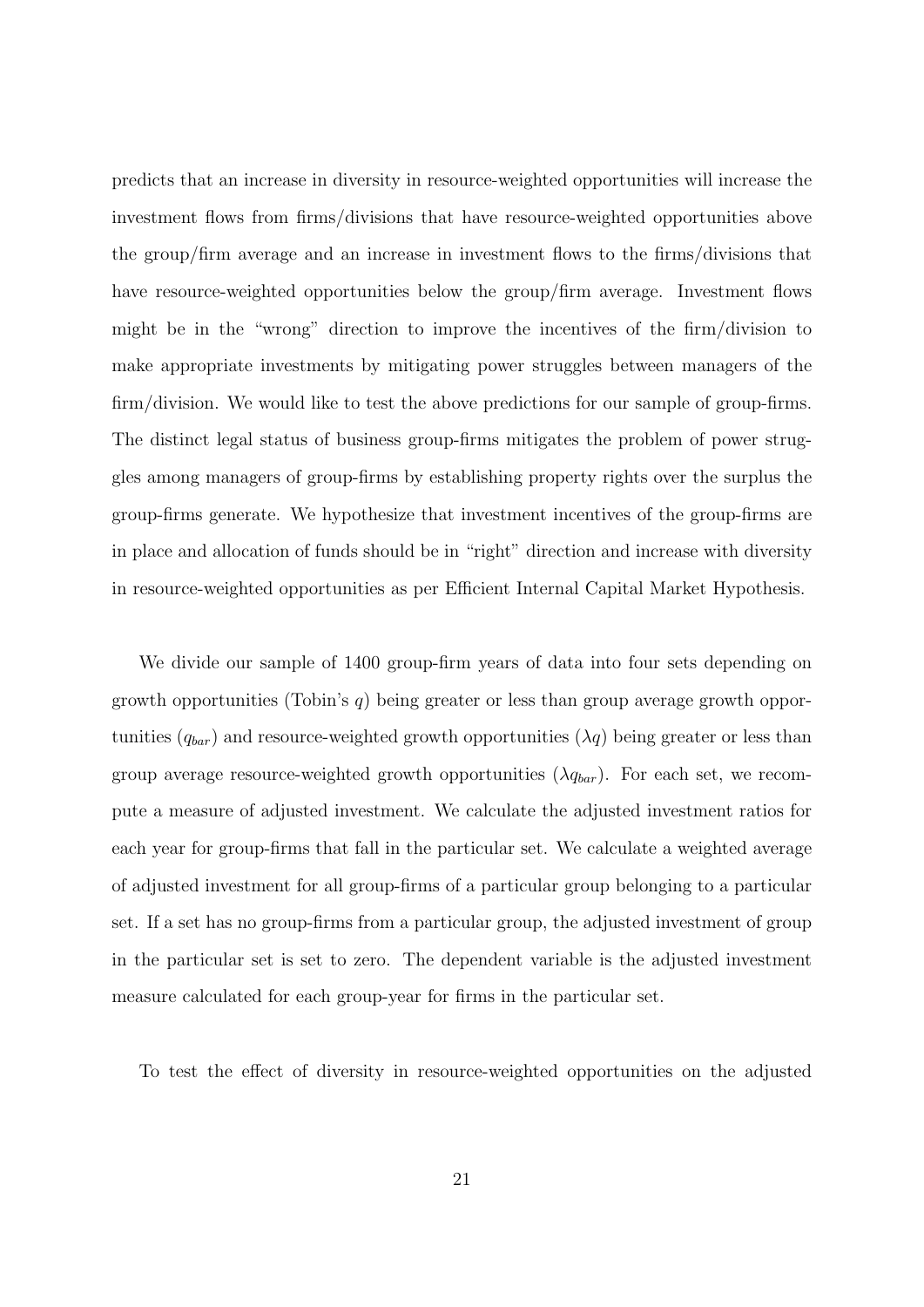investment in group-firms, panel data fixed effects regressions are performed.<sup>17</sup> The dependent variable is adjusted investment and independent variables are diversity in resource-weighted opportunities with controls for group size, total productivity (invqbar, the inverse of group average Tobin's  $q$ ) and group diversification. Diversity in resourceweighted opportunities is calculated as the ratio of the deviation in resource-weighted opportunities in a group to the average  $q$  in a group.

$$
Diversity\ in\ resource-weighted\ q = \frac{\sqrt{\sum_{j=1}^{n} \frac{(w_j q_j - (wq)_{bar})^2}{n-1}}}{\frac{\sum_{j=1}^{n} q_j}{n}}
$$
\n
$$
\tag{3}
$$

where  $(wq)_{bar}$  is the sales weighted average q for the group. This measure of diversity captures the dispersion of resources and opportunities across affiliated firms in a group.

One of the control variables is corporate diversification. We follow Jacquemin and Berry (1979) proposed Entropy measure of corporate diversification. We consider a group of firms operating in n industries (4 digit NIC code). Let  $P_i$  be the share of *ith* industry firm in the total sales of the group. Then,

$$
Entropy\ Measure\ of\ Total\ Diversification = \sum_{i=1}^{n} P_i Ln(\frac{1}{P_i})
$$
\n(4)

The Entropy measure, takes into account the number of industry firms in which the group operates and the relative importance of each of the industry firm in the total sales of the group. We also measure corporate diversification based on Herfindahl Index of diversification (Jacquemin and Berry (1979)).

<sup>17</sup>Panel data fixed effects regression solves for omitted variable bias when the omitted variables are constant over time such as organizational culture, organizational strategy, etc., hence controlling for unobserved heterogeneity constant over time. The estimator for fixed effects panel data regression is the within estimator.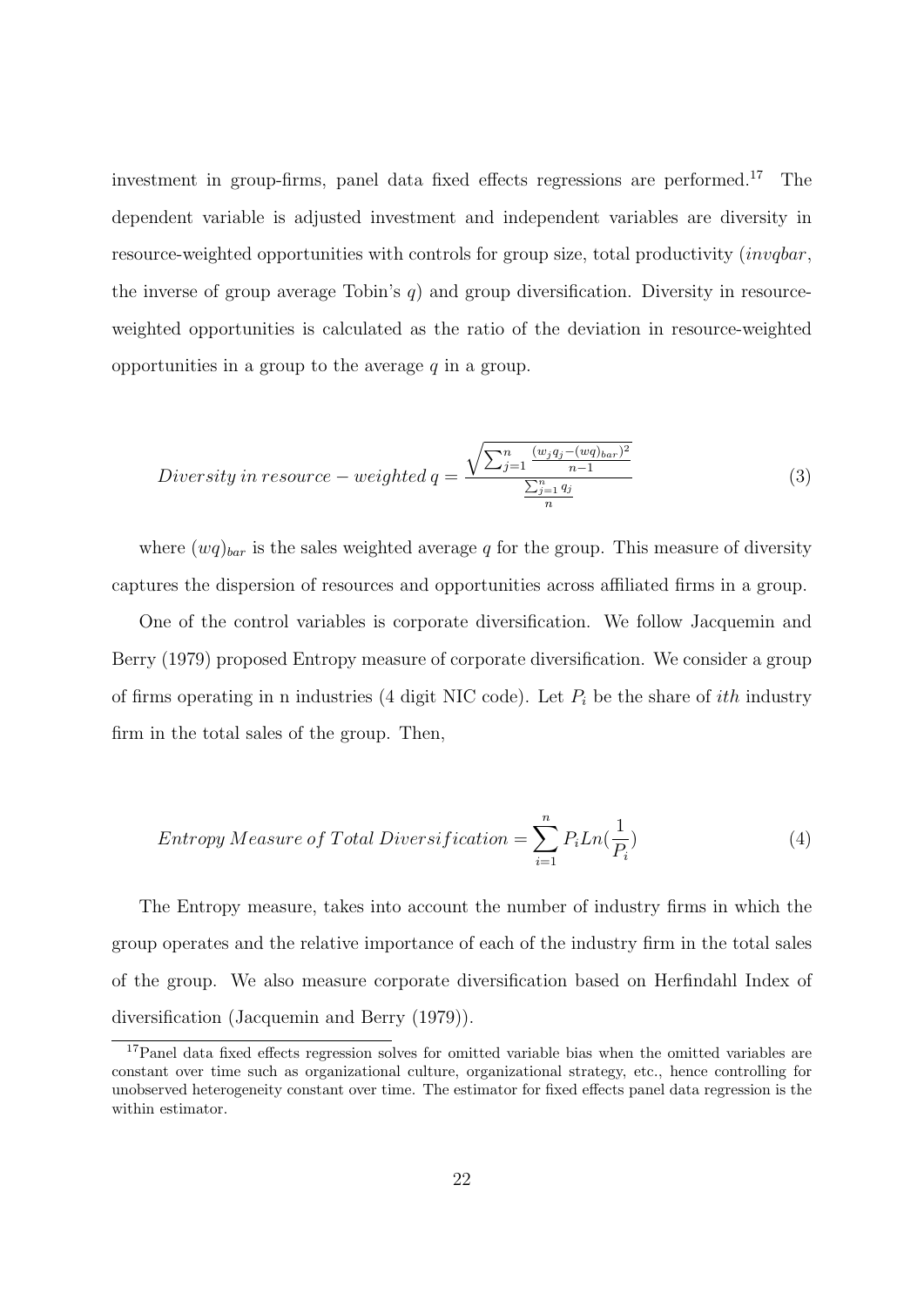In our panel data fixed effects regression, we include group effects and time effects. We also correct for heteroskedasticity and serial autocorrelation.

Table III , Panels A and B show that the average adjusted investment increases with diversity in resource-weighted opportunities for the subset where growth opportunities  $(q)$ is greater than group average growth opportunities  $(q_{bar})$  and resource-weighted growth opportunities  $(\lambda q)$  is greater than a group average  $(\lambda q_{bar})$ . (A one standard deviation increase in diversity in resource-weighted opportunities increases adjusted investment in the particular set  $(q > q_{bar}, \lambda q > \lambda q_{bar})$  by 142.24%). The effect is significant even after controlling for corporate diversification.<sup>18</sup> We also find that the adjusted investment decreases with diversity in resource-weighted opportunities for the subsets of group-firms where growth opportunities  $(q)$  is less than group average growth opportunities  $(q_{bar})$  and resource-weighted growth opportunities  $(\lambda q)$  is greater than a group average  $(\lambda q_{bar})$  and less than a group average. The results are as per Efficient Internal Capital Market theory which states that adjusted investment in the particular set (where growth opportunities is greater than a group average) increases with diversity in resource-weighted opportunities<sup>19</sup> (and adjusted investment in the particular set where growth opportunities is less than a group average) decreases with diversity in resource-weighted opportunities due to option value associated with the allocation. After controlling for group level corporate diversification, we find that the the estimated coefficient on diversity has the sign predicted by the Efficient Internal Capital Market model (the coefficient is statistically different from zero for three of the sub-sets,  $q > q_{bar}$ ,  $\lambda q > \lambda q_{bar}$  at 5%,  $q < q_{bar}$ ,  $\lambda q > \lambda q_{bar}$  and

<sup>&</sup>lt;sup>18</sup>Table shows the result with Entropy measure of diversification. We also use Herfindahl measure of diversification and find similar results. We also use diversity in cash flow rights as additional control variable and find similar results.

<sup>&</sup>lt;sup>19</sup>Strictly, EICM refers to the dispersion in investment opportunities and we run tests using diversity in investment opportunities as the measure of diversity and find similar results for the first set. Results can be made available on request.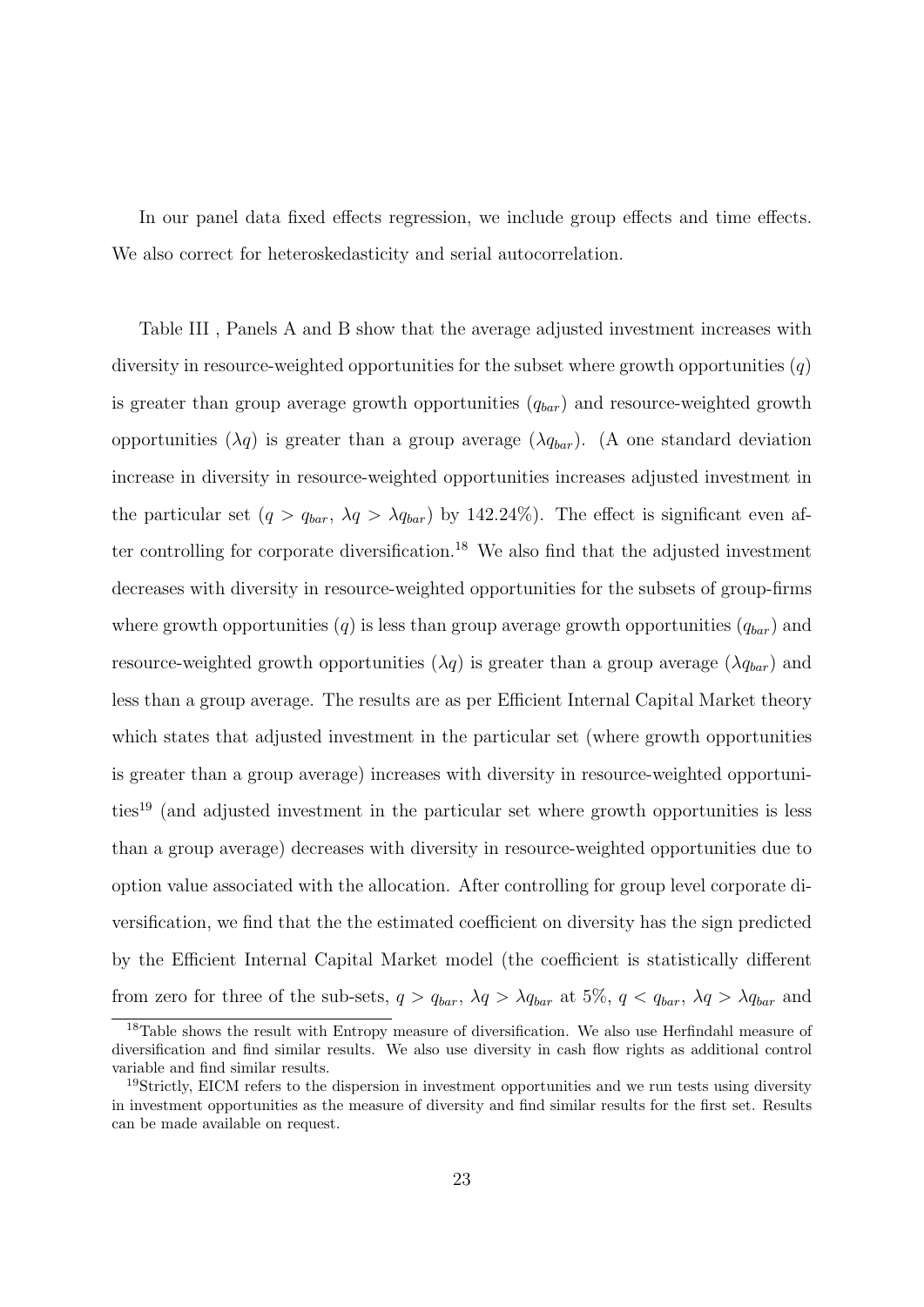$q < q_{bar}$ ,  $\lambda q < \lambda q_{bar}$  at 10%). Investments in group-firms with high (low) growth opportunities increases (decreases) with diversity in resource-weighted opportunities. <sup>20</sup>). Our results suggest evidence consistent with the Efficient Internal Capital Markets Hypothesis. We find some evidence of power struggles, but even that evidence is not clinching because it is also consistent with the Efficient Internal Capital Markets Hypothesis.

#### 4.4 Investment Flows and Diversity in Cash Flow Rights

The Tunneling Hypothesis suggests that investments flow from group-firms where controlling family holds low cash flow rights to group-firms where controlling family holds high cash flow rights. We conjecture that such investment flows will increase with an increase in diversity in cash flow rights. This is because the controlling family gains more by diverting resources for private benefits while at the same time bearing a smaller proportion of the financial consequence of such expropriation if there is greater diversity in cash flow rights. On the other hand, Efficient Internal Capital Market Hypothesis will suggest that investment flows will not depend on diversity in cash flow rights.

In order to test the above hypotheses, our sample of 1400 group-firm years of data is divided into four sets depending on growth opportunities  $(q)$  being greater or less than group average growth opportunities  $(q_{bar})$  and cash flow rights  $(CFR)$  being greater or less than group average cash flow rights  $(CFR_{bar})$ . For each set, a measure of adjusted investment is recomputed. For each group year, we compute the adjusted investment ratios for group-firms that fall in the particular set. We calculate a weighted average of adjusted investment for all group-firms of a particular group belonging to a particular set. If a set has no group-firms from a particular group, the adjusted investment of group in the particular set is set to zero. The dependent variable is the adjusted investment

<sup>&</sup>lt;sup>20</sup>This effect is not significant only for the sub-set where resource-weighted opportunities is less than a group average and growth opportunities greater than group average.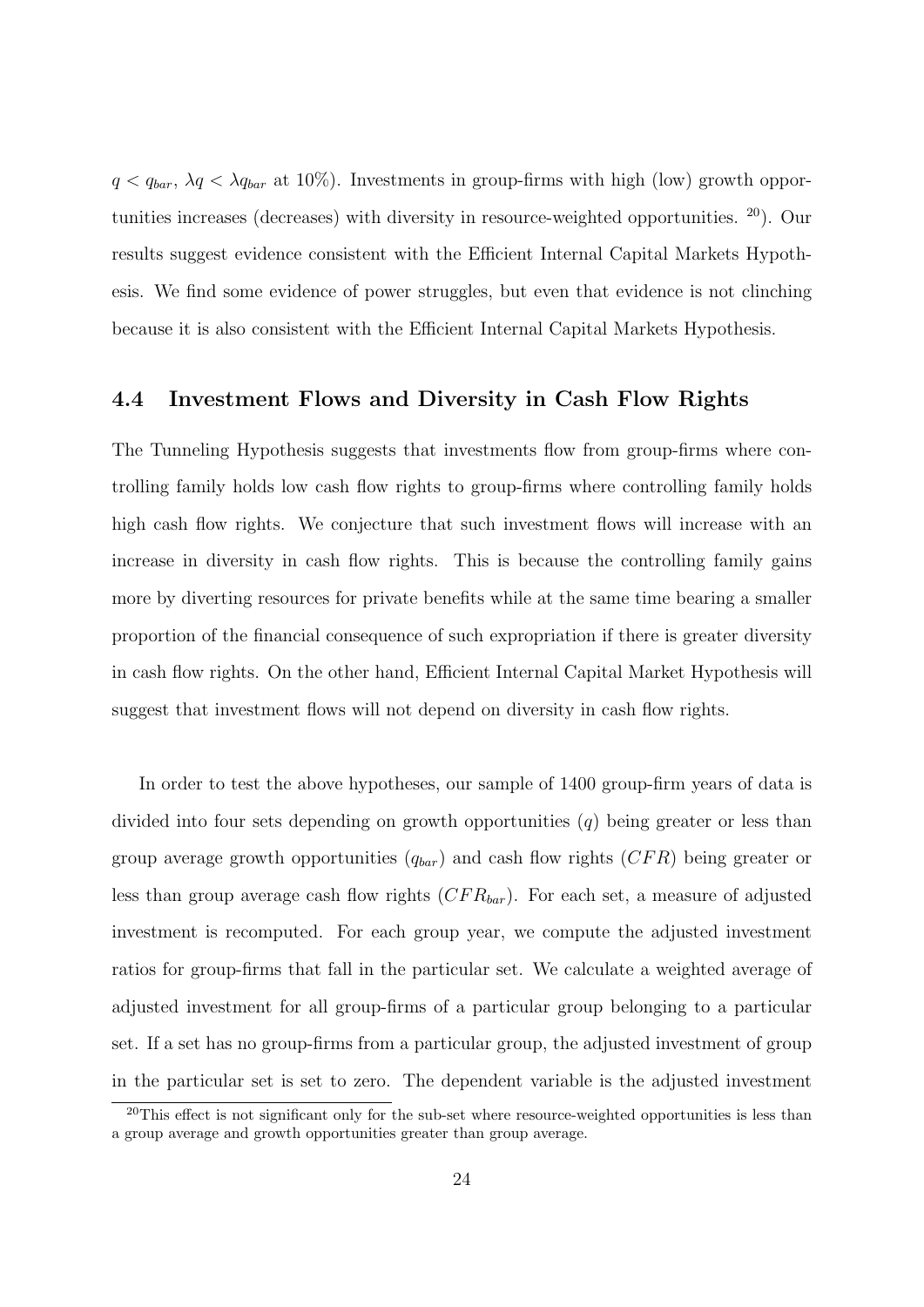measure calculated for each group-year for firms in the particular set.

To test the effect of diversity in cash flow rights on the adjusted investment in groupfirms, panel data fixed effects regressions are performed with diversity in cash flow rights as the independent variable with controls for group size, total productivity (invqbar), the inverse of group average Tobin's q) and corporate diversification. Diversity in cash flow rights is measured as the coefficient of variation of controlling family's percentage shareholdings in group-firms.

$$
Diversity\ in\ CFR = \frac{\sqrt{\sum_{j=1}^{n} \frac{(CFR_j - (CFR)_{bar})^2}{n-1}}}{\frac{\sum_{j=1}^{n} CFR_j}{n}}
$$
\n
$$
\tag{5}
$$

where  $(CFR)_{bar}$  is the average  $CFR$  for the group, j is a group-firm. Diversity in cash flow rights measures the dispersion in promoter shareholdings across a business group.

In our panel data fixed effects regression, we include group effects and time effects. We also correct for heteroskedasticity and serial autocorrelation.

Table IV, Panels A and B show that the average adjusted investment increases with diversity in cash flow rights for the subset of group-firms (with lower degree of relational contracting) where growth opportunities  $(q)$  is less than group average growth opportunities  $(q_{bar})$  and cash flow rights  $(CFR)$  is greater than group average cash flow rights  $(CFR_{bar})$ . (A one standard deviation increase in diversity in cash flow rights increases adjusted investment in the particular set  $(q > q_{bar}, CFR > CFR_{bar}$  and groups with lower relational contracts) by 14.5 times). Diversity in cash flow rights has the effect of increasing investments in group-firms with above average cash flow rights (and below average growth opportunities) and decreasing investments in group-firms with below av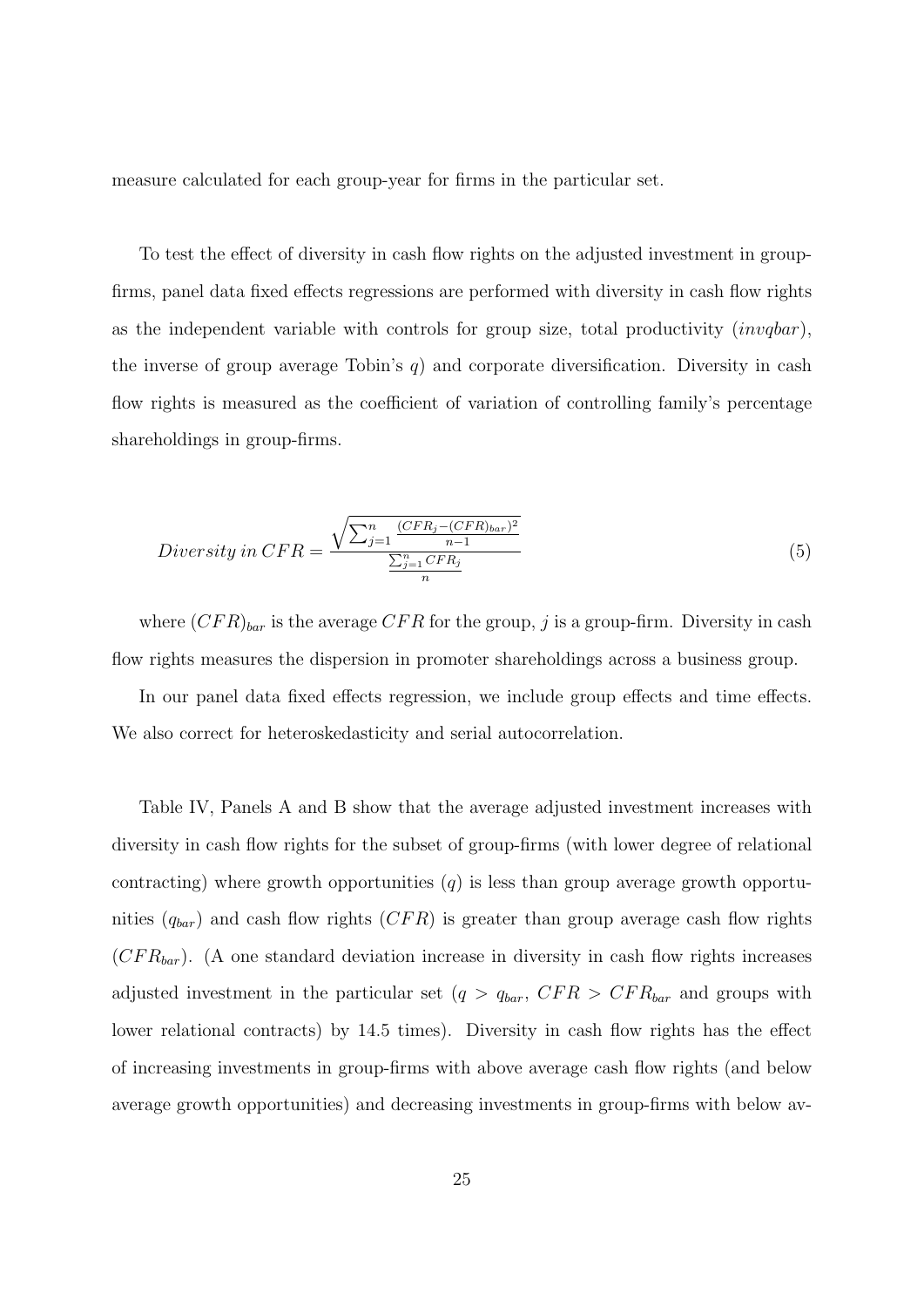erage cash flow rights (and below average growth opportunities).<sup>21</sup> This result suggests the presence of tunneling in a segment of group-firms where investment opportunities  $(q)$ is less than group average investment opportunities  $(q_{bar})$ . The effect is significant even after controlling for corporate diversification.<sup>22</sup>

We also test the role of relational contracting in business groups. Degree of relational contracting is calculated as the ratio of group-firms in a business group for which member of the controlling family is the CEO/Managing Director of the firm.

The relation between the managing director/CEO and the promoting (controlling) family is collected from the Corporate Governance report in the annual reports of group-firms. A median value of the measure of relational contracting is calculated for all groups in our sample. Groups are classified into having higher degree of relational contracting (if the measure for the group is above median) and lower degree of relational contracting (if the measure for the group is below median).

We like to test if relational contracting mitigates tunneling incentives or exacerbates such incentives. Table IV, Panels A and B show that the tunneling effect is mitigated in the presence of higher degree of relational contracting. (A one standard deviation increase in diversity in cash flow rights decreases adjusted investment in the particular set  $(q > q_{bar}, CFR > CFR_{bar}$  and with higher degree of relational contracts) by 11.98 times).

 $21$ We also find that the adjusted investment decreases for the sub-set where investment opportunities (q) is less than group average investment opportunities  $(q_{bar})$  and cash flow rights (CFR) is less than group average cash flow rights  $(CFR_{bar})$  (A one standard deviation increase in diversity in cash flow rights decreases adjusted investment in the particular set (q >  $q_{bar}$ , CFR < CFR<sub>bar</sub> and groups with lower relational contracts) by around 8 times, though statistically significant at 10% level. This regression analysis is done after removing the control for the inverse of group average investment opportunities, the coefficient on diversity in cash flow rights is -0.0712 and significant at 10% level with and without controlling for diversification.

 $22$ Table shows the result with entropy measure of diversification. We also use Herfindahl measure of diversification and find similar results. We also control for diversity in resource-weighted opportunities as additional control and find similar results.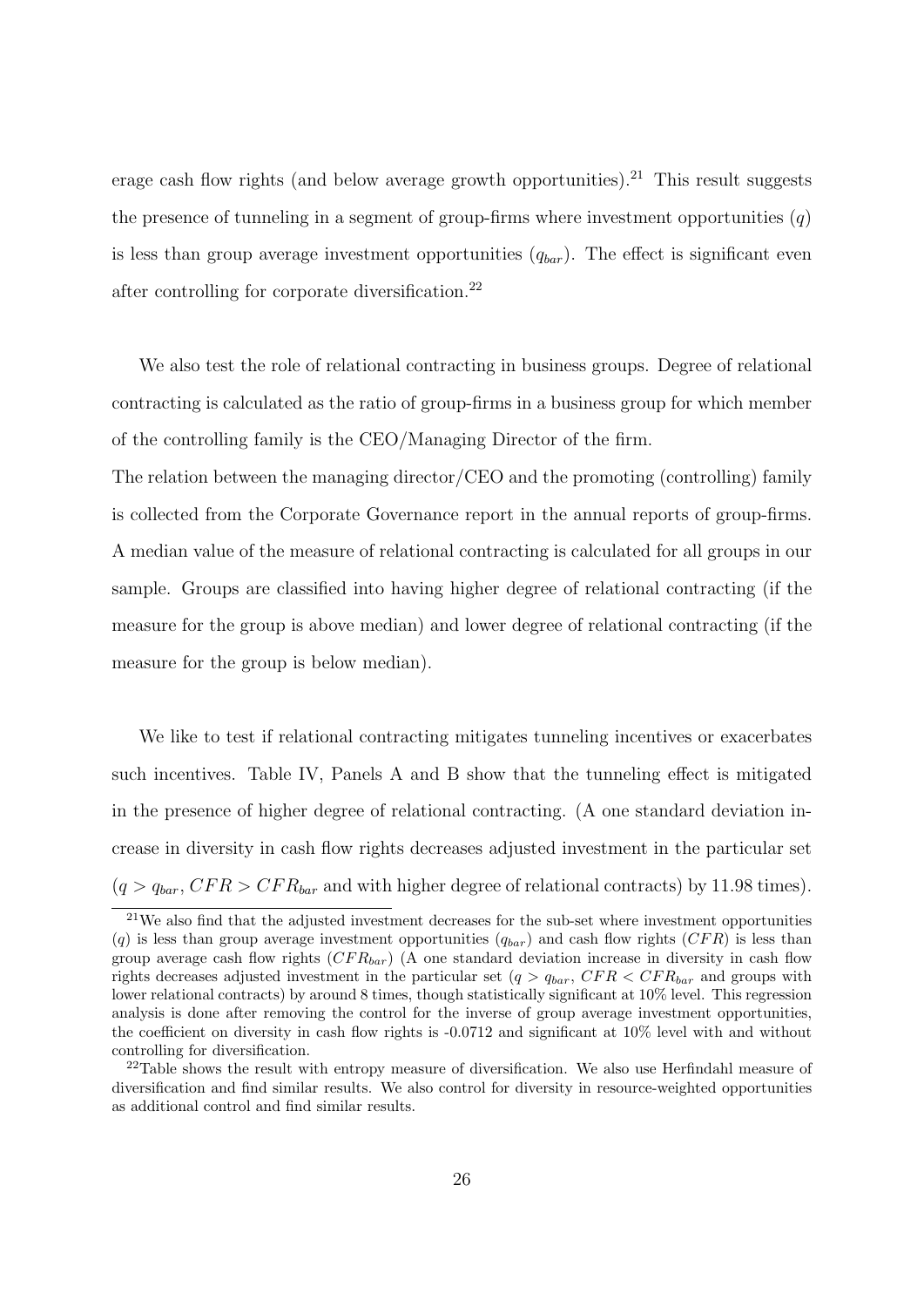Thus, we find that for a segment of group-firms, which have lower growth opportunities and where controlling-family holds high cash flow rights, investment flows are increasing in diversity in cash flow rights held by the controlling family.<sup>23</sup> The marginal impact of tunneling incentives (diversity in cash flow rights) is mitigated in the presence of relational contracts. This evidence supports the internal governance arguments put forth in Acharya et al. (2011) that incumbent management is disciplined by the interests of potential successors in the controlling family. The evidence is inconsistent with the Managerial Power Hypothesis, which argues that closer family ties will lead to greater tunneling. For other segments of firms, the coefficient on diversity in cash flow rights is insignificant. For these group-firms, the Efficient Internal Capital Market Hypothesis, which has no prediction on the relationship between investment flows and diversity in cash flow rights.

#### 4.5 Investment Efficiency

In order to test the effect of diversity in resource-weighted opportunities on the efficiency of internal allocation of funds, panel data fixed effects regressions are performed which controls for unobserved heterogeneity constant over time. For each group year, efficiency of allocation of funds is calculated, which is measured as the weighted sum of the measure of the industry adjusted investment of all firms in a business group, with the weight being the difference between group firms' Tobin's  $q$  and 1. The measure of efficiency follows that in Rajan et al. (2000).

<sup>&</sup>lt;sup>23</sup>We also find that investment flows are decreasing with diversity in cash flow rights for segment of group-firms which have lower growth opportunities and where controlling-family holds low cash flow rights.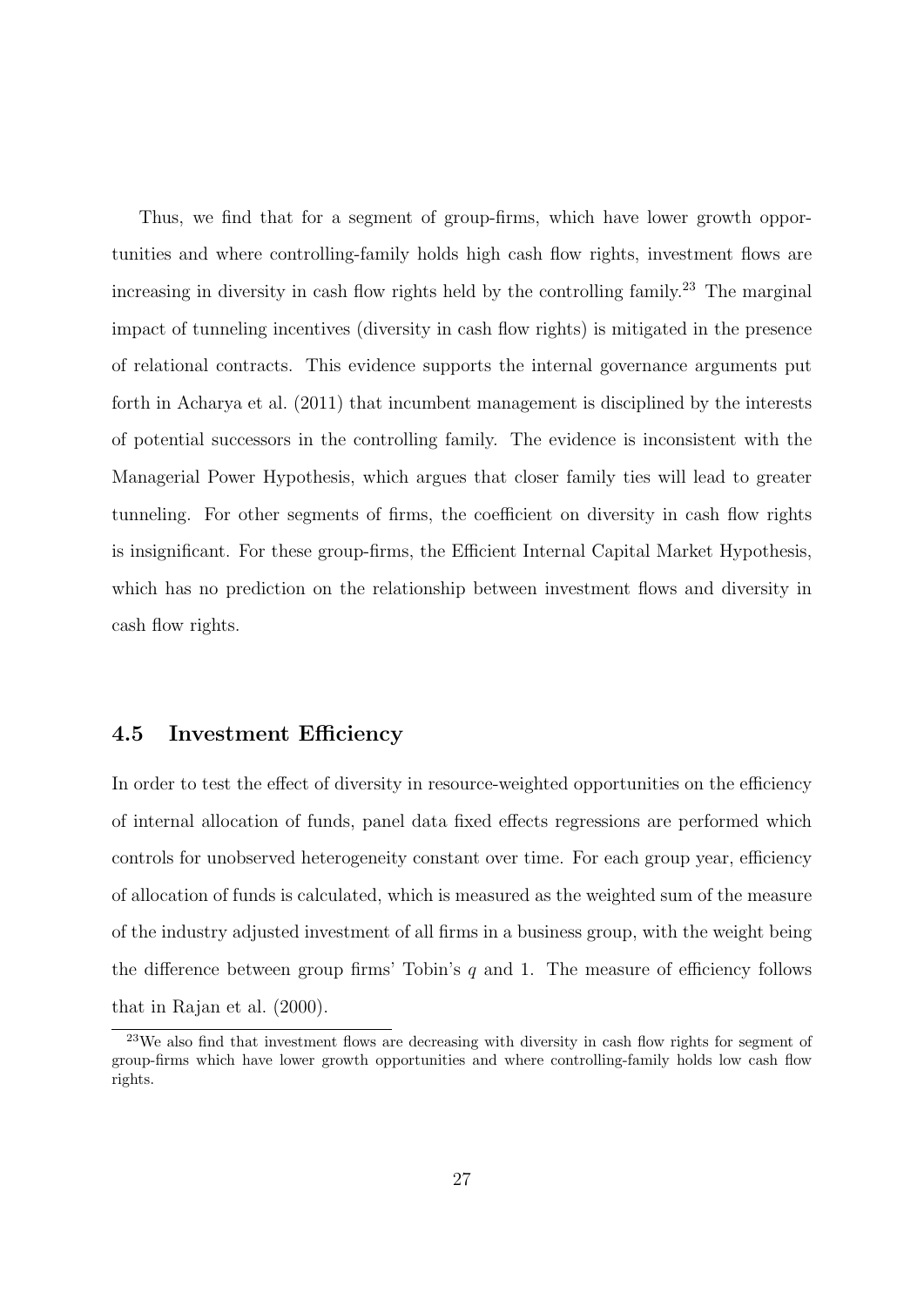$$
AVA = \frac{\sum_{j=1}^{n} BA_j (q_j - 1)(I_j / BA_j - I_j^{ss} / BA_j^{ss})}{BA}
$$
\n(6)

where  $j$  is the group-firm and ss is standalone firm belonging to the same 3 digit NIC code as the affiliated firm  $i$ .

The dependent variable is our efficiency measure  $(AVA)$ . The explanatory variables are diversity in resource-weighted opportunities and diversity in cash flow rights. We control for group size and total group productivity. We include group effects, time effects and correct for heteroskedasticity and serial autocorrelation.

Table V Panel A1 shows that the efficiency of allocation of funds increases with increase in diversity in resource-weighted opportunities. (A one standard deviation increase in diversity in resource-weighted opportunities increases  $AVA$  by 185.5%). Table V Panel A2 shows that the positive effect of diversity in resource-weighted opportunities on efficiency remains even if we control for diversity in cash flow rights. Allocative efficiency does not increase or decrease with diversity in cash flow rights for a business group. Table V Panel A3 controls for corporate diversification and finds that the above results still hold.

We find that at the group level, power struggles and tunneling incentives are swamped by efficient decision making in groups, and overall business group investment decisions are efficient.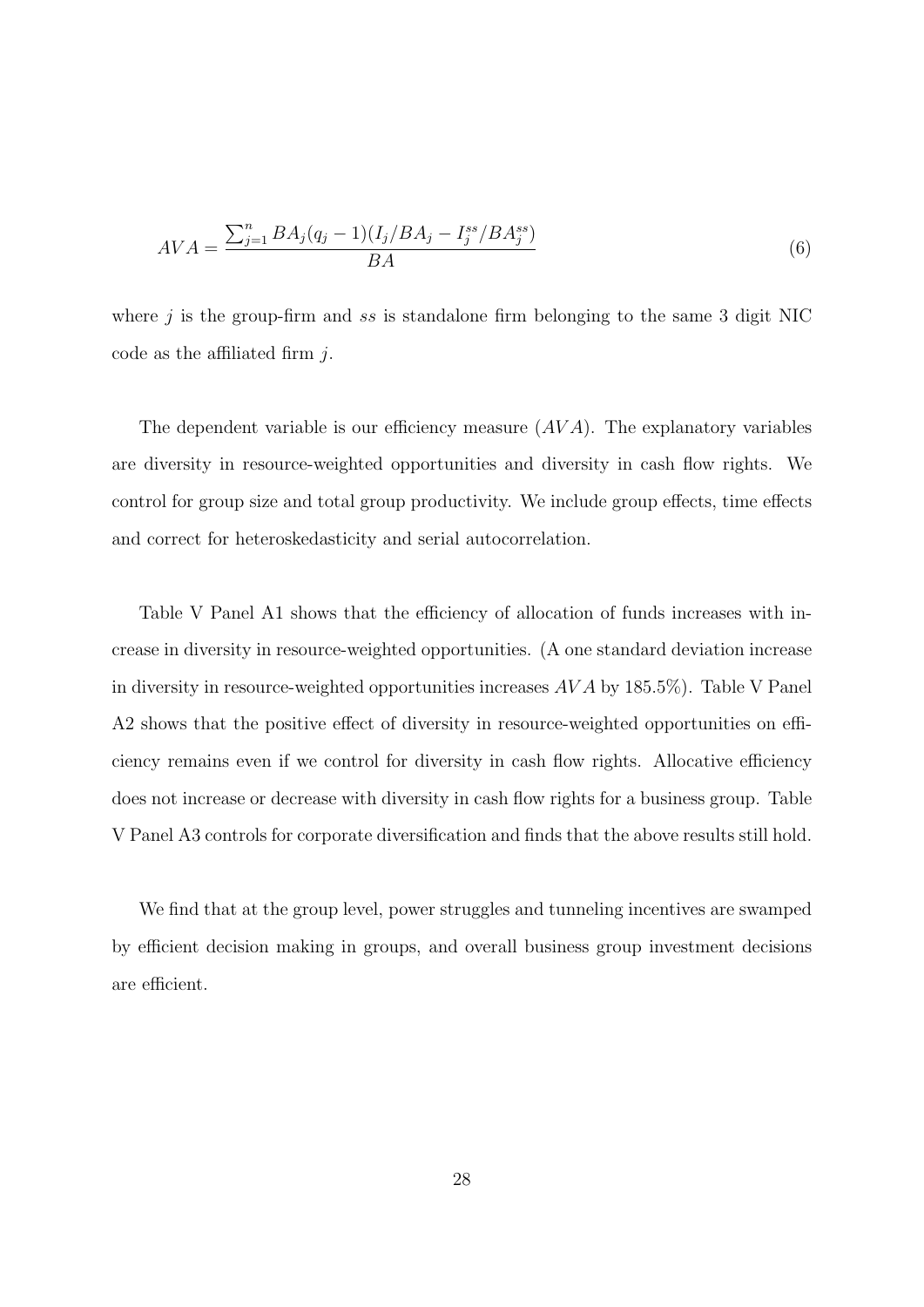#### 4.6 Excess Value and Investment Efficiency

In order to understand how market values the efficiency of allocation of funds in a business group over and above a matched portfolio of standalone firms, panel data fixed effects regressions are performed with Excess Value as dependent variable. Excess Value is a measure of the relative value of firms in a business group as compared to a portfolio of standalone firms.

$$
EV = Ln\left(\frac{\sum_{j=1}^{n} \left(\frac{MV}{S}\right) \frac{S_j}{S}}{\sum_{j=1}^{n} \left(\frac{MV}{S}\right) j \frac{S_j}{S}}\right)
$$
\n
$$
\tag{7}
$$

The portfolio of standalone firms is matched based on the same three digit NIC Code of the firm in the business group. MV is the end of the year market value of assets of the firm, S is the sales of the firm,  $\left(\frac{MV}{S}\right)_j$  is the sales weighted median market to sales ratio of a portfolio of standalone firms in the same three digit NIC industry as firm j. The above valuation approach follows that in Berger and Ofek (1995) and in Rajan et al.  $(2000).$ 

The independent variable for our study is Efficiency  $(AVA)$  and group size is the control variable. We include group effects and time effects. We correct for heteroskedasticity and serial autocorrelation. Table VI shows that excess value increases with efficiency of allocation of funds. (A one standard deviation increase in  $AVA$  increases efficiency by 10.2%). The result suggests that the value of a business group (over a matched portfolio of standalone firms) increases with increase in efficient internal capital market.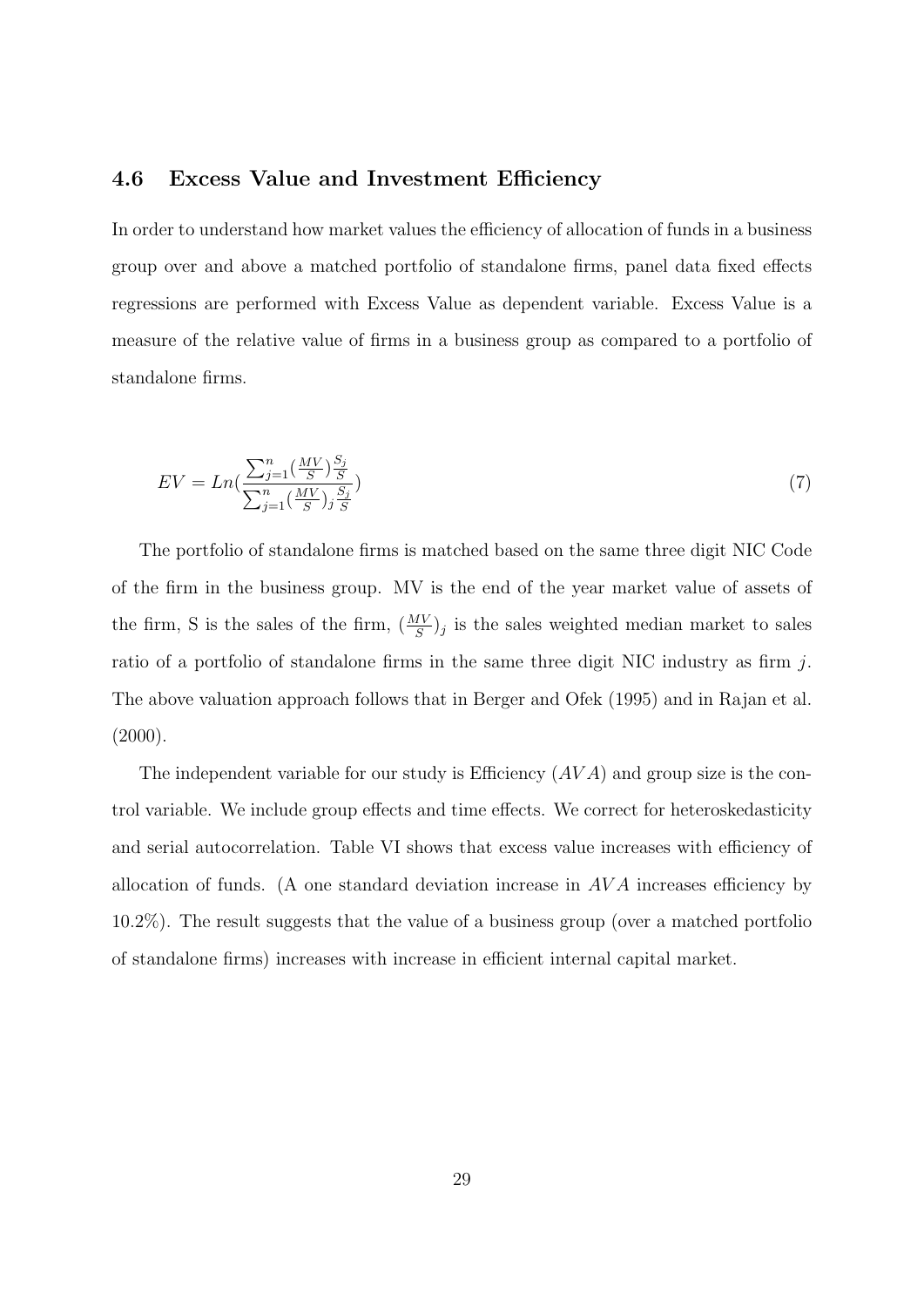#### 4.7 Excess Value and Diversity Effects

The effect of diversity on excess value of the group is tested directly. Table VII gives us the result of the fixed effects panel data regression with excess value as dependent variable. We include time effects, group effects and correct for heteroskedasticity and serial autocorrelation.

Table VII Panel A1 shows that excess value of the group increases with increase in diversity in resource weighted opportunities. (A one standard deviation increase in diversity in resource-weighted opportunities increases excess value by 17.72%). The positive effect of diversity in resource-weighted opportunities remains even if we control for diversity in cash flow rights as shown in Table VII; Panels A2 and corporate diversification as shown in Table VII; Panel A3. The results suggest that the value of a business group (over a matched portfolio of standalone firms) increases with increase in dispersion in resources and opportunities across group-firms. We also find that the coefficient on diversity in cash flow rights is insignificant. Furthermore, the degree of relational contracting also does not seem to influence excess value. These overall findings suggest that, at the group, level, investment flows are largely consistent with the Efficient Internal Capital Markets Hypothesis and power struggles and tunneling effects are virtually absent.

# 5 Conclusion

This study is an attempt to understand the investment policy of diversified business groups in India. In contrast to diversified conglomerates in the U.S., Indian business groups avoid investment distortions due to power struggles and do not suffer from investment distortions caused by power struggles. Even after controlling for tunneling incentives, we find that business groups tend to direct resources from less productive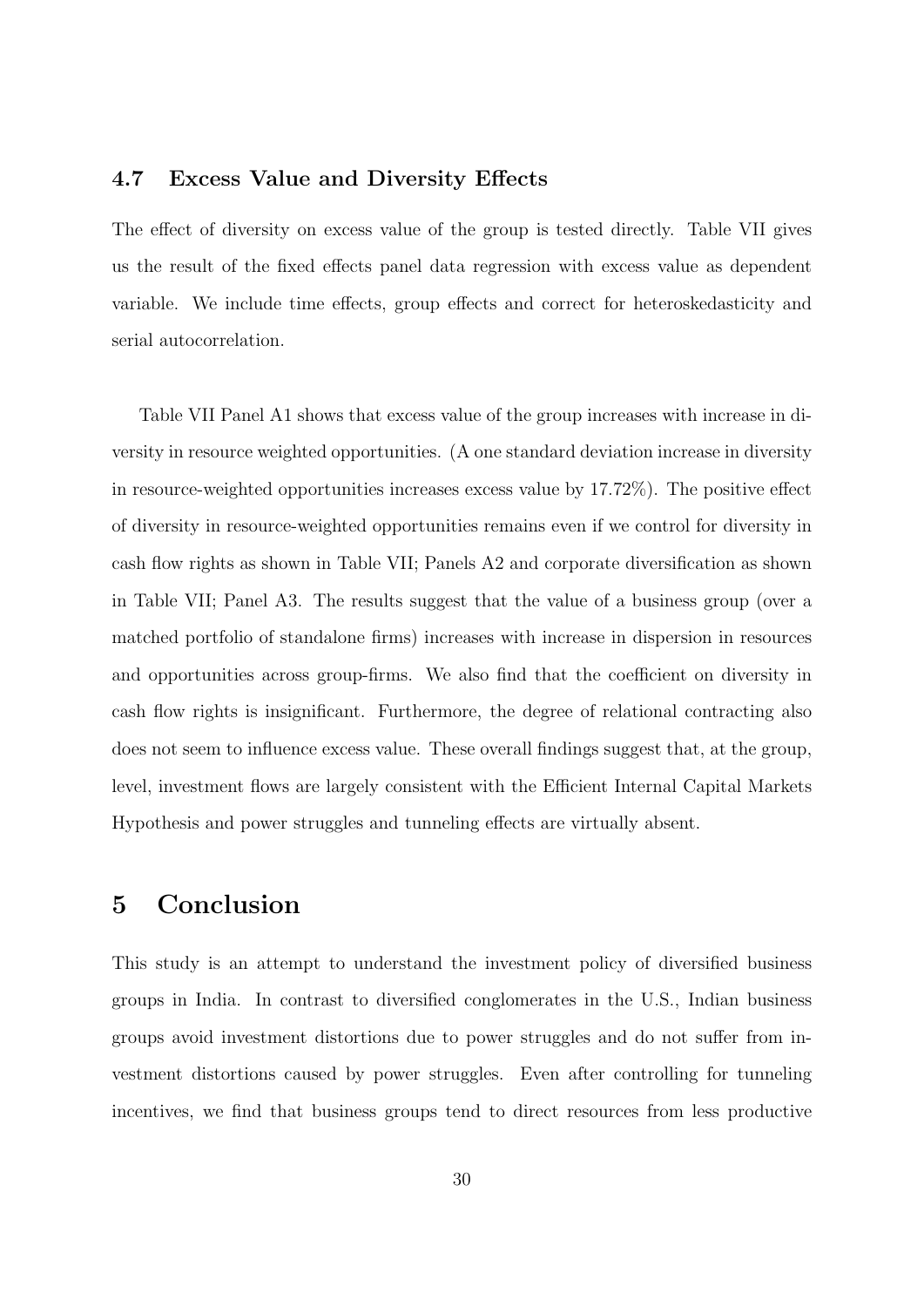group-firms to more productive group-firms.

At the firm level, we find that investment flows are consistent with the Efficient Internal Capital Markets Hypothesis and there is no evidence of investment distortions due to power struggles. We also find that investment flow (in the "right direction") increases with diversity in resource-weighted opportunities among those group-firms that have high resources attached to them, suggesting that the allocation of resources is consistent with the Efficient Internal Capital Markets Hypothesis in situations where it matters more.

Investments tend to flow from group-firms where the controlling family holds low cash flow rights to firms where the controlling family holds high cash flow rights. This evidence suggests the presence of tunneling. However, we find that it is only in the group-firms with low growth opportunities (and where controlling family holds high cash flow rights) that investment flows are related to diversity in cash flow rights. Where it matters more (in group-firms with high growth opportunities), investment decision making in business groups is unrelated to diversity in cash flow rights, consistent with the Efficient Internal Capital Markets Hypothesis. We also find that the presence of relational contracts in business groups mitigates the adverse effects of tunneling incentives, consistent with the internal governance argument in Acharya et al. (2011).

Overall at the group level, our results suggest that investment distortions due to power struggles and tunneling are swamped by efficiency considerations, and investment decisions in diversified business groups are largely consistent with Efficient Internal Capital Markets Hypothesis. These findings suggest that the organization structure of business groups plays a key role in resolving power conflicts in diversified firms and ensuring investment efficiency and success of business groups.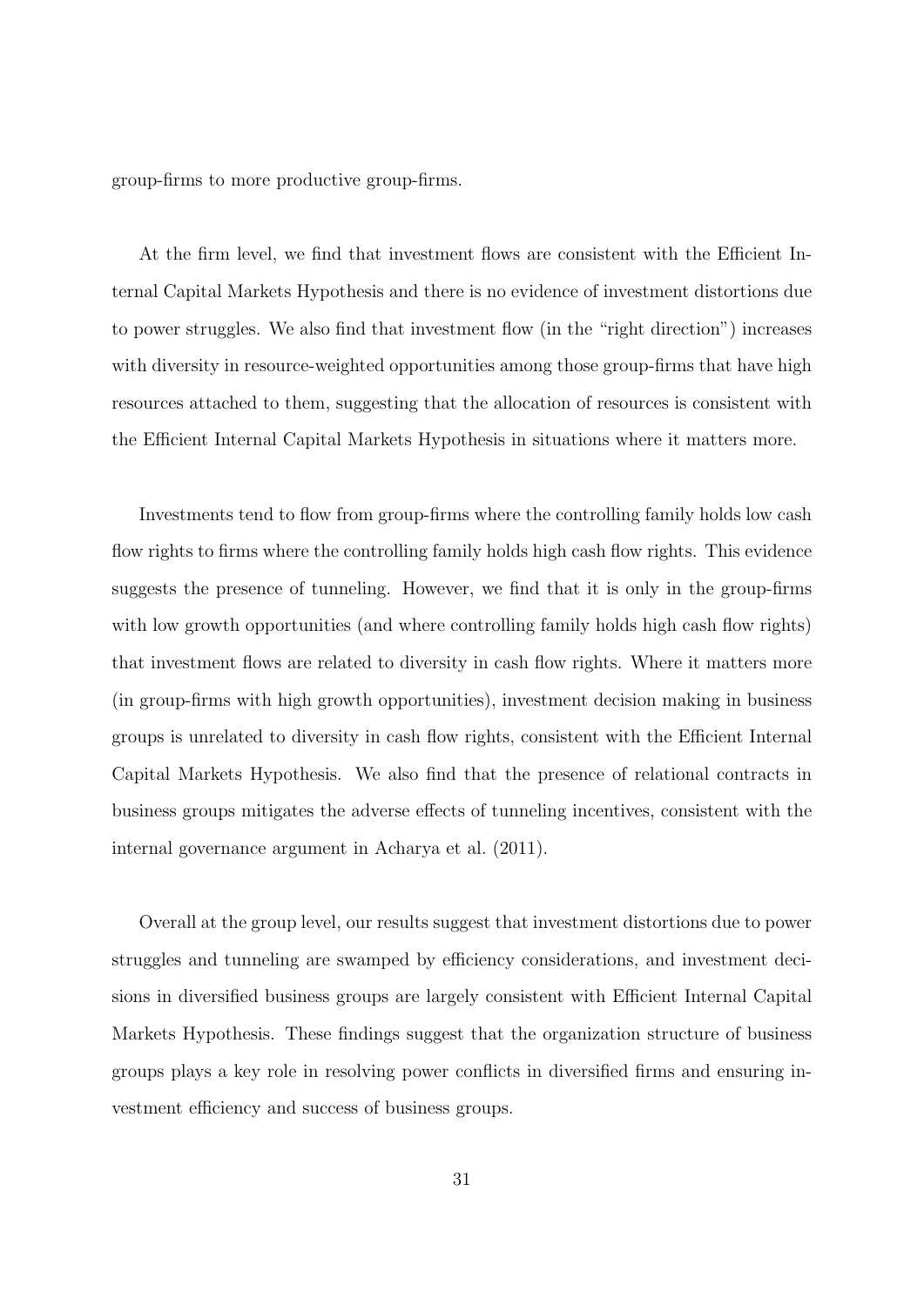# References

- Acharya, V., Myers, C., & Rajan, R. (2011). The internal governance of firms. The Journal of Finance, 66 , 689-720.
- Almeida, H., & Wolfenzon, D. (2006). A theory of pyramidal ownership and family business groups. Journal of Finance, 61 , 2637-2680.
- Baker, G., Gibbons, R., & Murphy, K. (2002). Relational contracts and the theory of the firm. The Quarterly Journal of Economics, 117, 39-84.
- Bebchuk, L., & Christine, J. (1999). Managerial value diversion and shareholder wealth. The Journal of Law, Economics, and Organization, 15 , 487-490.
- Bebchuk, L., Fried, J., & Walker, D. (2002). Managerial power and rent extraction in the design of executive compensation. The University of Chicago Law Review,  $69$ , 751-846.
- Berger, P., & Ofek, E. (1995). Diversifications effect on firm value. *Journal of Financial* Economics, 37 , 39-65.
- Bertrand, M., Mehta, P., & Mullainathan, S. (2002). Ferreting out tunneling: An application to indian business groups. The Quarterly Journal of Economics,  $117$ , 121-148.
- Dharmapala, D., & Khanna, V. (2008). Corporate governance, enforcement, and firm value: Evidence from india. Working Paper 08-005, University of Michigan Law and Economics, Olin.
- Encarnation, D. (1989). Dislodging multinationals:indias comparative perspective. Cornell University Press: Ithaca, NY .

Gopalan, R., Nanda, V., & Seru, A. (2007). Affiliated firms and financial support: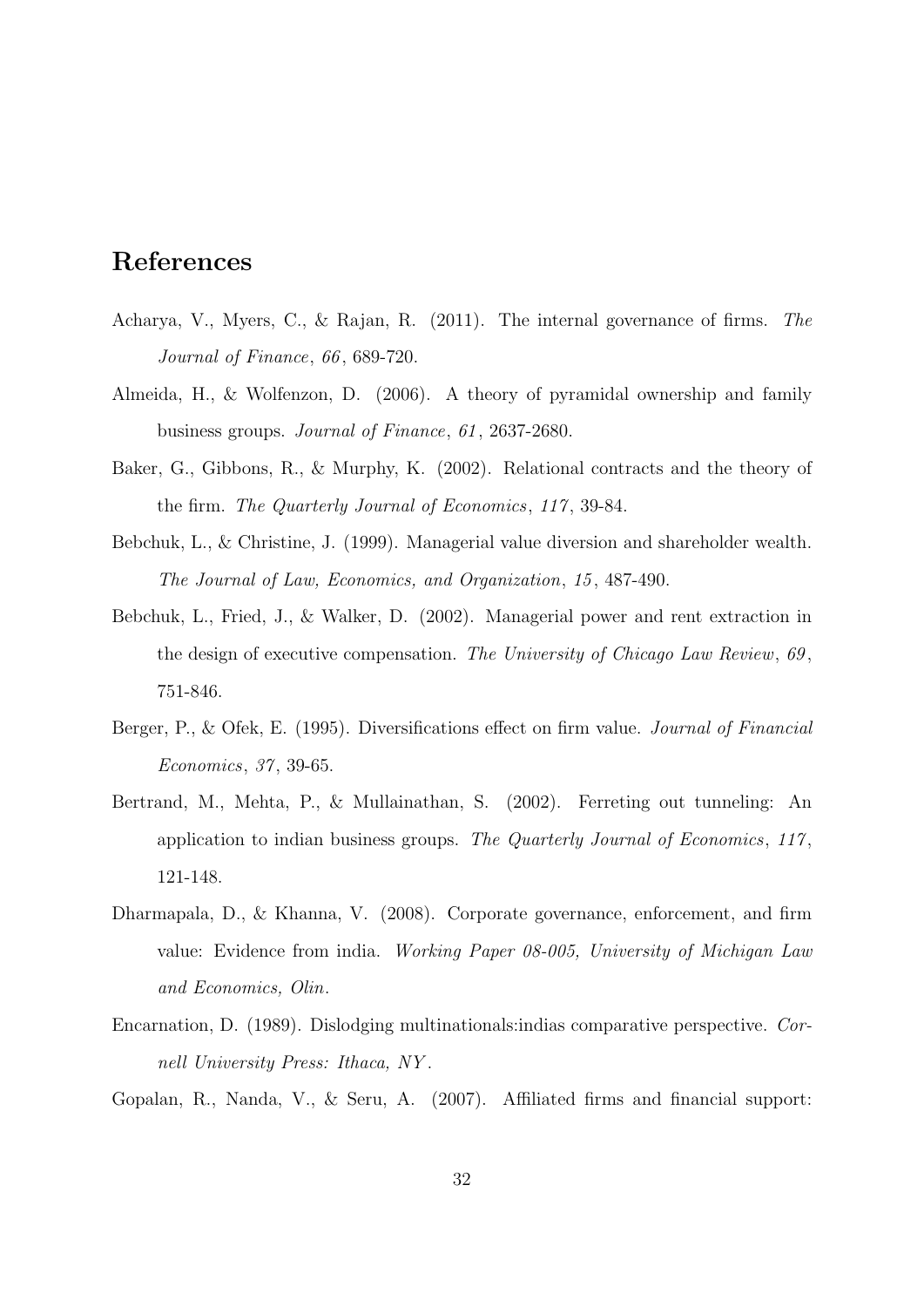Evidence from indian business groups. Journal of Financial Economics, 86 , 759- 795.

- Hayashi, F. (1982). Tobin's marginal q and average q: A neoclassical interpretation. Econometrica, 50 , 213-224.
- Jacquemin, A., & Berry, C. (1979). Entropy measure of diversification and corporate growth. The Journal of Industrial Economics, 27 , 359-369.
- Khanna, T., & Palepu, K. (2000a). Is group affiliation profitable in emerging markets? an analysis of diversified indian business groups. Journal of Finance, 55 , 867-891.
- Khanna, T., & Palepu, K. (2000b). The future of business groups in emerging markets: Long run evidence from chile. The Academy of Management Journal, 43, 268-285.
- Khanna, T., & Rivkin, J. (2001). Estimating the performance effects of business groups in emerging markets. Strategic Management Journal, 22 , 45-74.
- Lindenberg, E., & Ross, S. (1981). Tobins q ratio and industrial organization. Journal of Business, 54 , 1-32.
- Luo, X., & Chung, C.-N. (2005). Keeping it all in the family: The role of particularistic relationships in business group performance during institutional transition. Administrative Science Quarterly, 50, 404-439.
- Lyandres, E. (2007). Strategic cost of diversification. The Review of Financial Studies, 20 , 1901-1940.
- Masulis, R., Pham, P., & Zein, J. (2011). Family business groups around the world: Financing advantages, control motivations and organizational choices. The Review of Financial Studies, 24 , 3556-3600.
- Rajan, R., Servaes, H., & Zingales, L. (2000). The cost of diversity: The diversification discount and inefficient investment. Journal of Finance, 55, 35-80.
- Scharfstein, D., & Stein, J. (2000). The dark side of internal capital markets: Divisional rent-seeking and inefficient investment. Journal of Finance, 55 , 2537-2564.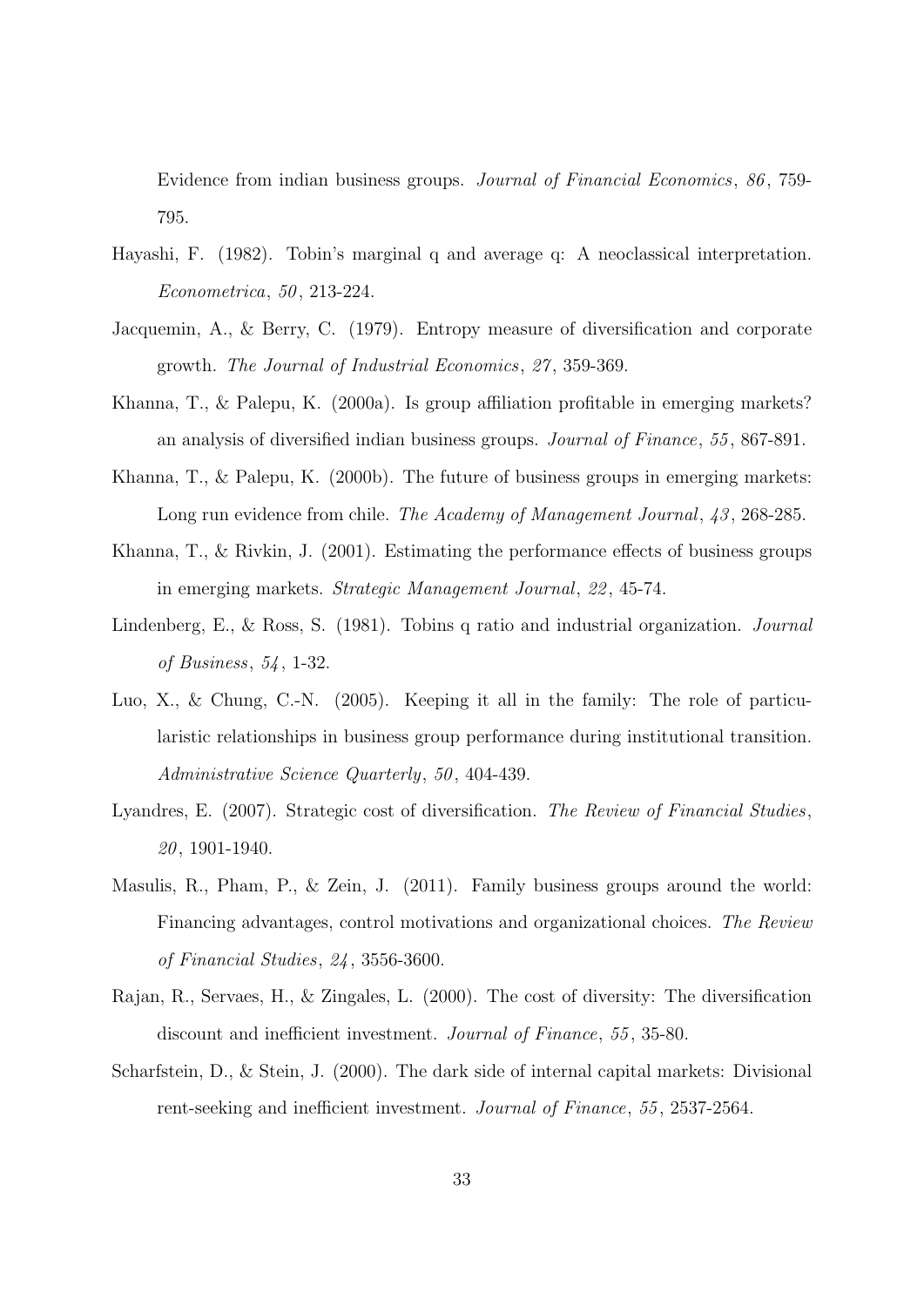- Siegel, J., & Choudhury, P. (2011). A reexamination of tunneling and business groups: New data and new methods. Harvard Business School Working Paper, 10-072, The Review of Financial Studies forthcoming.
- Stein, J. (1997). Internal capital markets and the competition for corporate resources. Journal of Finance, 52, 111-134.
- Wang, H.-W. (2010). Secrets of success: Korea's unstoppable conglomerates. *Common*-Wealth Magazine,  $448$ .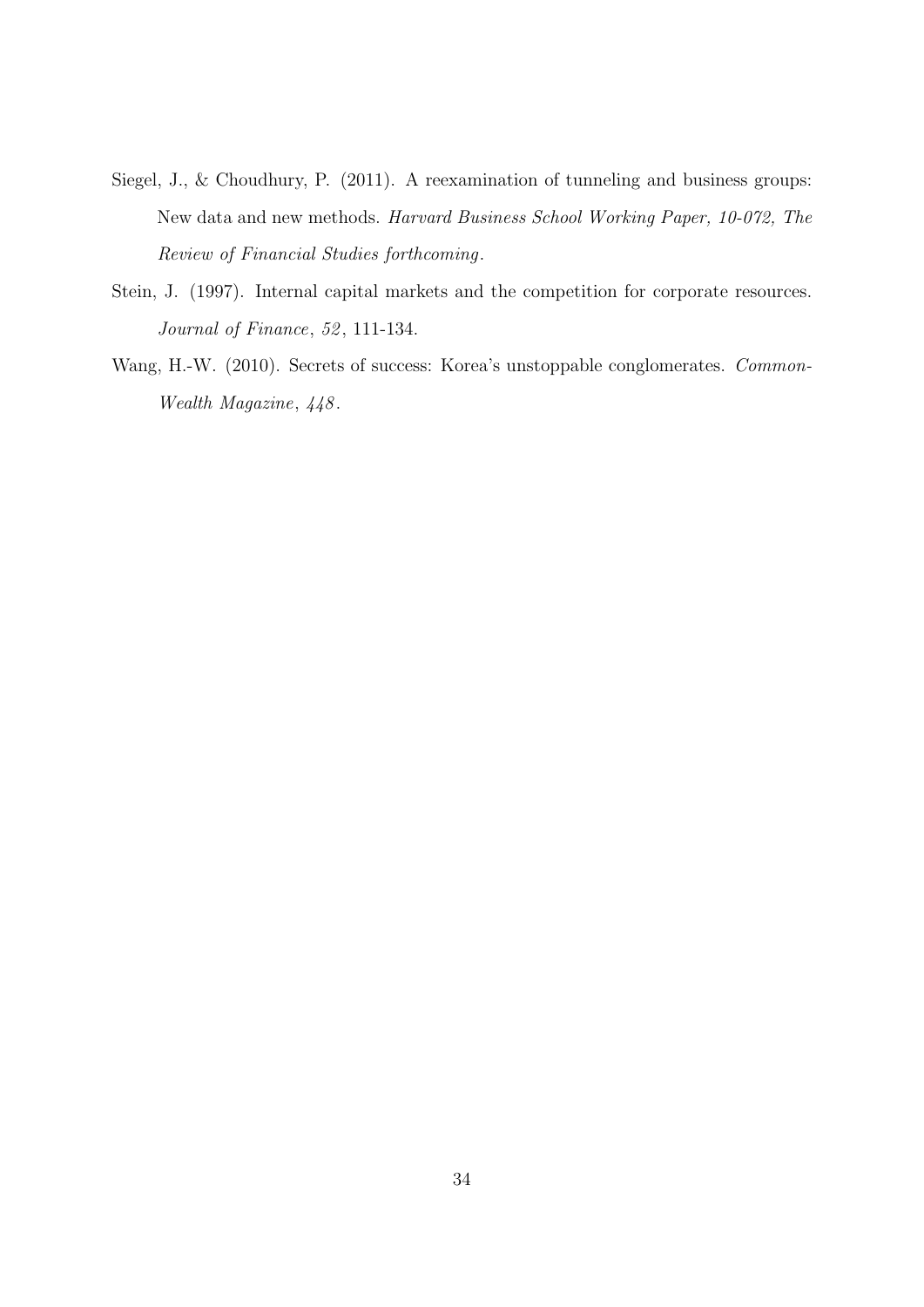# Tables

#### Table I: Summary Statistics

Tobin's  $q$  of a group-firm is defined as market value of outstanding securities to replacement cost of net assets. Market value of outstanding securities is sum of market value of equity calculated as product of firm's share price and number of common stock shares outstanding, market value of preferred stock taken as book value and market value of debt taken as book value of debt. The replacement cost of assets is taken as book value of total assets minus the current liabilities. Tobin's  $q$  for the year is calculated as beginning period Tobin's  $q$ . Adjusted Investment in firm is calculated as  $T_j = I_j/BA_j - I_j^{ss}/BA_j^{ss} - \sum_{j=1}^n w_j(I_j/BA_j - I_j^{ss}/BA_j^{ss})$  where ss refers to standalone firms belonging to the same 3 digit NIC code as the affiliated firm (atleast a portfolio of 3 standalone firms should be present),  $w_j$  is the firms j's share of total group sales;  $\overrightarrow{BA}_j$  is the beginning of period assets of firm j, n is number of firms in a group,  $I_j$  is the capital expenditure of firm j for the year. Group average Tobin's  $q$  is calculated as the weighted average of Tobin's  $q$  of firms in a business group. Value added by allocation (absolute) is calculated as  $AVA = \frac{\sum_{j=1}^{n} \hat{B}A_j(q_j-1)(I_j/BA_j-I_j^{ss}/BA_j^{ss})}{BA}$ BA group. Value added by allocation (absolute) is calculated as  $AVA = \frac{BA}{BA}$  where  $j=1$  to n is firms in the business group and ss is standalone firm belonging to same 3 digit NIC code as the affiliated firm  $j$ . Diversity in resource weighted opportunities is calculated as

 $Diversity in resource-weighted \textit{q} = \frac{\sqrt{\sum_{j=1}^{n} \frac{(w_j q_j - (wq)_{bar})^2}{n-1}}}{\sum_{j=1}^{n} q_j}$  where  $(wq)_{bar}$  is the sales weighted average

q for the group.  $j = 1$  to n are the firms in the group. Entropy measure is also a measure of corporate diversification calculated as  $DT = \sum_{i=1}^{n} P_i Ln(\frac{1}{P_i})$  where n is an industry firm defined at 4 digit NIC code and  $P_i$  be the share of ith firm in the total sales of the group. Group size is calculated as logarithm base e of sum of sales of all firms in the business group. Excess value is calculated as  $EV = Ln(\frac{\sum_{j=1}^{n}(\frac{MV}{S})\frac{S_j}{S}}{\sum_{j=1}^{n}(\frac{MV}{S})\frac{S_j}{S}})$  where j=1 to n is the firms in the business group. MV is the end of the year market value of assets of the firm, S is the sales of the firm,  $\left(\frac{MV}{S}\right)_j$  is the sales weighted median market to sales ratio of portfolio of standalone firms in the same three digit NIC industry as firm j. Inverse of  $q_{bar}$  is calculated as inverse of Group average Tobin's q. Cash flow rights is the total percentage shareholding of controlling family in the group firms. Diversity in Cash Flow Rights is the coefficient of variation of cash flow rights in a business group. Group firms having higher degree of relational contracting are those where member of the founding family is the CEO/Managing Director of the firm. For a business group, we calculate the ratio of group-firms for which the above condition holds as mentioned above. This ratio is our measure of degree of relational contracting. All data are for years 2001 to 2007.

| Variable                                                      | Mean      | Median    | Standard | N    |
|---------------------------------------------------------------|-----------|-----------|----------|------|
|                                                               |           |           | devia-   |      |
|                                                               |           |           | tion     |      |
| Tobin's $q$ of group-firm                                     | 1.3660    | 0.8783    | 1.3528   | 1400 |
| Adjusted investments in group-firms                           | $-0.0040$ | $-0.0071$ | 0.1010   | 1400 |
| Above group's average $q$ and above group's average           | 0.0120    | 0.0000    | 0.0945   | 336  |
| CFR                                                           |           |           |          |      |
| Below group's average q but above group's average $CFR$       | 0.0017    | 0.0000    | 0.0688   | 336  |
| Above group's average q but below group's average $CFR$       | 0.0009    | 0.0000    | 0.0677   | 336  |
| Below group's average q and below group's average $CFR$       | $-0.0242$ | $-0.0070$ | 0.0845   | 336  |
| Above group's average q and above group's average $\lambda q$ | 0.0085    | 0.0000    | 0.0622   | 336  |
| Above group's average q but below group's average $\lambda q$ | 0.0042    | 0.0000    | 0.0826   | 336  |
| Below group's average q but above group's average $\lambda q$ | $-0.0082$ | 0.0000    | 0.0392   | 336  |
| Below group's average q and below group's average $\lambda q$ | $-0.0088$ | $-0.0012$ | 0.0771   | 336  |
| Group average Tobin's $q$                                     | 1.2958    | 0.9651    | 0.9937   | 336  |
| Value added by allocation (absolute)                          | 0.0381    | 0.0051    | 0.1477   | 336  |
| Diversity in resource-weighted opportunities                  | 0.3310    | 0.2446    | 0.3082   | 336  |
| Entropy measure of Diversification                            | 0.6700    | 0.6812    | 0.3892   | 336  |
| Number of firms in a group                                    | 4.1667    | 3.0000    | 2.2876   | 336  |
| Group size as Ln(Group Sales)                                 | 7.0552    | 7.1202    | 1.1724   | 336  |
| <b>Excess Value</b>                                           | 0.8973    | 0.8394    | 0.7076   | 336  |
| Inverse of $q_{bar}$                                          | 1.1091    | 1.0013    | 0.7471   | 336  |
| Cash Flow rights                                              | 45.9568   | 45.5400   | 16.9680  | 1400 |
| Diversity in Cash Flow Rights                                 | 0.3445    | 0.2813    | 0.2826   | 336  |
| Degree of Relational Contracting                              | 0.5188    | 0.6000    | 0.4024   | 336  |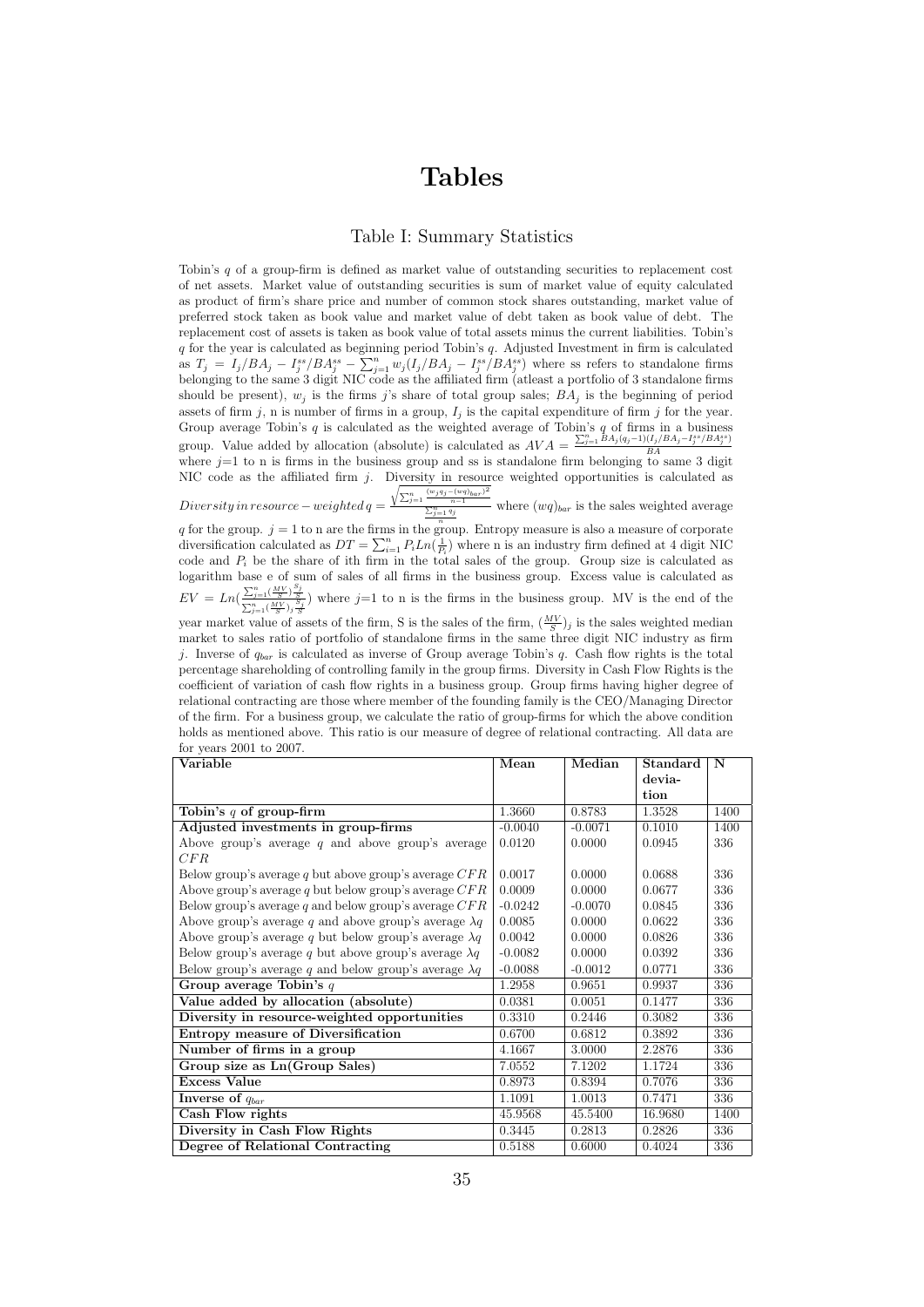#### Table II: Allocation of funds in a Business group

Tobin's  $q$  of the group-firm is denoted as  $q$ . Tobin's  $q$  of a group-firm is defined as market value of outstanding securities to replacement cost of net assets. Market value of outstanding securities is sum of market value of equity calculated as product of firm's share price and number of common stock shares outstanding, market value of preferred stock taken as book value and market value of debt taken as book value of debt. The replacement cost of assets is taken as book value of total assets minus the current liabilities.  $q_{bar}$  is the sales weighted group average of Tobin's q.  $\lambda q$  is the asset weighted  $q$ 's of the firm and  $\lambda q_{bar}$  is the sales weighted group average of asset weighted q. Adjusted Investment in group-firm is calculated as  $T_j = I_j/BA_j - I_j^{ss}/BA_j^{ss} - \sum_{j=1}^n w_j(I_j/BA_j - I_j^{ss}/BA_j^{ss})$ where ss refers to standalone firms belonging to the same 3 digit NIC code as the affiliated firm  $(a)$ portfolio of atleast 3 standalone firms should be present),  $w_j$  is the firms j's share of total group sales;  $BA_j$  is the beginning of period assets of firm j, n is number of firms in a group,  $I_j$  is the capital expenditure of firm  $j$  for the year. Group-firms having high cash flow rights are those where controlling family have higher percentage shareholding in the firm than their group average and low when they have lower shareholding than their group average. All data is for the year 2001-2007. The unit of analysis is group-firm. The values are the mean values of adjusted investment and difference are difference in mean values.

| Panel A1: Sub-samples based on growth opportunities |                          |                          |              |  |
|-----------------------------------------------------|--------------------------|--------------------------|--------------|--|
| <b>Funds Allocated</b>                              | Firms with $q > q_{bar}$ | Firms with $q < q_{bar}$ | Difference   |  |
| Adjusted Investment in firms                        | 0.00837                  | $-0.01287$               | $0.02124***$ |  |
|                                                     |                          |                          | [3.8515]     |  |
| Number of firms                                     | 584                      | 816                      |              |  |

| Panel A2 : Sub-samples based on resource-weighted growth opportunities |        |                                                                                   |            |  |
|------------------------------------------------------------------------|--------|-----------------------------------------------------------------------------------|------------|--|
| <b>Funds Allocated</b>                                                 |        | Firms with $\lambda q > \lambda q_{bar}$ Firms with $\lambda q < \lambda q_{bar}$ | Difference |  |
| Adjusted Investment in firms                                           | 0.0005 | $-0.0054$                                                                         | 0.0059     |  |
|                                                                        |        |                                                                                   | [0.9919]   |  |
| Number of firms                                                        | 331    | 1069                                                                              |            |  |

| Panel A3 : Sub-samples based on Cash Flow rights $(CFR)$ |                |               |                   |
|----------------------------------------------------------|----------------|---------------|-------------------|
| Funds Allocated                                          | High CFR Firms | Low CFR Firms | <b>Difference</b> |
| Adjusted Investment in firms                             | 0.0095         | $-0.0159$     | $0.0253***$       |
|                                                          |                |               | [4.6417]          |
| Number of firms                                          | 656            | 744           |                   |

Note: \*\*\* is 1% significance, \*\* is 5% significance, \* is 10% significance,  $\lceil \rceil$  are the robust t statistics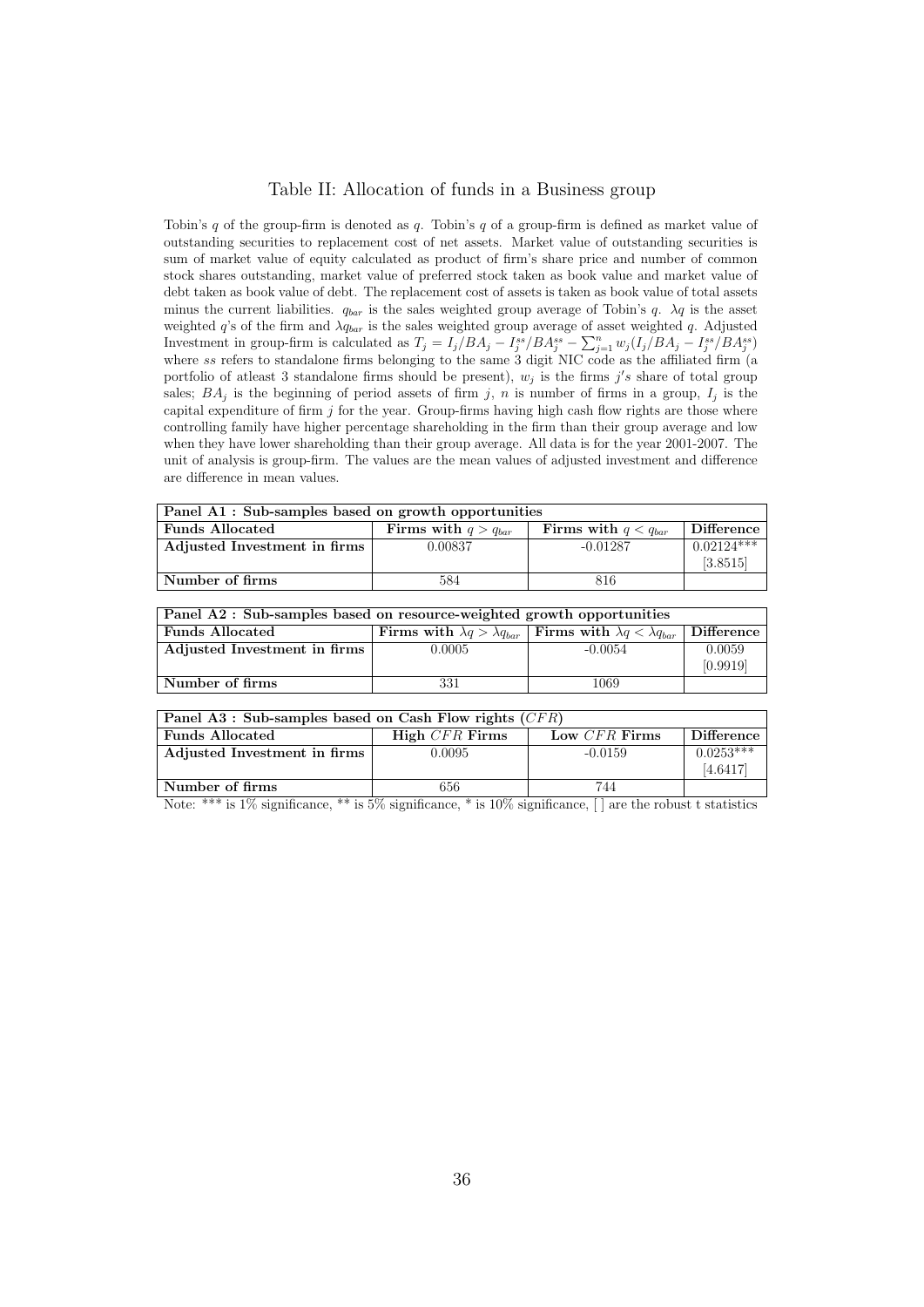#### Table III: Investment Flows and Diversity in resource-weighted opportunities

Adjusted Investment in group-firm is calculated as  $T_j = I_j/BA_j - I_j^{ss}/BA_j^{ss} - \sum_{j=1}^n w_j(I_j/BA_j - I_j^{ss}/BA_j^{ss})$  $I_j^{ss}/BA_j^{ss}$ ) where ss refers to standalone firms belonging to the same 3 digit NIC code as the affiliated firm (at least a portfolio of 3 standalone firms should be present),  $w_j$  is the firms j's share of total group sales;  $BA_j$  is the beginning of period assets of firm j, n is number of firms in a group,  $I_j$  is the capital expenditure of firm  $j$  for the year. Group-firms are classified into four sets based on  $q$ (investment opportunities of group-firm) greater or less than group average  $q_{bar}$  (average investment opportunities of a group) and asset weighted  $q$  of firm greater or less than that of a group average. For each set and for each group year, adjusted investment is calculated as adjusted investment weighted average of firms in the set and is zero if there is no firm in a particular set. This Adjusted Investment is the dependent variable. Diversity in weighted opportunities is calculated as Diversity inresource−  $weighted q = \frac{\sqrt{\sum_{j=1}^{n} \frac{(w_j q_j - (wq)_{bar})^2}{n-1}}{\frac{\sum_{j=1}^{n} q_j}{n}}$  where  $(wq)_{bar}$  is the sales weighted average q for the group,  $j = 1$ 

to n are the firms in the group. Inverse of  $q_{bar}$  is calculated as inverse of Group average Tobin's q. Group size is calculated as logarithm base e of sum of sales of all firms in the business group. Entropy measure is a measure of corporate diversification calculated as  $DT = \sum_{i=1}^{n} P_i Ln(\frac{1}{P_i})$  where n is an industry firm defined at 4 digit NIC code and  $P_i$  be the share of *ith* firm in the total sales of the group. The sample period is 2001-2007.

|                                |                               | Adjusted Investment in firms with            |                               |                               |
|--------------------------------|-------------------------------|----------------------------------------------|-------------------------------|-------------------------------|
|                                | $q > q_{bar}$                 | $q > q_{bar}$                                | $q < q_{bar}$                 | $q < q_{bar}$                 |
|                                | $\lambda q > \lambda q_{bar}$ | $\lambda q < \lambda q_{bar}$                | $\lambda q > \lambda q_{bar}$ | $\lambda q < \lambda q_{bar}$ |
|                                | Panel A : Basic Specification |                                              |                               |                               |
| Diversity in resource-weighted | $.0392292**$                  | $-.0056853$                                  | $-.0171098*$                  | $-.0498583*$                  |
| opportunities                  |                               |                                              |                               |                               |
|                                | [2.08]                        | $[-0.27]$                                    | $[-1.73]$                     | $[-1.79]$                     |
| Inverse of average $q$         | $-.0131711*$                  | $-.0046695$                                  | $.0109113***$                 | $.0153424*$                   |
|                                | $[-1.72]$                     | $[-0.51]$                                    | [2.79]                        | [1.68]                        |
| Group Size                     | $-.0202529$                   | $-.0726195***$                               | .0153858                      | .0000926                      |
|                                | $[-1.02]$                     | $[-3.14]$                                    | [1.55]                        | [0.01]                        |
| $\overline{R^2}$               | 0.2440                        | 0.1876                                       | 0.2610                        | 0.2650                        |
| $\overline{\rm N}$             | 336                           | 336                                          | 336                           | 336                           |
|                                |                               | Panel B: Effect of Diversification (Entropy) |                               |                               |
| Diversity in resource-weighted | $.0425261**$                  | $-.0024742$                                  | $-.0192475*$                  | $-.0535425*$                  |
| opportunities                  |                               |                                              |                               |                               |
|                                | [2.20]                        | $[-0.11]$                                    | $\left[ -1.92\right]$         | $[-1.91]$                     |
| Entropy                        | .0558915                      | .0544375                                     | $-.0362403$                   | $-.0624577$                   |
|                                | $\left[1.15\right]$           | [0.62]                                       | $[-1.50]$                     | $ -0.82 $                     |
| Inverse of average $q$         | $-.0140747*$                  | $-.0055496$                                  | $.0114972***$                 | $.0163522*$                   |
|                                | $[-1.83]$                     | $\left[ -0.60 \right]$                       | [2.87]                        | [1.79]                        |
| Group Size                     | $-.0198661$                   | $-.0722428***$                               | .015135                       | $-.0003396$                   |
|                                | $[-0.98]$                     | $[-3.16]$                                    | [1.53]                        | $[-0.02]$                     |
| $R^2$                          | 0.2465                        | 0.1889                                       | 0.2636                        | 0.2670                        |
| $\overline{\rm N}$             | 336                           | 336                                          | 336                           | 336                           |

Note: \*\*\* is  $1\%$  significance, \*\* is  $5\%$  significance, \* is  $10\%$  significance,  $\lceil \rceil$  are the robust t statistics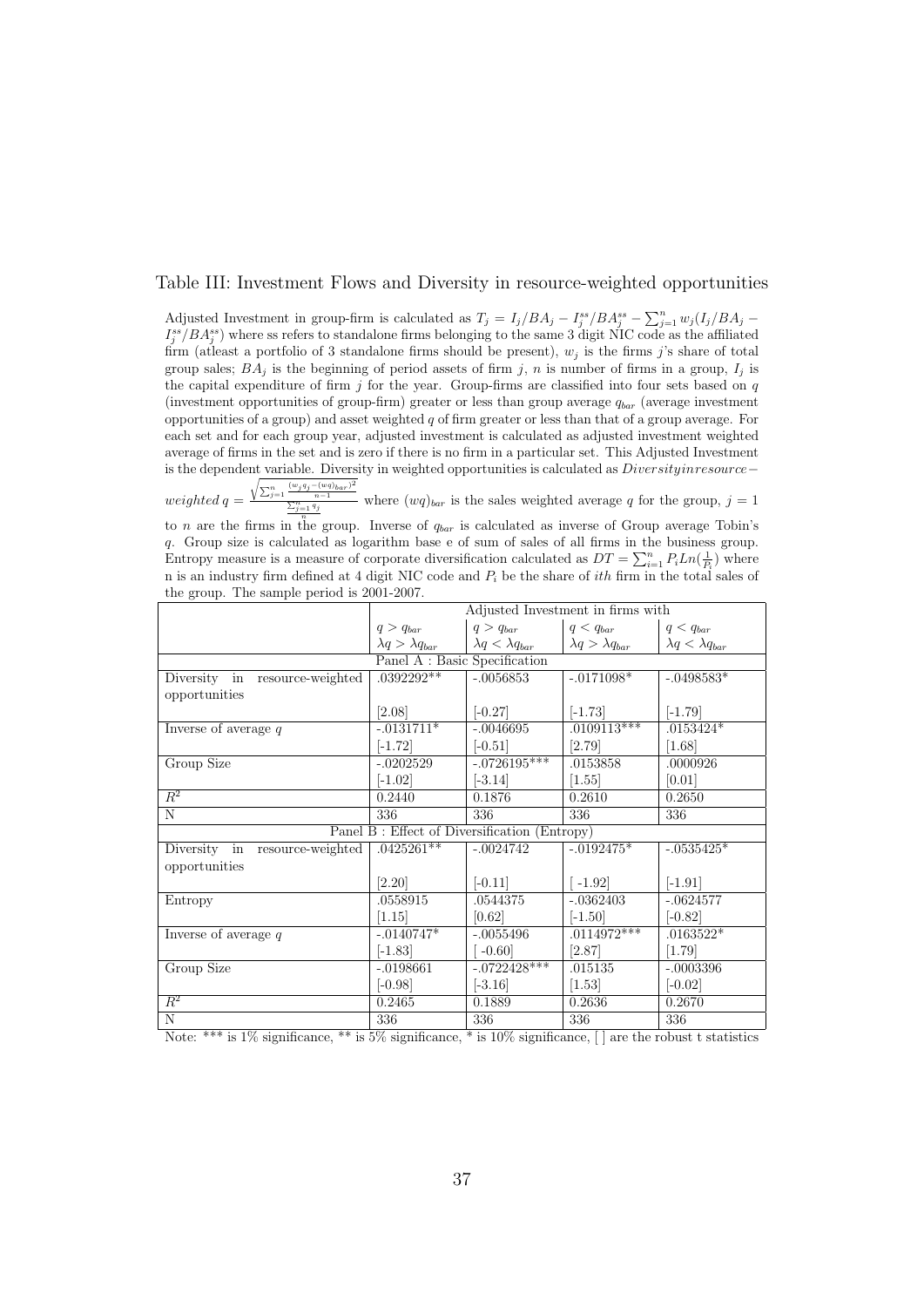#### Table IV: Investment Flows and Diversity in Cash Flow Rights

Adjusted Investment in group-firm is calculated as  $T_j = I_j/BA_j - I_j^{ss}/BA_j^{ss} - \sum_{j=1}^n w_j(I_j/BA_j - I_j^{ss}/BA_j^{ss})$  $I_j^{ss}/BA_j^{ss}$ ) where ss refers to standalone firms belonging to the same 3 digit NIC code as the affiliated firm (at least a portfolio of 3 standalone firms should be present),  $w_j$  is the firms j's share of total group sales;  $BA_j$  is the beginning of period assets of firm j, n is number of firms in a group,  $I_j$  is the capital expenditure of firm j for the year. Group-firms are classified into four sets based on  $q$ (investment opportunities of group-firm) greater or less than group average  $q_{bar}$  (average investment opportunities of a group) and cash flow rights  $(CFR)$  of group-firm greater or less than that of a group average  $(CFR_{bar})$ . For each set and for each group year, adjusted investment is calculated as adjusted investment weighted average of firms in the set and is zero if there is no firm in a particular set. This Adjusted Investment is the dependent variable. Diversity in cash flow rights is calculated as the coefficient of variation of cash flow rights (total percentage ownership of group-firms) for a business group. The degree of relational contracting is a dummy variable. The value is 1 if the groups have higher (higher than all groups median value) degree of relational contracting and 0 if lower (lower than all groups median value) degree of relational contracting. Inverse of  $q_{bar}$  is calculated as inverse of Group average Tobin's q. Group size is calculated as logarithm base e of sum of sales of all firms in the business group. Entropy measure is a measure of corporate diversification calculated as  $DT = \sum_{i=1}^{n} P_i Ln(\frac{1}{P_i})$  where *n* is an industry firm defined at 4 digit NIC code and  $P_i$ be the share of *ith* firm in the total sales of the group. The sample period is 2001-2007.

|                        | Adjusted Investment in firms with |                                              |                                                           |                     |
|------------------------|-----------------------------------|----------------------------------------------|-----------------------------------------------------------|---------------------|
|                        | $q > q_{bar}$                     | $q < q_{bar}$                                | $q > q_{bar}$                                             | $q < q_{bar}$       |
|                        |                                   |                                              | $CFR > CFR_{bar}$   $CFR > CFR_{bar}$   $CFR < CFR_{bar}$ | $CFR < CFR_{bar}$   |
|                        |                                   | Panel A : Basic Specification                |                                                           |                     |
| Diversity in $CFR$     | $-.0348999$                       | $.0878714**$                                 | .0281848                                                  | $-.0644553$         |
|                        | $[-0.65]$                         | 2.33                                         | [0.49]                                                    | $[-1.55]$           |
| Diversity in CFR X De- | .0032288                          | $-1608439**$                                 | .0895413                                                  | .109047             |
| gree of $RC$           |                                   |                                              |                                                           |                     |
|                        | [0.02]                            | $-2.19$                                      | [1.05]                                                    | [1.01]              |
| Inverse of average $q$ | $-.0091806$                       | $-.0047$                                     | .0005747                                                  | .013819             |
|                        | $[-1.18]$                         | $[-0.77]$                                    | [0.10]                                                    | $[1.19]$            |
| Group Size             | $-0.06654***$                     | $-.0097316$                                  | $-.0195343$                                               | $.0521783**$        |
|                        | $-2.62$                           | $[-0.78]$                                    | $[-1.15]$                                                 | [2.41]              |
| $\overline{R^2}$       | 0.3151                            | 0.2109                                       | 0.2444                                                    | 0.2706              |
| $\overline{N}$         | 336                               | 336                                          | 336                                                       | 336                 |
|                        |                                   | Panel B: Effect of Diversification (Entropy) |                                                           |                     |
| Diversity in CFR       | $-.0351647$                       | .0873119**                                   | .0289161                                                  | $-.063639$          |
|                        | $[-0.65]$                         | [2.35]                                       | 0.51                                                      | $[-1.53]$           |
| Diversity in CFR X De- | .002424                           | $-0.1625447**$                               | .0917643                                                  | .1115284            |
| gree of $RC$           |                                   |                                              |                                                           |                     |
|                        | [0.02]                            | $\lceil -2.21 \rceil$                        | $\left[1.08\right]$                                       | $\left[1.03\right]$ |
| Entropy                | $-.0272147$                       | $-.057512$                                   | .0751698                                                  | .0839077            |
|                        | [0.33]                            | $[-0.89]$                                    | [1.27]                                                    | $\left[1.04\right]$ |
| Inverse of average $q$ | $-.0091879$                       | $-.0047156$                                  | .000595                                                   | .0138417            |
|                        | $[-0.33]$                         | $-0.78$                                      | [0.11]                                                    | [1.16]              |
| Group Size             | $-0.0667915***$                   | $-.0102632$                                  | $-.0188396$                                               | $.0529538**$        |
|                        | $[-2.64]$                         | $[-0.82]$                                    | $[-1.12]$                                                 | [2.47]              |
| $R^2$                  | 0.3154                            | 0.2131                                       | 0.2483                                                    | 0.2736              |
| $\overline{\text{N}}$  | 336                               | 336                                          | 336                                                       | 336                 |

Note: \*\*\* is  $1\%$  significance, \*\* is  $5\%$  significance, \* is  $10\%$  significance,  $\lceil \rceil$  are the robust t statistics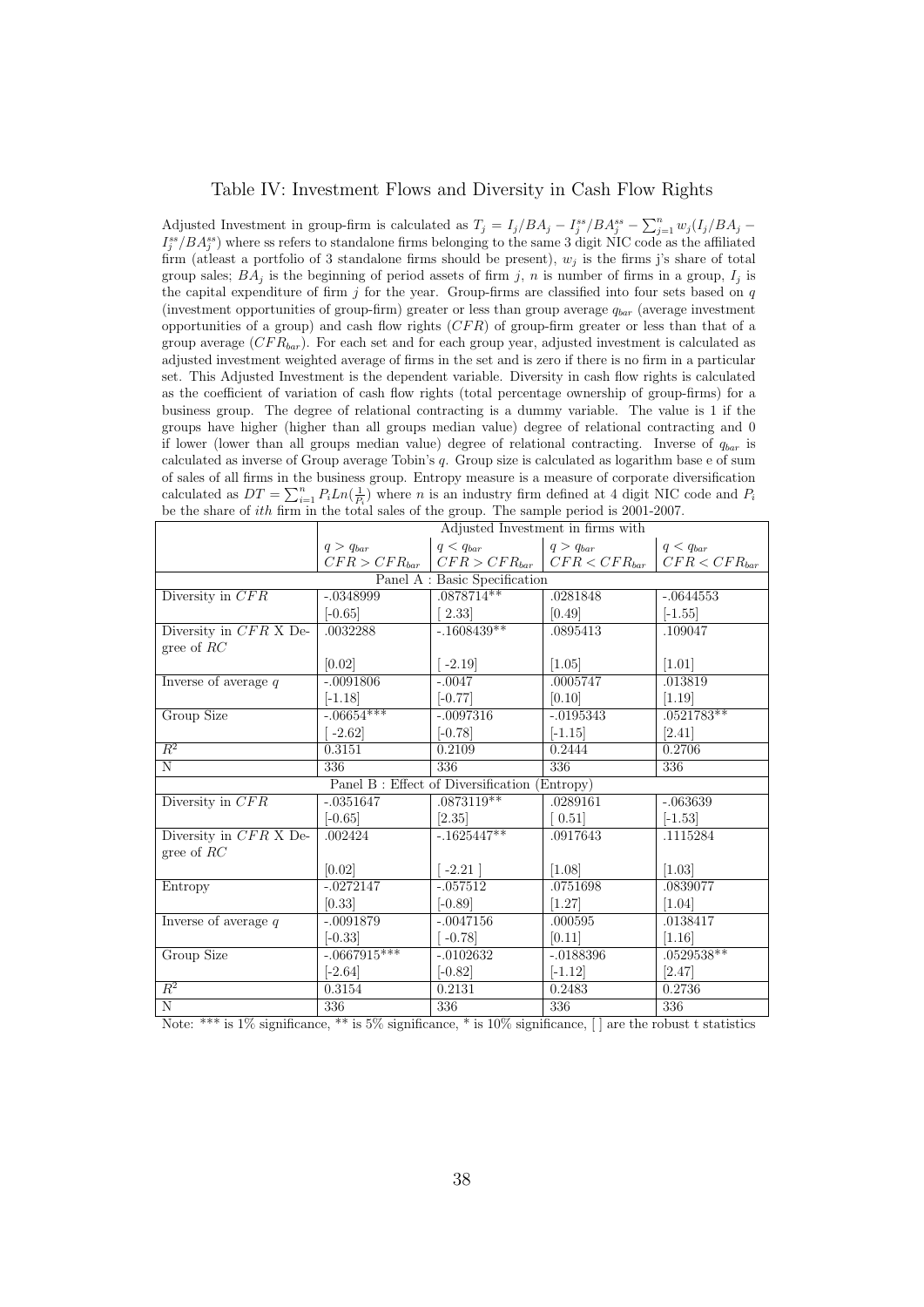#### Table V: Investment Efficiency

Value added by allocation (absolute) referred to as  $AVA$  is calculated as  $AVA = \sum_{n}^{n} BA(n-1)(L)BA - Bn(n-1)BBB(n-1)BBB(n-1)BBB(n-1)BBB(n-1)BBB(n-1)BBB(n-1)BBB(n-1)BBB(n-1)BBB(n-1)BBB(n-1)BBB(n-1)BBB(n-1)BBB(n-1)BBB(n-1)BBB(n-1)BBB(n-1)BBB(n-1)BBB(n-1)BBB(n-1)BBB(n-1)BB$  $\frac{\sum_{j=1}^{n} BA_j(q_j-1)(I_j/BA_j-I_j^{ss}/BA_j^{ss})}{BA}$  where  $j=1$  to n are firms in the business group and ss is standalone firm belonging to same 3 digit NIC code as the affiliated firm  $j$ .  $AVA$  is the measure of efficiency of allocation of funds and is the dependent variable in this fixed effects regression analysis. The calculation of the measure of diversity in resource weighted opportunities can be found in Table III, the measure of diversity in cash flow rights  $(CFR)$  and dummy variable degree of relational contracting (RC) can be found in Table IV. The measure of the variables Inverse of average q, group size and entropy measure of diversification can be found in Table IV. The period of study is 2001-2007.

| Panel A1: Full Sample with effect of diversity in resource-weighted opportunities |                             |  |
|-----------------------------------------------------------------------------------|-----------------------------|--|
|                                                                                   | $AVA$ is dependent variable |  |
| Diversity in resource-weighted opportunities                                      | $.2293762***$               |  |
|                                                                                   | $\left[3.63\right]$         |  |
| Inverse of average $q$                                                            | $-.0790803***$              |  |
|                                                                                   | $[-2.59]$                   |  |
| Group size                                                                        | .0364785                    |  |
| 1.14                                                                              |                             |  |
| $R^2$                                                                             | 0.4619                      |  |
| N                                                                                 | 336                         |  |

| Panel A2 : Full Sample with additional effect of diversity in $CFR$ |                             |  |
|---------------------------------------------------------------------|-----------------------------|--|
|                                                                     | $AVA$ is dependent variable |  |
| Diversity in resource-weighted opportunities                        | $.230\overline{0073***}$    |  |
|                                                                     | [3.52]                      |  |
| Diversity in $CFR$                                                  | $-.0078357$                 |  |
|                                                                     | $[-0.10]$                   |  |
| Diversity in $CFR$ X Degree of RC                                   | $-.0015766$                 |  |
|                                                                     | $[-0.02]$                   |  |
| Inverse of average $q$                                              | $-079445**$                 |  |
|                                                                     | $[-2.50]$                   |  |
| Group size                                                          | .0364655                    |  |
|                                                                     | [1.11]                      |  |
| $R^2$                                                               | 0.4619                      |  |
| N                                                                   | 336                         |  |

Panel A3 : Full Sample with additional effect of entropy

| $\mathbf{r}$ and $\mathbf{r}$ is an sample with additional direct of charge |                             |
|-----------------------------------------------------------------------------|-----------------------------|
|                                                                             | $AVA$ is dependent variable |
| Diversity in resource-weighted opportunities                                | $.2202236***$               |
|                                                                             | $\left[3.43\right]$         |
| Diversity in $CFR$                                                          | $-.0079194$                 |
|                                                                             | $[-0.10]$                   |
| Diversity in $CFR$ X Degree of RC                                           | $-.0037858$                 |
|                                                                             | $[-0.04]$                   |
| Entropy                                                                     | $-.1676571$                 |
|                                                                             | $[-1.52]$                   |
| Inverse of average $q$                                                      | $-.0767831**$               |
|                                                                             | $[-2.45]$                   |
| Group size                                                                  | .0352345                    |
|                                                                             | [1.08]                      |
| $R^2$                                                                       | 0.4657                      |
| N                                                                           | 336                         |

Note: \*\*\* is 1% significance, \*\* is 5% significance, \* is 10% significance, [ ] are the robust t statistics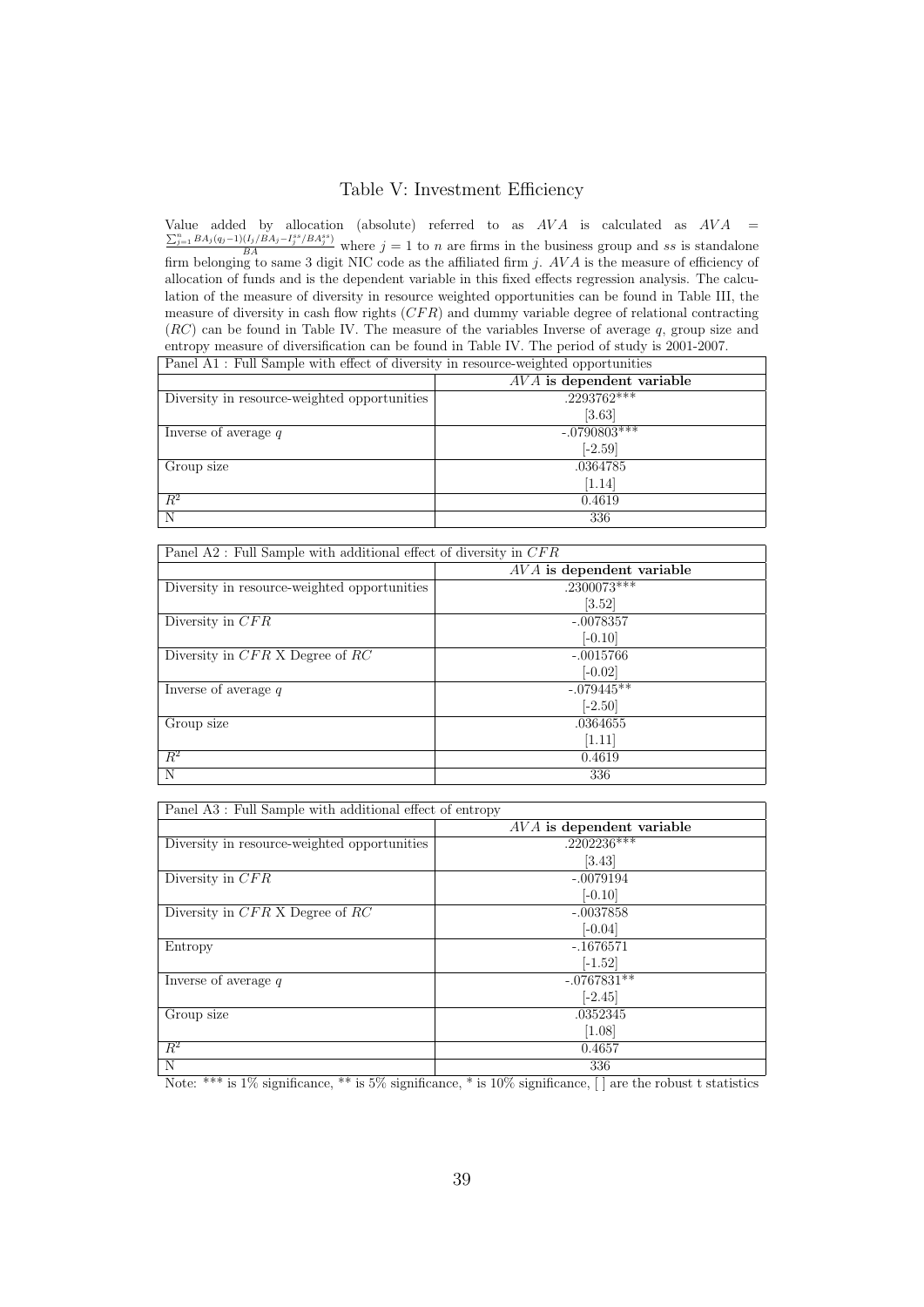#### Table VI: Excess Value and Investment Efficiency

Excess value is calculated as  $EV = Ln\left(\frac{\sum_{j=1}^{n} \left(\frac{MV}{S}\right) \frac{S_j}{S}}{\sum_{j=1}^{n} \left(\frac{MV}{S}\right) \frac{S_j}{S}}\right)$  where  $j = 1$  to n are the firms in the business group. MV is the end of the year market value of assets of the firm, S is the sales of the firm,  $(\frac{MV}{S})_j$  is the sales weighted median market to sales ratio of portfolio of standalone firms in the same three digit NIC industry as firm  $j$ . Excess Value is the dependent variable in this fixed effects regression analysis. Value added by allocation (absolute); AVA is calculated as  $AVA = \frac{\sum_{j=1}^{n} BA_j(q_j-1)(I_j/BA_j-I_j^{ss}/BA_j^{ss})}{BA}$ BA where  $j = 1$ ton are firms in the business group and ss is standalone firm belonging to same 3 digit NIC code as the affiliated firm j. Group size is calculated as logarithm base e of sum of sales of all firms in the business group. The period of study is 2001-2007.

| Full Sample |                                    |
|-------------|------------------------------------|
|             | Excess Value is dependent variable |
| AVA         | $.6188775***$                      |
|             | [2.83]                             |
| Group size  | $-0.2752806**$                     |
|             | $[-2.03]$                          |
| $R^2$       | 0.6542                             |
| N           | 336                                |

Note: \*\*\* is  $1\%$  significance, \*\* is  $5\%$  significance, \* is  $10\%$  significance,  $\Box$  are the robust t statistics